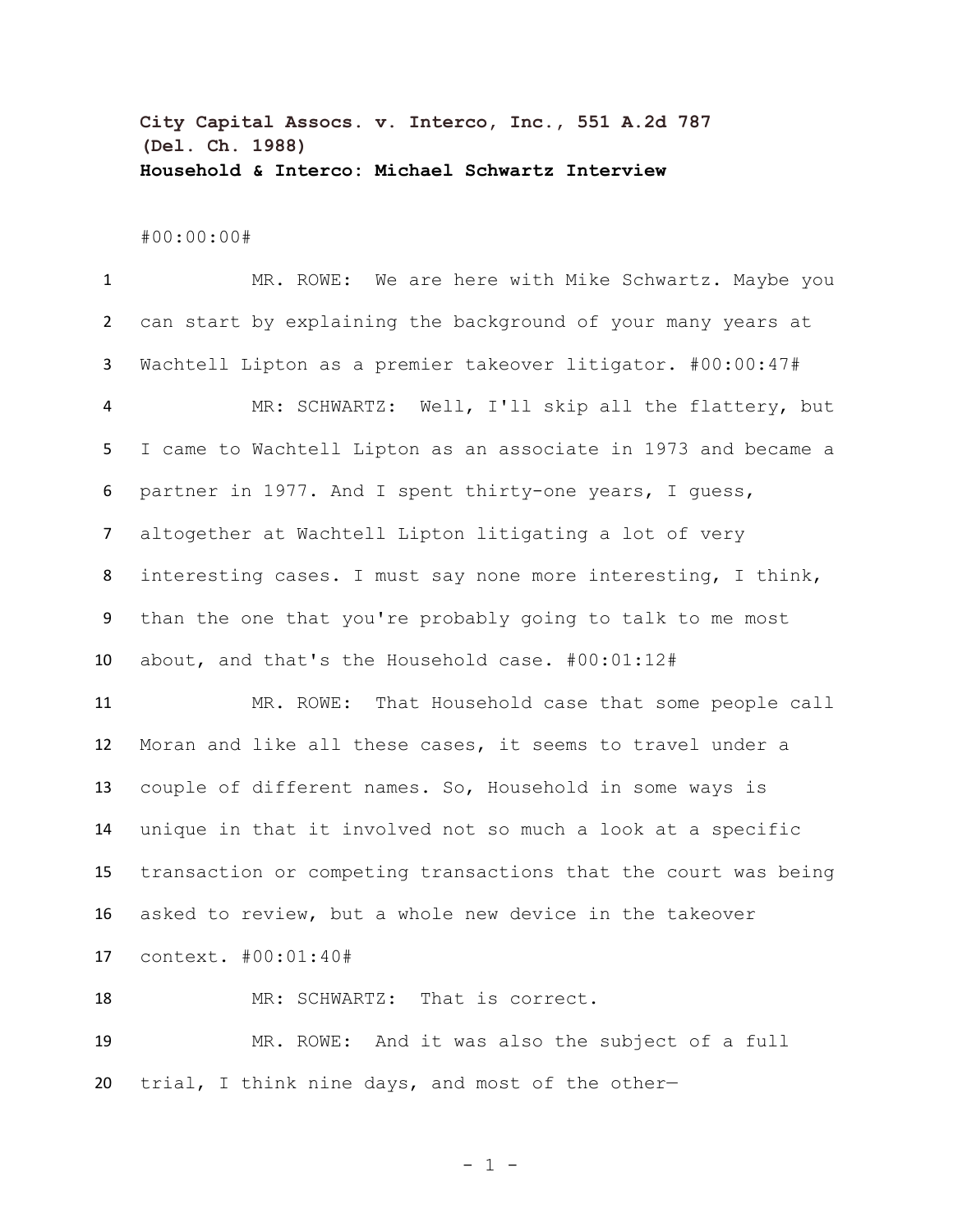MR: SCHWARTZ: Which I would have said longer, but if that's what the record shows...

 MR. ROWE: Well, I'm not a hundred percent sure, but I guess...it probably felt like a couple hundred.

MR: SCHWARTZ: A lot longer. #00:01:58#

 MR. ROWE: And it resulted in a complete change in 7 how M&A was practiced.

8 MR: SCHWARTZ: Correct.

 MR. ROWE: And I'm talking too much. Why don't I ask you to say what you recall about the background of the development of the rights plan and how you got into defending it. #00:02:18#

 $//$ 

 MR: SCHWARTZ: I was not personally involved at all in the development of the rights plan. I learned about it over the summer, I guess it would have been of 1984, when I heard that there were a bunch of depositions being taken of directors of Household about a new device that had been developed by Marty Lipton and by Andy Brownstein and others in our corporate group. And I learned that promptly after the rights plan had been adopted by Household, one of Household's directors John Moran, had brought suit, as you say, in the absence of any particular transaction, seeking a declaration from the Delaware courts that the plan was invalid and

 $- 2 -$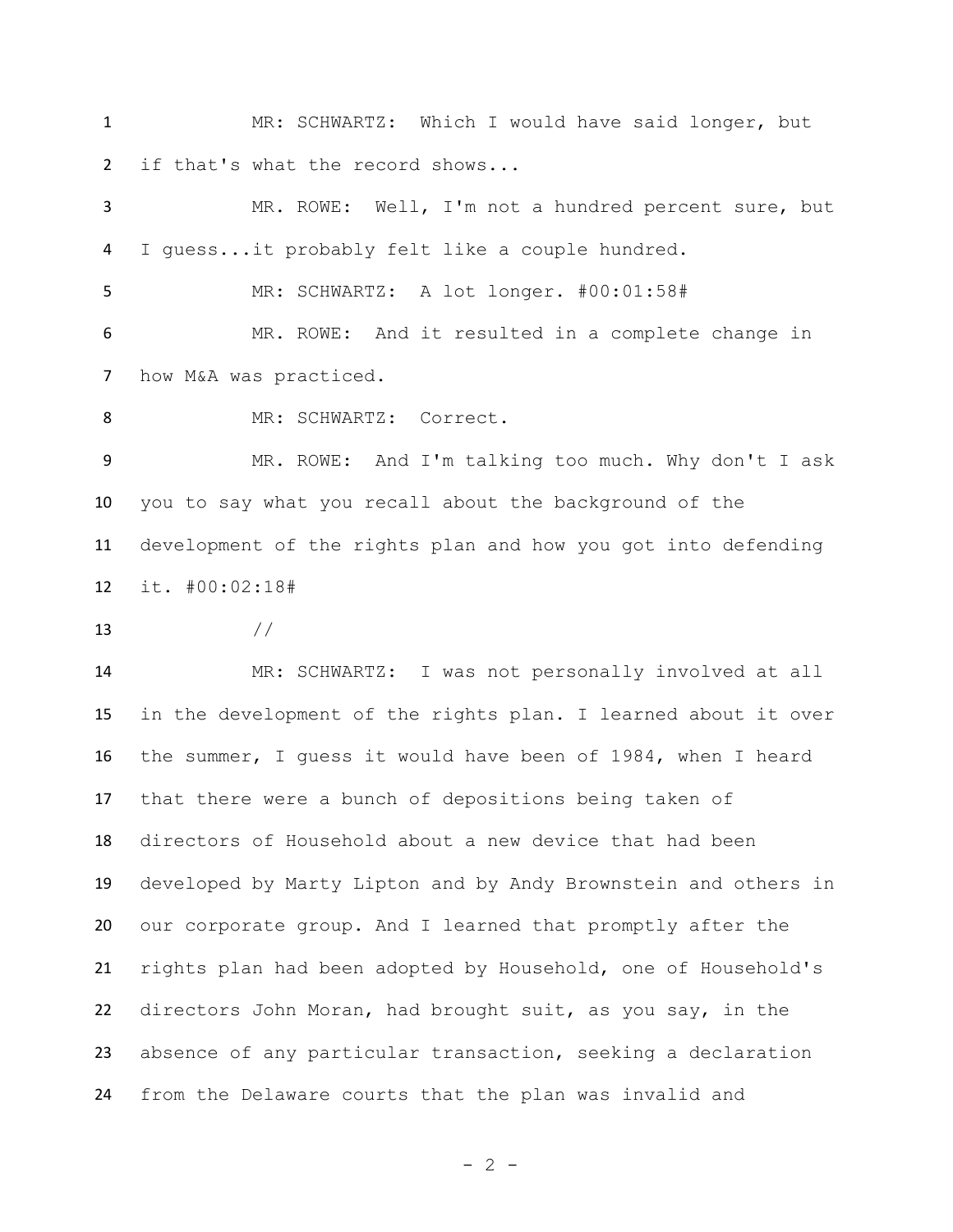illegal, unconstitutional, fattening, every bad thing it could possibly be. And a team of litigators was put together here to handle that case; it was headed by my late and much-lamented partner, George Katz. And I was on the case, Bill Sterling, Eric Roth, Warren Stern, a bunch of others. #00:03:36#

 It was obviously from the get-go an extremely consequential case, not only in terms of Delaware law and the takeover environment but for Wachtell Lipton. This was the pill, the poison pill, as it was promptly named I think by the fellows over at Skadden, who were our adversaries in the matter; it was an enormously controversial development and was much derided. The very name, poison pill, implies a sort of a sneering, contemptuous dismissal of this thing as being beyond the pale. #00:04:12#

 And there was a sense, I think, legitimately, that maybe somehow or other, Wachtell Lipton had just gone too far and this was going to be invalidated. And to say that that would have put egg on our face would be an understatement. I mean it was, I think I remember seeing an interview that Marty did some years ago in which he thought this was, from his perspective, a bet the firm issue. I don't think he was wrong. I think if one tries to imagine an alternative universe in 23 which the pill had been held illegal by the Delaware courts,

- 3 -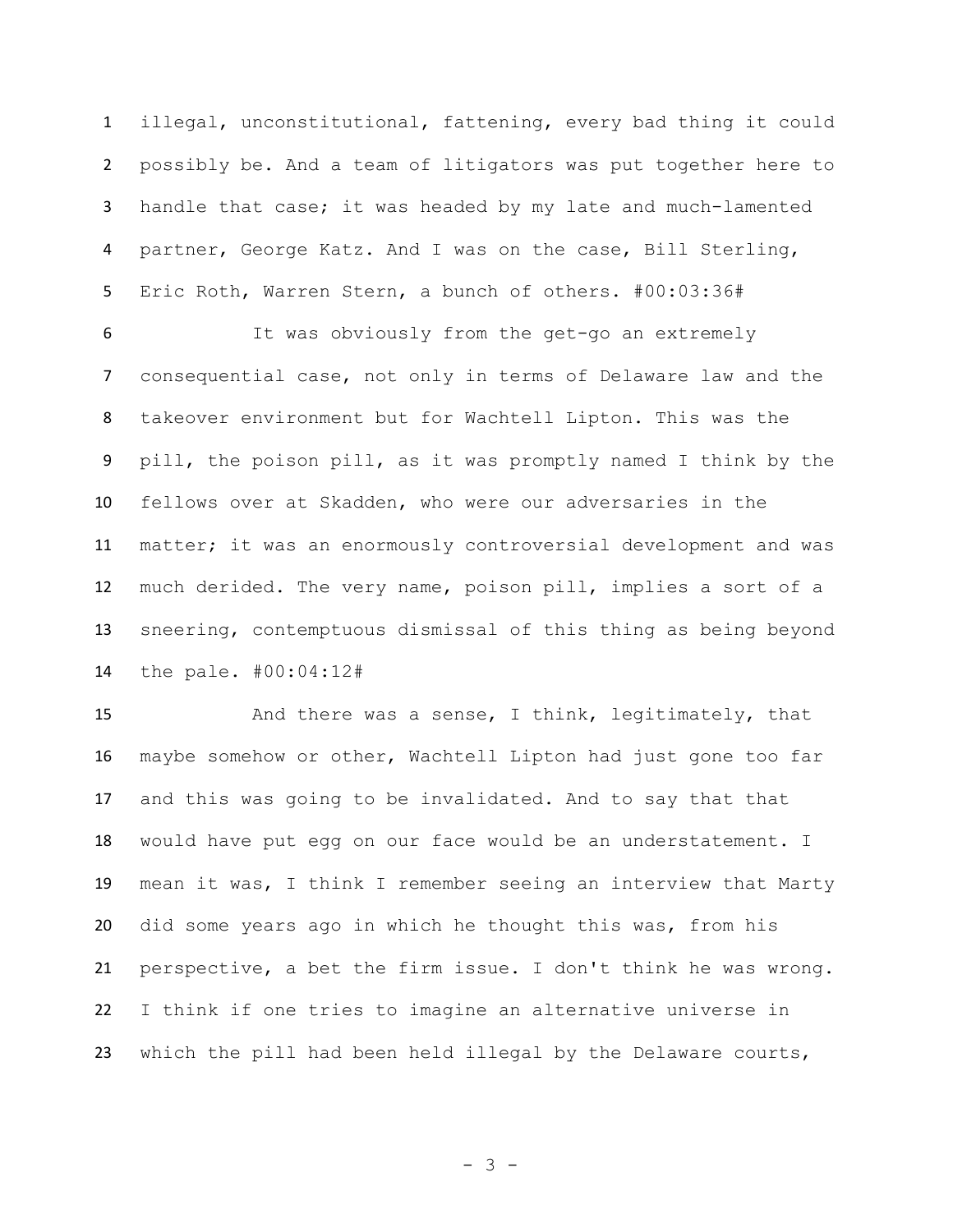one wonders exactly what the future of Wachtell Lipton would have been. #00:04:54#

 So, it was a hugely important case, and we treated it as such.

 We were very glad, obviously to be litigating in the Delaware courts. The Delaware courts where I, although I'm a New York lawyer, and obviously our office is in New York, I am sure I spent more of my thirty-odd years at Wachtell Lipton litigating in the Delaware courts than in any other court system in the country. And I don't say this lightly; they are, I think, the premier court system in the country for corporate litigation. #00:05:23#

 So, we knew we had a fair, dispassionate, objective environment in which to try the case.

 As I said a few moments ago, of all the cases I had tried, and I tried, I was fortunate enough to be involved in a ton of really interesting litigation over my years at Wachtell Lipton; in some ways, this was the most interesting, both substantively and because of the stakes that were involved. #00:05:50#

 MR. ROWE: And you've referred to this, but there were a series of unusual litigation decisions, both by Skadden and by our firm. And I think one place to start is with Skadden; I assume it was Skadden's decision to bring a case

- 4 -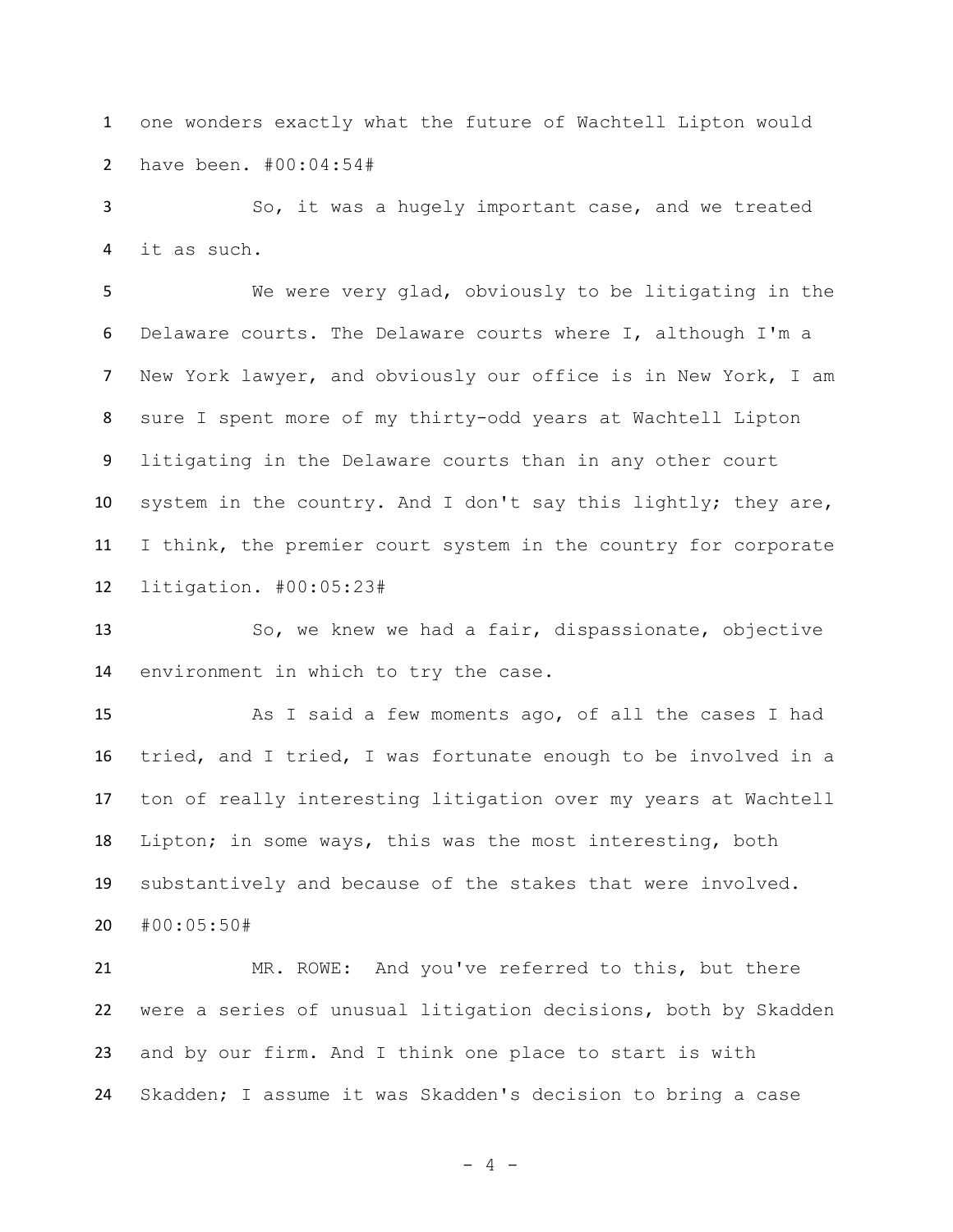where there was not a bid on the table, and the poison pill wasn't being used to block a bid, it was just out there as an abstract principle. How do you feel that affected the course of the litigation? #00:06:24#

 MR: SCHWARTZ: That's a very good question. I think Skadden brought suit – it was almost as if they had something ready – they brought suit within a matter of days after the Household Board adopted the, I'll call it the pill because that's the conventional term for it. Though, my recollection is that throughout the litigation, we used its proper name, which is the shareholder rights plan. #00:06:44#

 Skadden was, I would have to say, institutionally determined to kill this thing. And they might well have been better advised to wait for another context to litigate in a situation where there was actually somebody's money on the table, and the pill was being used to prevent the money from getting to the shareholders. They did not choose to go at it that way. In their view, and this is the way they tried the case, this device, let's call it, was sinful. It was illegal under Delaware law, and not authorized by the Delaware corporate statute; it infringed the rights of shareholders, it arrogated power to the board of directors. It was, as I said before, all things bad, including fattening. #00:07:30#

 $-5 -$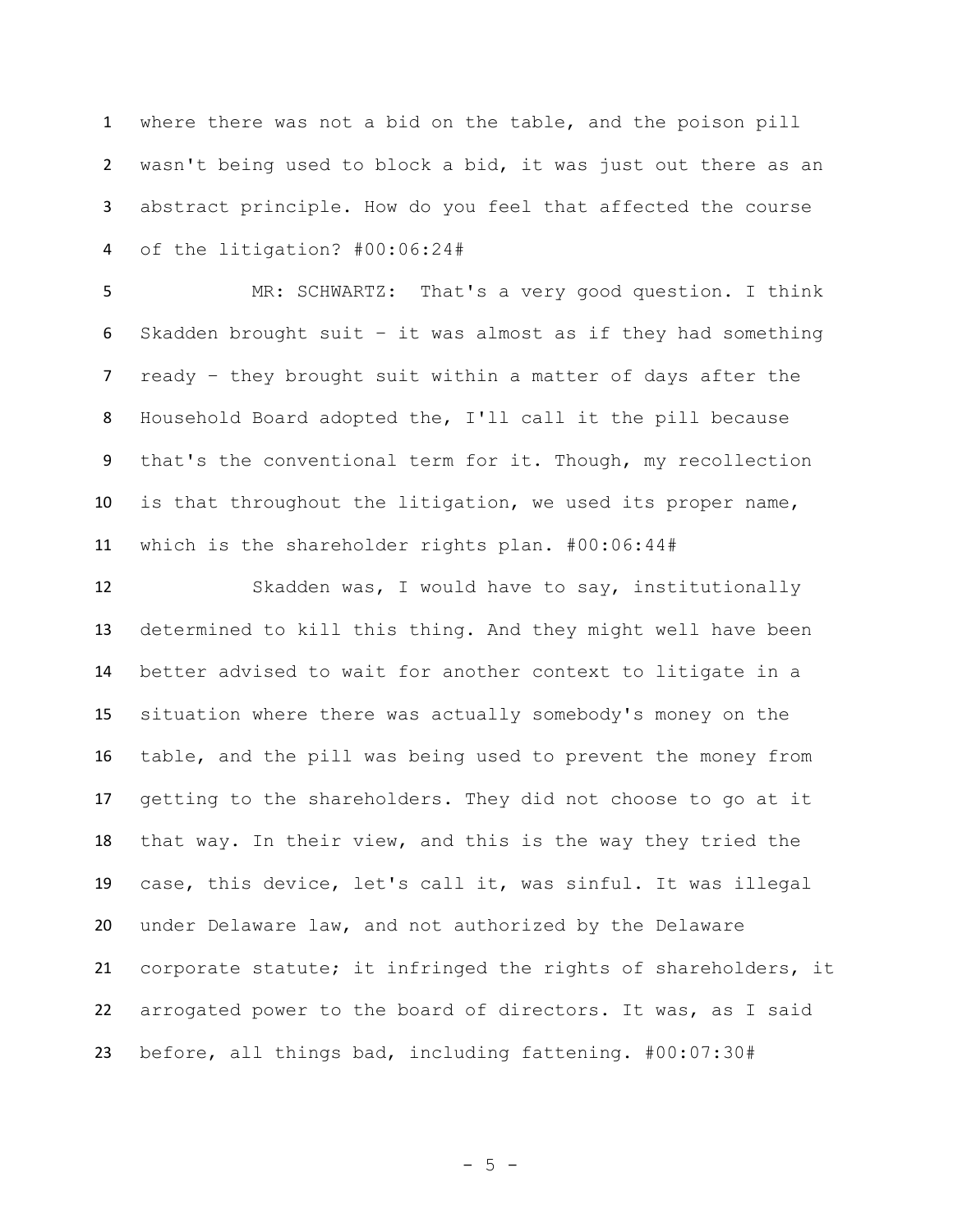I, look, the fellows at Skadden that litigated it are very able lawyers. They are very good friends of mine. Mike Mitchell, Stu Shapiro, Rod Ward, and some of the younger people. I have to say I think they made a lot of judgments, which if I were making them, at least in hindsight, I would not agree with. And maybe the first one of those is the timing of the case. Because it came before the court in a sort of an abstract mode, and in fact, if you read both the Chancery Court opinion and the affirmance by the Delaware Supreme Court, both of those opinions say that plaintiffs' fears will have to await another day, and it will all sort out when an actual transaction is on the table, and we see how the Household board actually administers the pill. #00:08:19#

 There was a flavor about the two decisions, at both the trial level and the appellate level, of essentially saying you fellows are in court too early. But they were just champing at the bit to declare this – to have this thing declared illegal. My guess is that there was, I think you have mentioned to me that was an interview of Rod Ward, who was the principal Delaware office partner of Skadden involved in the trial, who thought the case ought to be submitted on a very simple basis that the Delaware statutes authorize the issuance 23 of this preferred stock, and the associated rights, or not;

- 6 -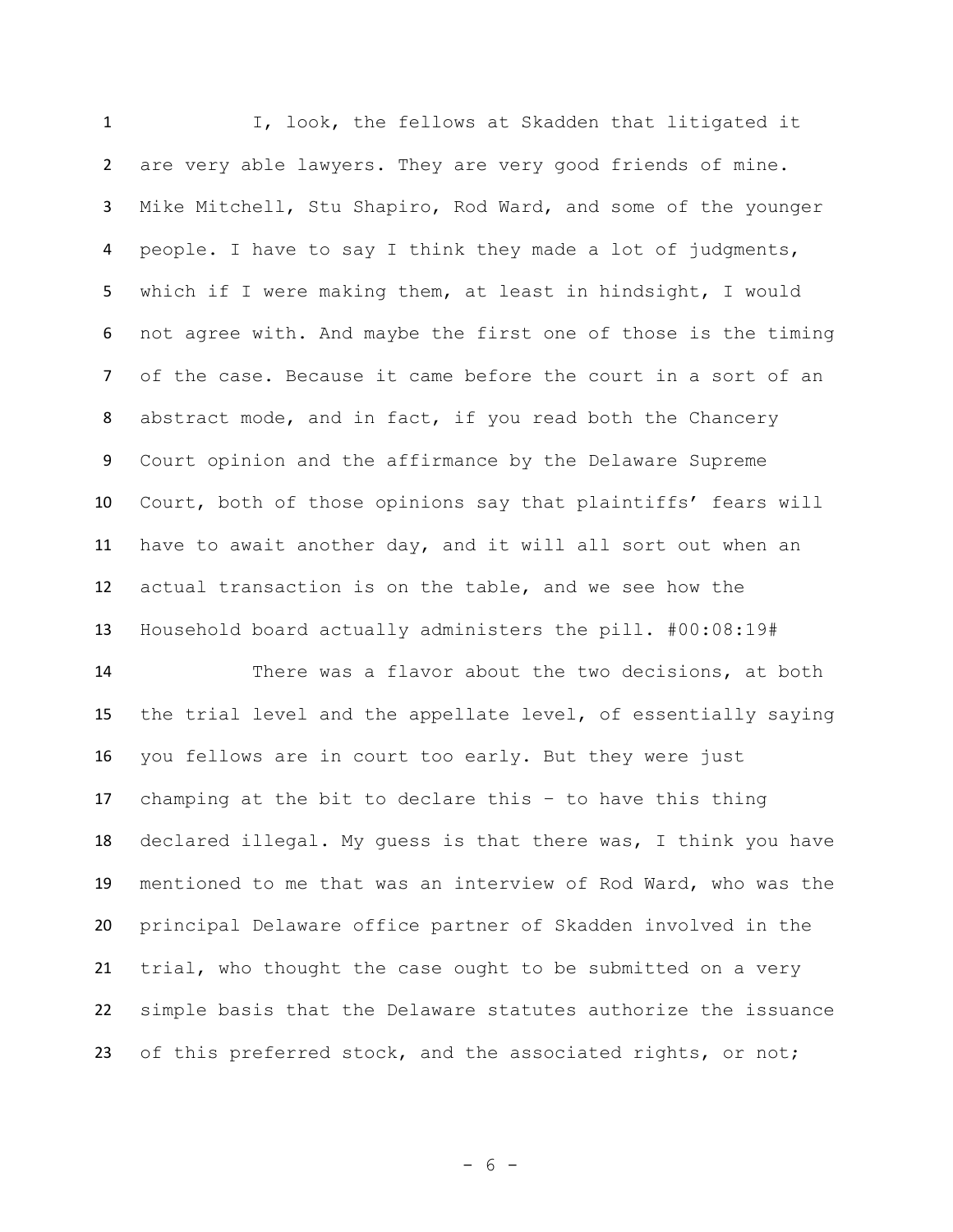that's not the way they went at it. They went at it, World War III. #00:09:02#

 MR. ROWE: And this was a period of time when, in a way that may have been forgotten by now, Wachtell Lipton and Skadden Arps, in effect, represented, or tried to present themselves as representing two opposed camps on Wall Street 7 and in corporate America. And maybe you can speak to that-#00:09:21#

9 MR: SCHWARTZ: Well, I can. I mean it was very interesting. First of all, I once described this trial as something like the Scopes trial of corporate governance. I mean it was like these two competing views of the universe were at each other's throats. Though that may be a slightly harsh image, but you know what I'm saying. Yes, I mean Skadden was known to be much more than we on sort of both sides of the street. They were representing companies that were the target of takeover activity, and that became a very important part of our trial strategy – and I will come back to that. #00:09:58#

 But they were also very freely representing companies that were attempting to make acquisitions by means of hostile takeovers.

 Wachtell Lipton, on the other hand, was almost exclusively on the defense side, representing targets. I don't want to say exclusively because there were situations

- 7 -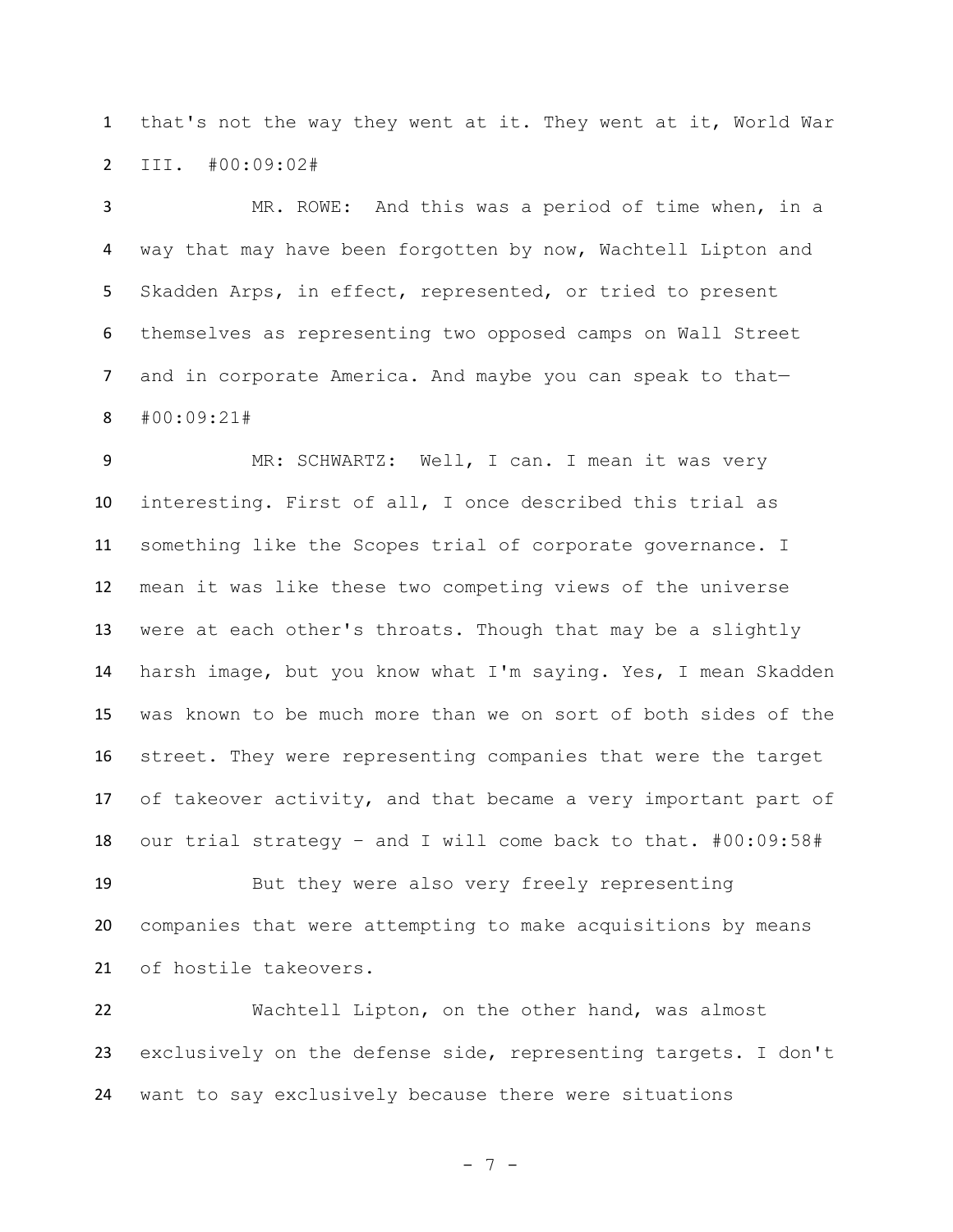involving very big transactions where we represented, when Loew's Corporation acquired CNA, later on when AT&T acquired NCR, we were on the acquiror side. But at the time of this trial, you're quite right; we were perceived to be on the defensive side. #00:10:36#

 The interesting thing – or one of the interesting things about the trial was that we made – let me back up a step. I said that Skadden was like declaring this thing illegal in all manner of ways. They tried the case – because there was no transaction on the table as you said, this was not a contest about a particular offer. Skadden, we as litigators, I think both on our side and on their side had a lot to do with the outcome of the case. I should say, before I get into the trial itself, that obviously, Wachtell Lipton was giving opinions, including to Household and to a couple of other companies that had adopted the pill. By the way, at this point, only a handful of companies had done so. The unease about this thing was palpable. #00:11:30#

 But Marty and other of our corporate partners were opining to the boards of these companies that the pill was legal under Delaware law. I don't think it's unfair to say that what he was essentially saying was when the day comes, my litigators will establish that it's legal; they'll win. Because there was no case upholding it, it had never been

- 8 -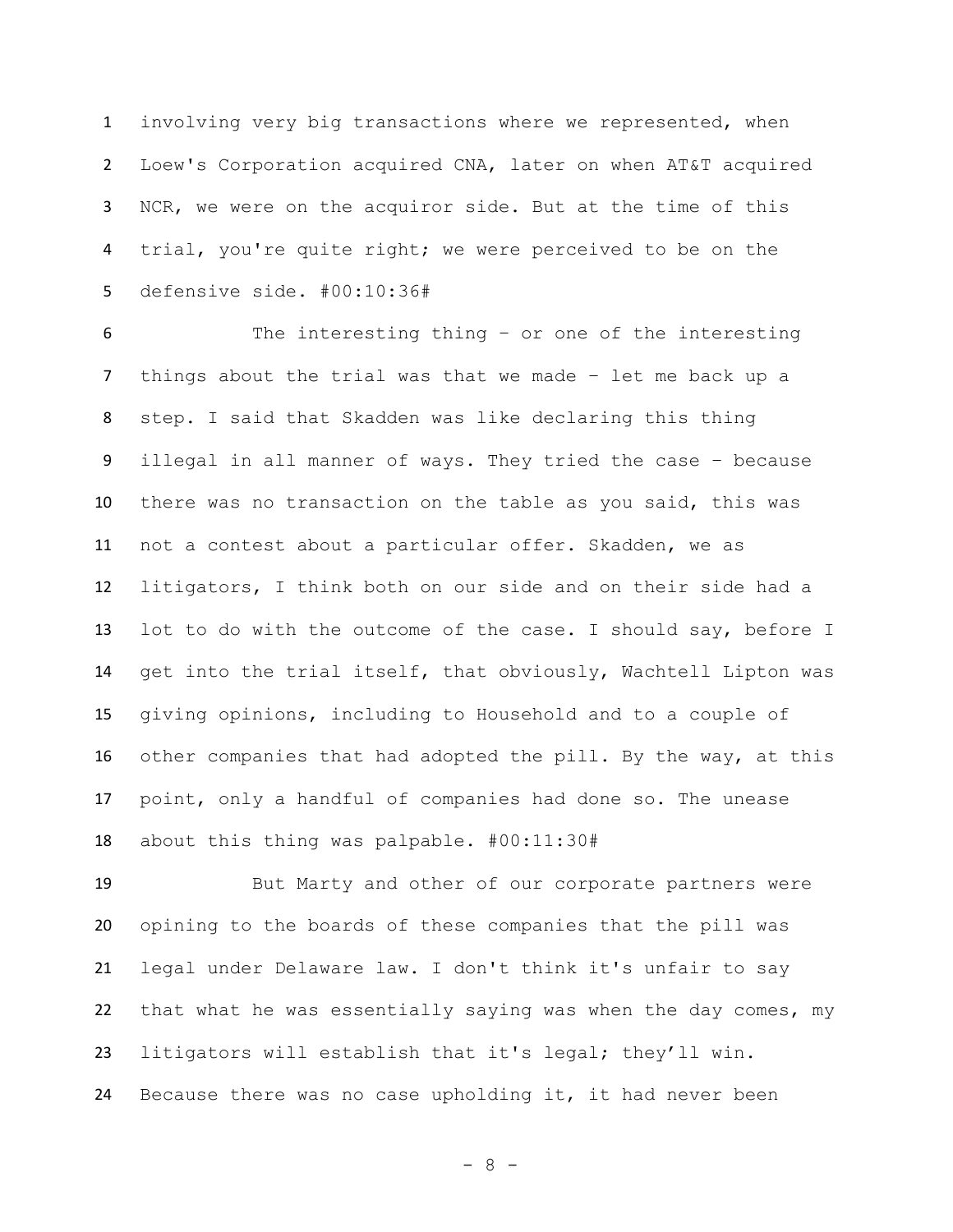litigated, and while there were certainly analogies, nobody knew for sure how it was going to come out. #00:11:57#

 So, this, without wanting to be immodest, this was really a case where litigation strategy had a huge amount to do with what happened at the end. And Skadden and we approached the trial in totally different ways. They basically presented a case exclusively through the testimony of expert witnesses and very heavily weighted in the direction of academic expert witnesses. Their principal trial witnesses were Michael Jensen, a very well-known professor, and Michael Bradley, somewhat less well-known, but also a very highly thought of corporate finance professor. And those were the two principal people they presented. #00:12:38#

 They also presented Alan Greenberg, Ace Greenberg, as he was known, who was the head of Bear Stearns, and a banker from Morgan Stanley named Clark Abbott. But there's no question that the essential guts of their case was the academic testimony that this device was illegal, and not only illegal, but worked a fundamental structural change in the nature of the corporation such that if it were to happen at all, it could only happen by a stockholder vote, and it was beyond the power of a board of directors to implement.

#00:13:13#

- 9 -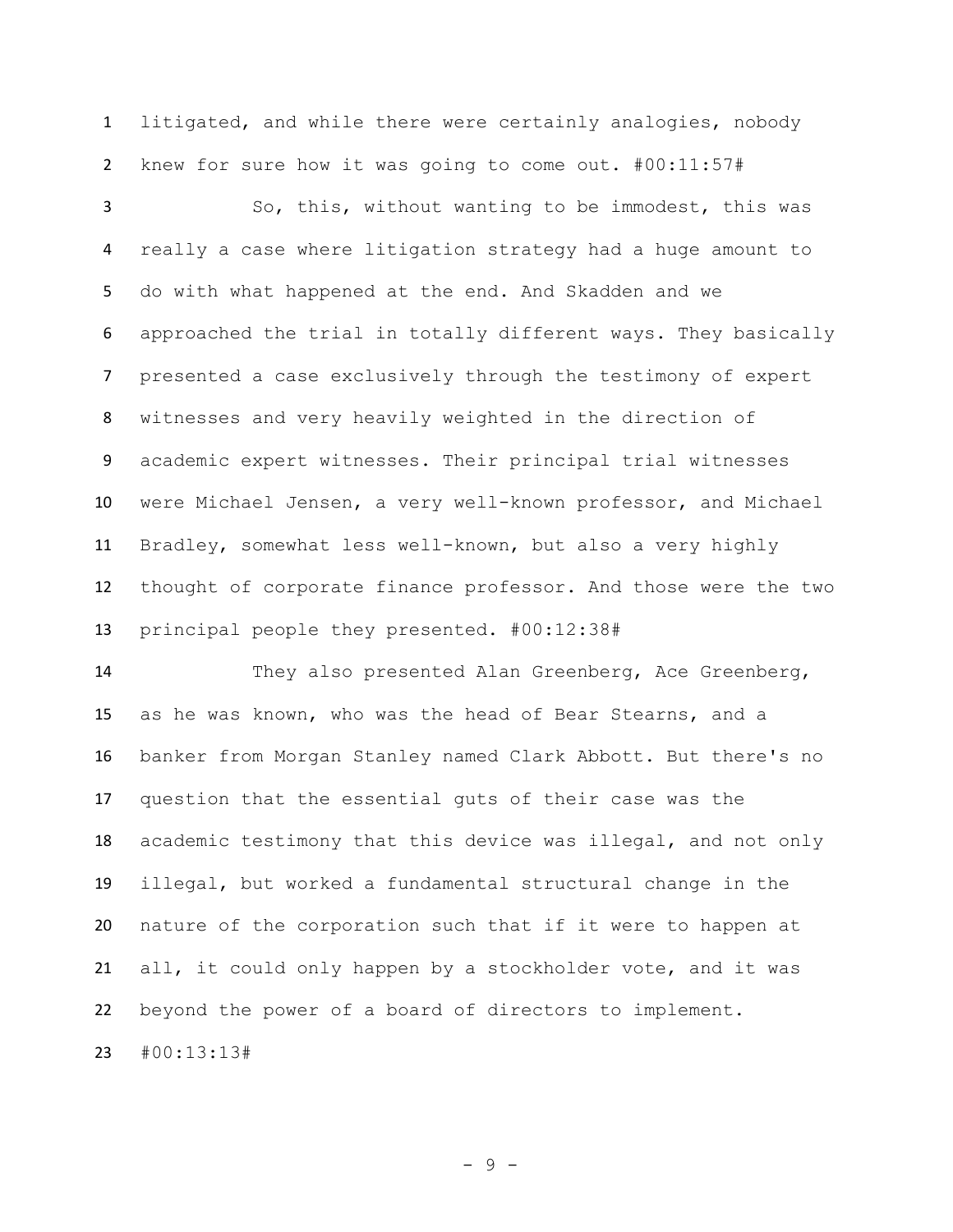We, on the other hand, approached this like a trial, not like a theoretical matter; we told a story. I mean, on Skadden's account, I don't know, Lipton and his corporate, [#00:13:25#] a number of corporate partners, kind of dropped down this thing, and it kind of came out of nowhere, and it was patently illegal, and the Delaware courts should so 7 declare. We tried a case which was a story, and the story was there's a takeover environment, as a context, in which this device was developed. The takeover environment was a very, very rough, and ready business. I mean, in those years, it wasn't many years before that, that the takeover game involved things like what we used to call Saturday night specials, where tender offers would be announced late on a Friday, and under the SEC rules, they could be closed within ten days. So, the Saturday night special was also the name of a cheap gun that was used by hoodlums, so that's where the name came from. #00:14:16#

 And target companies were under enormous pressure and with very few defensive resources at their command. And we made the point by testimony from very experienced, practical- world people that something like the pill was not only perfectly consistent with what was actually going on in the world but was actually a lot milder and a lot less disruptive

 $- 10 -$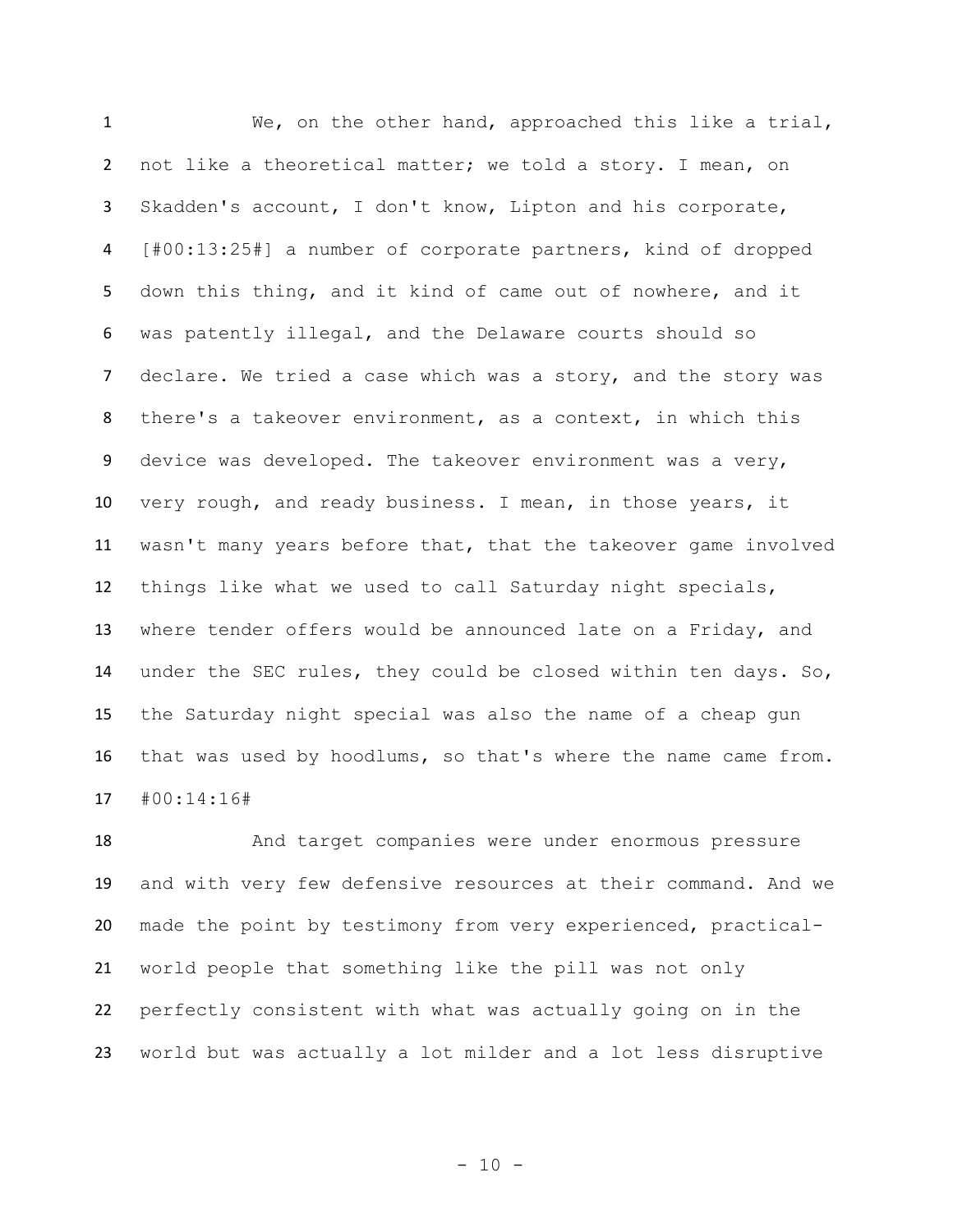and a lot less destructive than what companies were doing to defend against takeovers. #00:14:49#

 So, they had professor this and professor that; we didn't have any PhDs from the witness chair. We had Jay Higgins, who was the head of M&A at Salomon Brothers – I think he was actually an amateur boxer as a young man – he was a street fighter, and a very – you could just tell, the guy knew what he was talking about because he had actually been in the ring and fought. We had Ray Troubh, who was a former partner at Lazard Freres, and who then went on to make a career as an outside director of a lot of different companies, and who had, again, also been actually in the ring where takeover activity had affected – he had actually been, for example, a director of Pabst, a company I had represented the year before in a huge takeover contest with Irwin Jacobs. We had Gordon McMahon, who was a Goldman Sachs partner. We had John Wilcox, who ran the proxy mechanism at—

MR. ROWE: Georgeson? #00:15:45#

 MR: SCHWARTZ: Georgeson, right. And then, we put on a bunch of our directors, Household directors. Notably, Don Clark. I have to say, on the record here, Don Clark was the client from heaven. He was a brave man; he was a smart man, he was a loyal man. He was really only the – he was the chairman of only the second company, big company, to have adopted the

- 11 -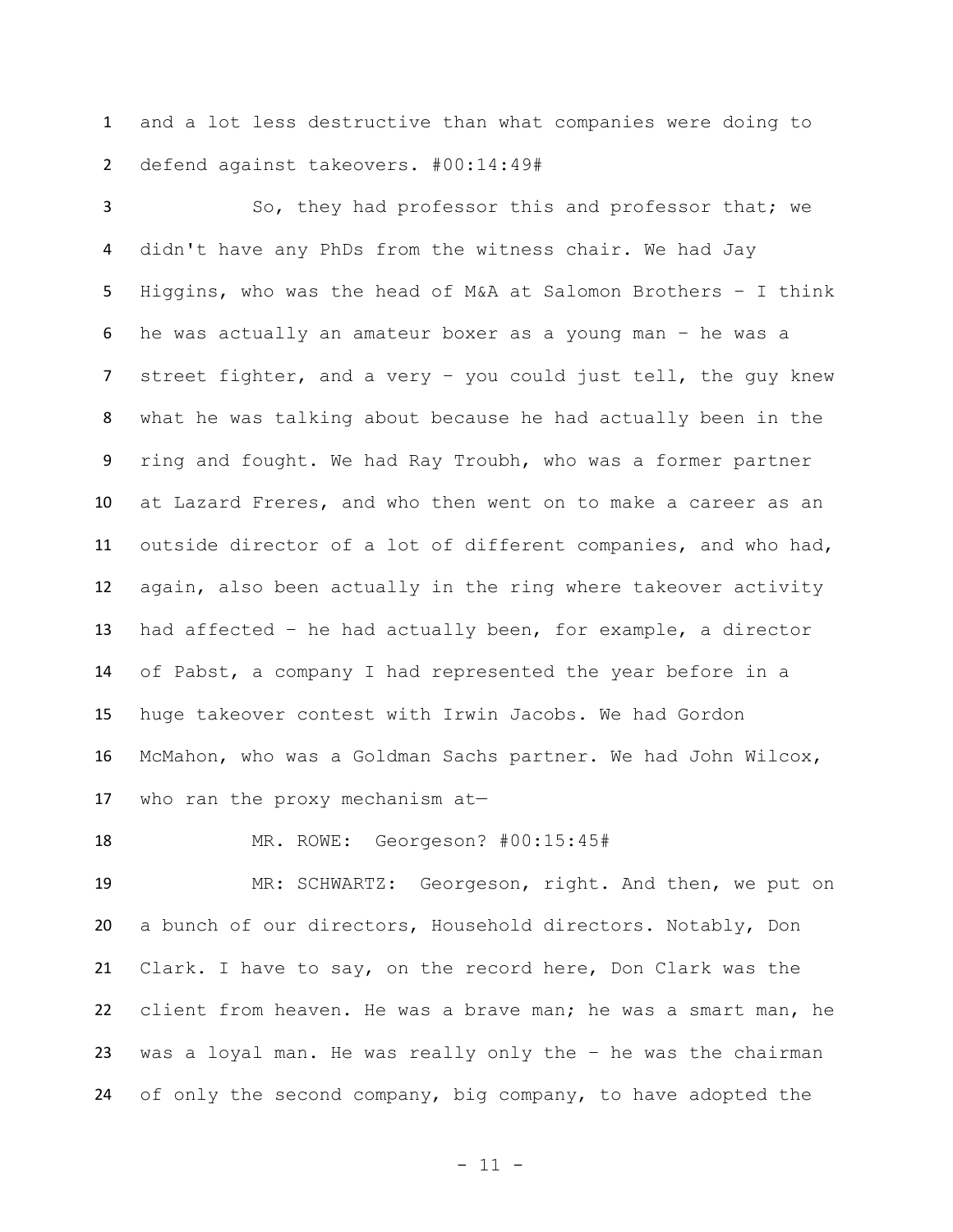pill, and he knew he was taking a risk. But he was just a great client and also a very good witness. #00:16:13#

 Anyway, we told this story about these surprise takeovers, these so-called two-tier takeovers where a company would offer for fifty-one percent of the shares, and it would try to coerce stockholders to tender into that fifty-one percent offer by being either vague or even punitive about what the forty-nine percent that was left after the offer closed would receive for their shares. And the story we told was this. Initially, when the takeover craze began in the late seventies, companies were really at a loss; they didn't know what to do. But pretty rapidly, and Higgins was very articulate about this, pretty rapidly companies developed all sorts of ways of defending against takeovers. But many of them were quite radical.

16 For example, when Bendix went after Martin Marietta, Bendix bought Martin Marietta, but Martin Marietta made what was called a Pac-Man tender offer for Bendix. And wound up with a crazy corporate structure with debt equity ratios that made no sense. And the company was a sort of mess when the process was over. You had Marshall Field Company, went out and bought companies it wouldn't otherwise have bought to create an antitrust obstacle against the acquiror. So, it made an

- 12 -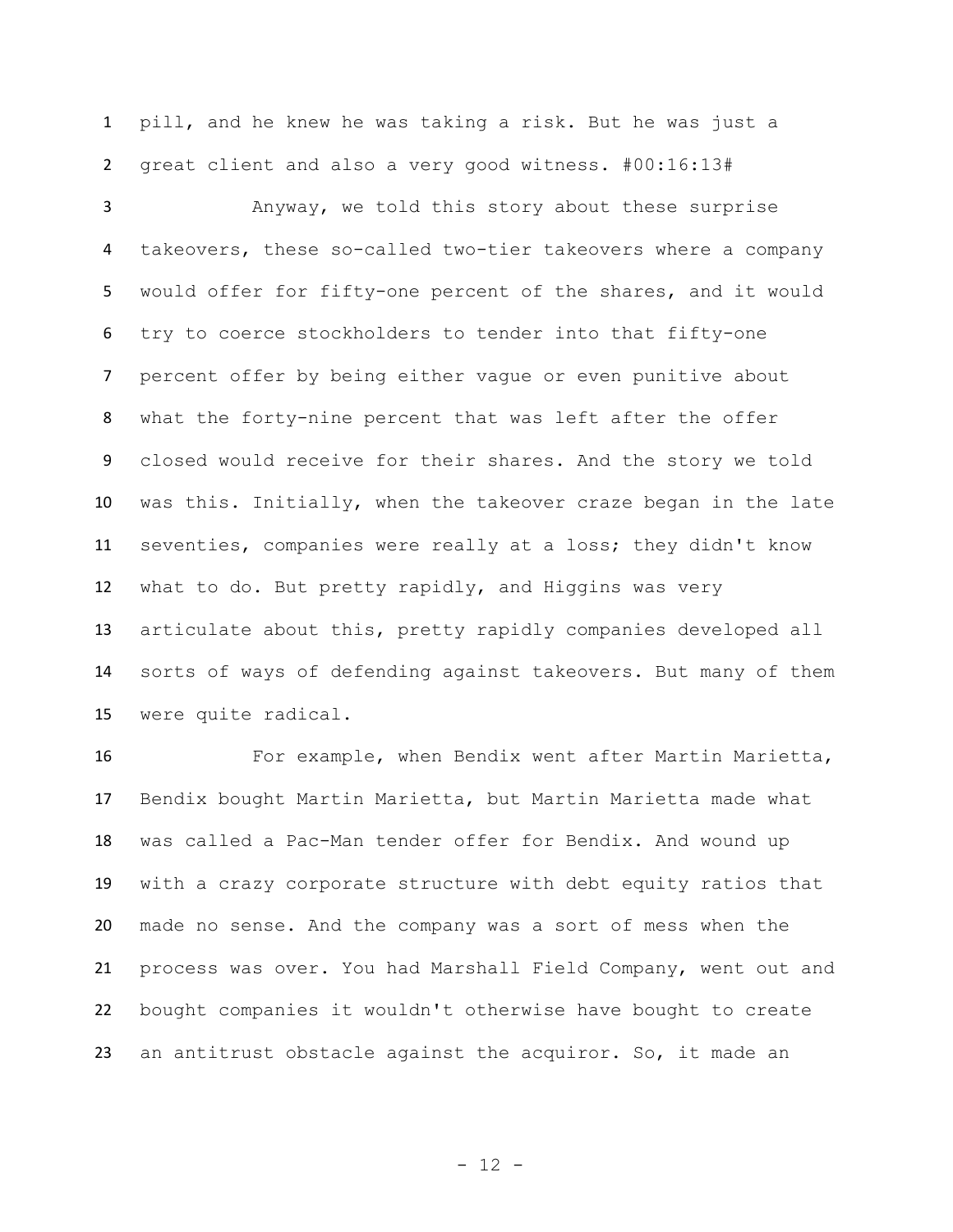uneconomic decision to spend a lot of shareholder money essentially to fend off a takeover. #00:17:46#

 Carter Hawley; another company engaged in a self- tender which, again, changed the whole stock structure of the company in an effort to defeat a takeover. Unocal, I mean the case which wound up in the Supreme Court just before our case, in the Supreme Court, of Delaware, that is, made an exchange offer for its own shares but it excluded from the exchange offer Boone Pickens' company, Mesa. I mean okay. The point we made in our evidence, and we argued it then in the Supreme Court of Delaware was, these defensive tactics were effective. But they had an enormous impact on the company going forward. They involved the expenditure of a lot of money. They changed the capital structure of a company radically. In the Unocal case, they discriminated against a very substantial stockholder. That was the environment in which the poison pill was developed. #00:18:47#

 And our argument was that, and if you look at the world as it was and not as Professor Jensen and Professor Bradley sort of imagined it to be, it was a dog eat dog situation, and the poison pill had two huge advantages over these things that I have just described. Number one, you adopted it in advance of any takeover activity. You didn't wait until the takeover proponent was at the door and you had

- 13 -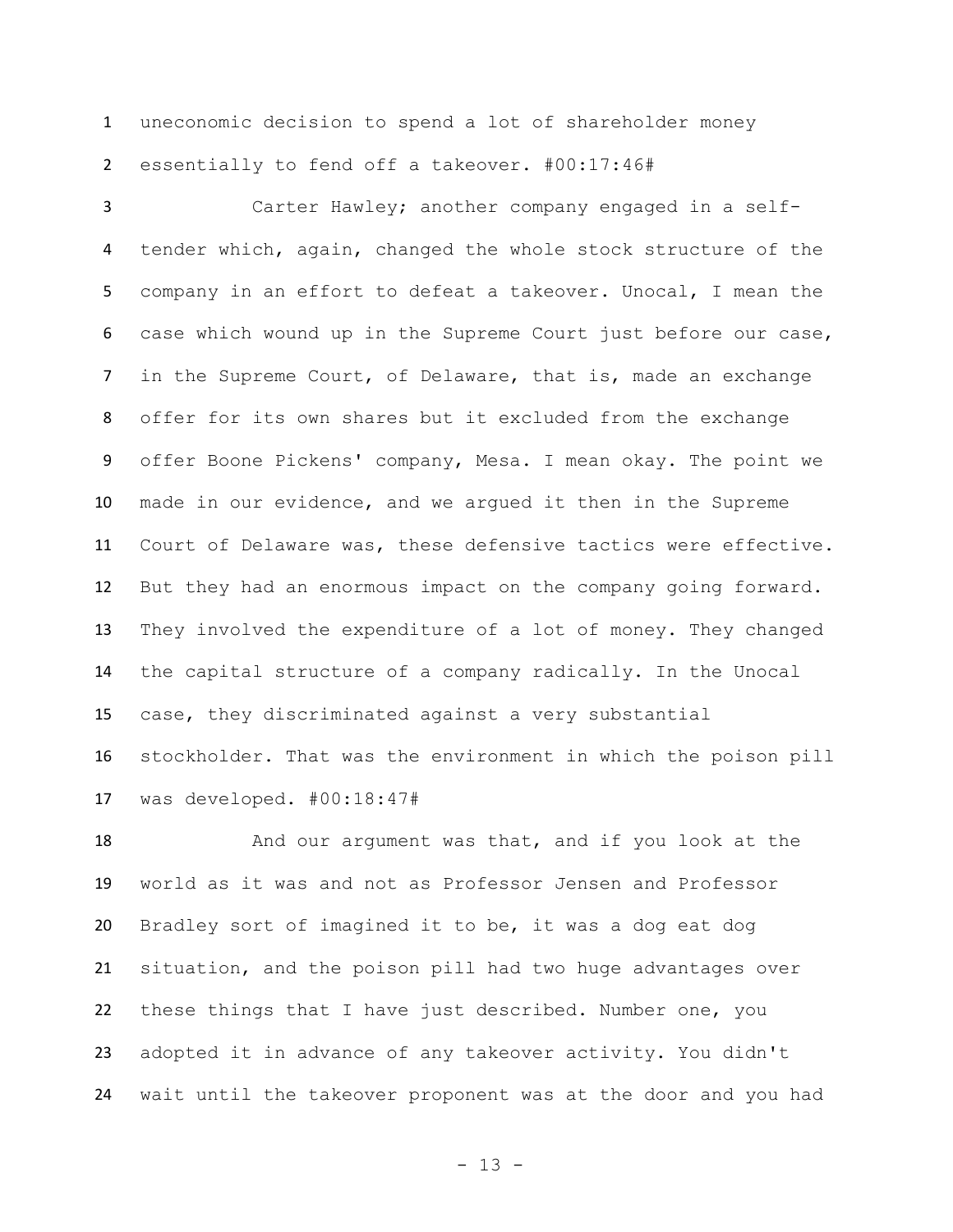to sort of act in a big hurry with all the uncertainty which attends a highly-emotional situation, like one in which your company is going to be potentially taken over. So, it's what we called a pre-planned defensive measure. And secondly, it didn't involve spending any money, changing your corporate structure, buying companies you didn't really want to buy, or selling assets you didn't really want to sell. It involved, essentially, issuing a piece of paper and then, let's see what happens. #00:19:49#

 We told that story through Higgins, through Troubh, through John Wilcox, and I have to say, like I think most good trials, the real art of a trial is telling a story and making the decision-maker like your story. We told, I think, a very good story. Skadden, with all due respect to my good friends, Mitchell and Shapiro and the rest of them, kind of came in with this very abstract argument; you just can't do this. And I don't think, therefore, that it is a coincidence that we won. I just think it was – we were telling a story, and it was a true story, and it was a compelling story. #00:20:33# Anyway, that's some of my reflections on the trial. MR. ROWE: And it could almost have been a closing argument.

23 MR: SCHWARTZ: Well, maybe it was.

- 14 -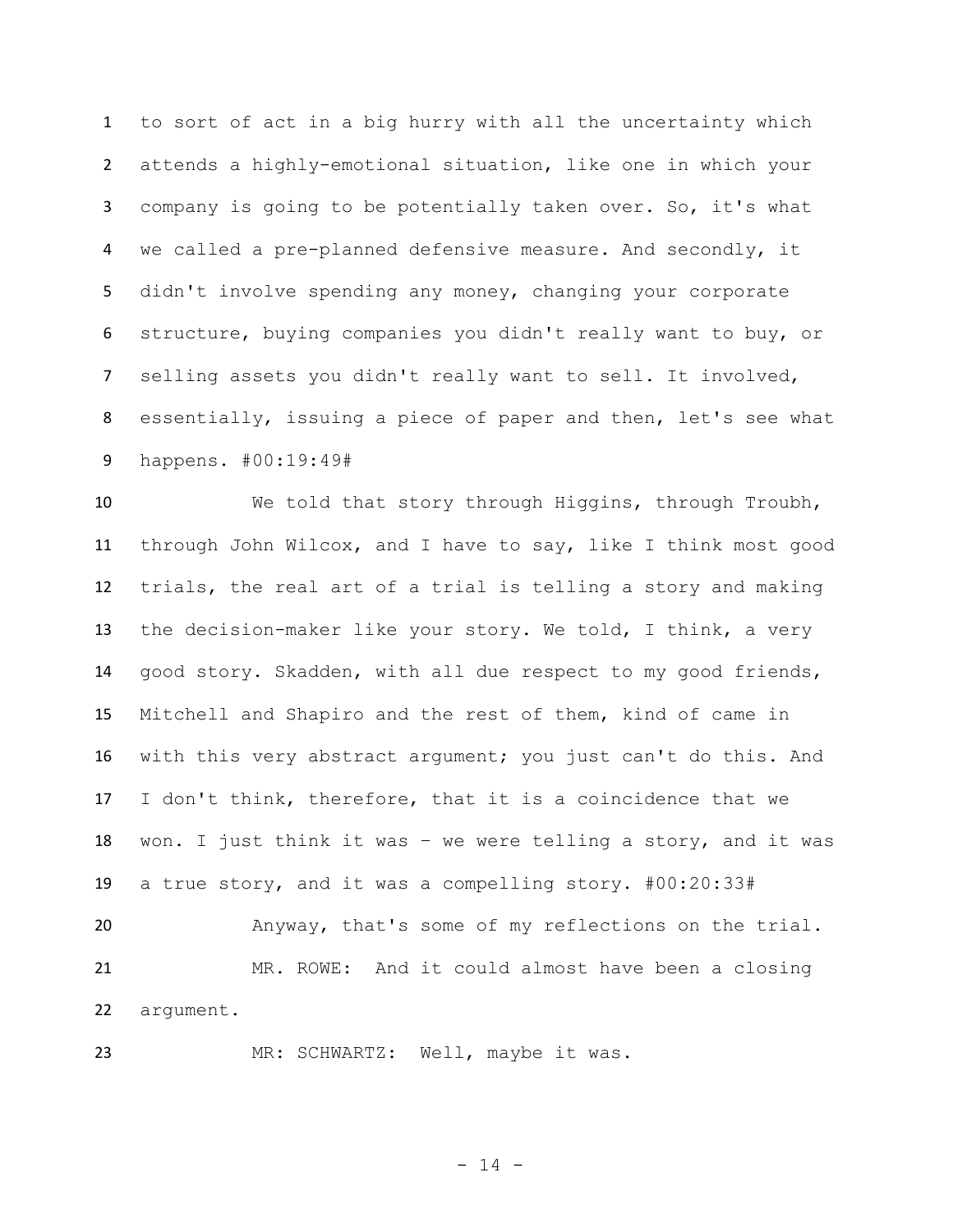MR. ROWE: There were so many different strands to the case and to the legal and factual arguments. There's partially the theme that I think you just articulated, which one could say there is this problem out there of coercive tender offers, tender offers that harm companies and constituencies because this was before Revlon, and you could still talk about constituencies – not that you can't outside the context of a Revlon situation, but I was struck in looking at the papers that we very much sounded the theme that these takeovers are bad for companies and they're bad for the constituencies in addition to stockholders. #00:21:34#

 But we also took the position that the pill would not actually stop all hostile tender offers. And that became a subject of expert testimony, and maybe you can speak to that. MR: SCHWARTZ: Absolutely. Our position was, and I think the record clearly showed this in a way that I'll explain, that the pill would not stop takeover activity or inhibit takeover activity. That was kind of Skadden's argument. I remember they used the phrase, an acquiror looking at Household will silently pass it by, just by virtue of the issuance of the pill. #00:22:12#

 And the underlying assumption of the argument was that the pill was going to be something that the directors would never redeem as they were lawfully entitled to do, no

 $- 15 -$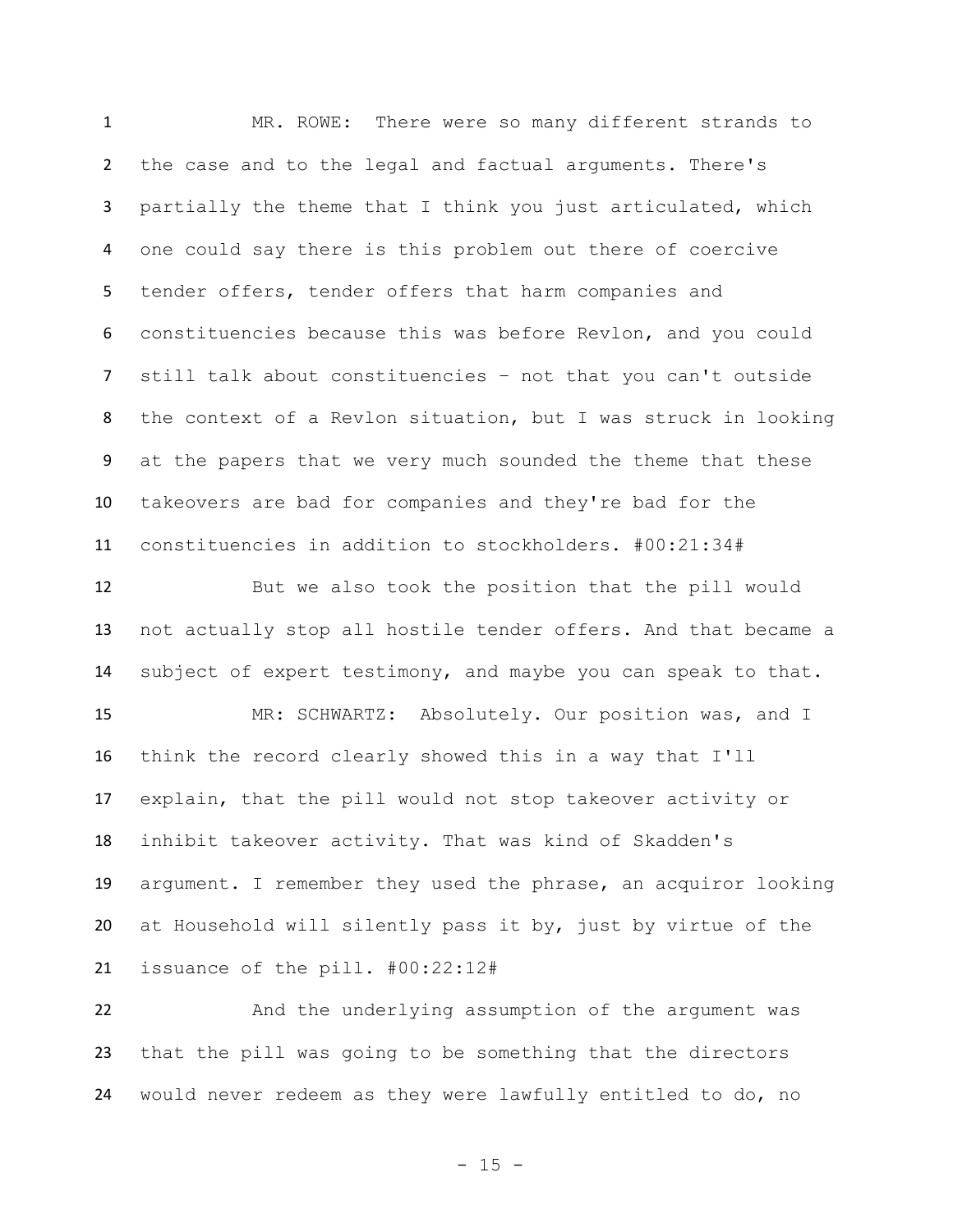matter what an offer was made or no matter what price an offer was made at or whatever the economics of the transaction would be. I mean the one real-world witness they put on was this 4 fellow, Ace Greenberg, then the head of Bear Stearns. And he, I would have to say, I think may well have lost the case for them. He was – he was, I'm sorry to speak – he's now deceased, 7 and I don't mean to speak ill of the dead, but he was, how shall I say this? Crazy. I mean, this is the...this is the...the shareholders have the right to do this, and you're trying to burn down the plantation to protect the jobs of your friends! He was practically screaming from the witness stand. #00:23:06#

 So, the premise of their case so far as the pill was concerned was the directors would use it and just freeze all activity. And we said, no, that's not true. They're still directors. They still have fiduciary obligations, including, under the right circumstances, to sell the company. What the pill did, we argued, was it gave the directors negotiating leverage, gave them a serious threat to an acquiror who might act unfairly or try to make an acquisition at an unfair price, and it sort of leveled the playing field. #00:23:43#

22 The evidence, which we put in, necessarily, was a little bit abstract about that except here's what happened. In the aftermath of our winning in the trial court, which was a

- 16 -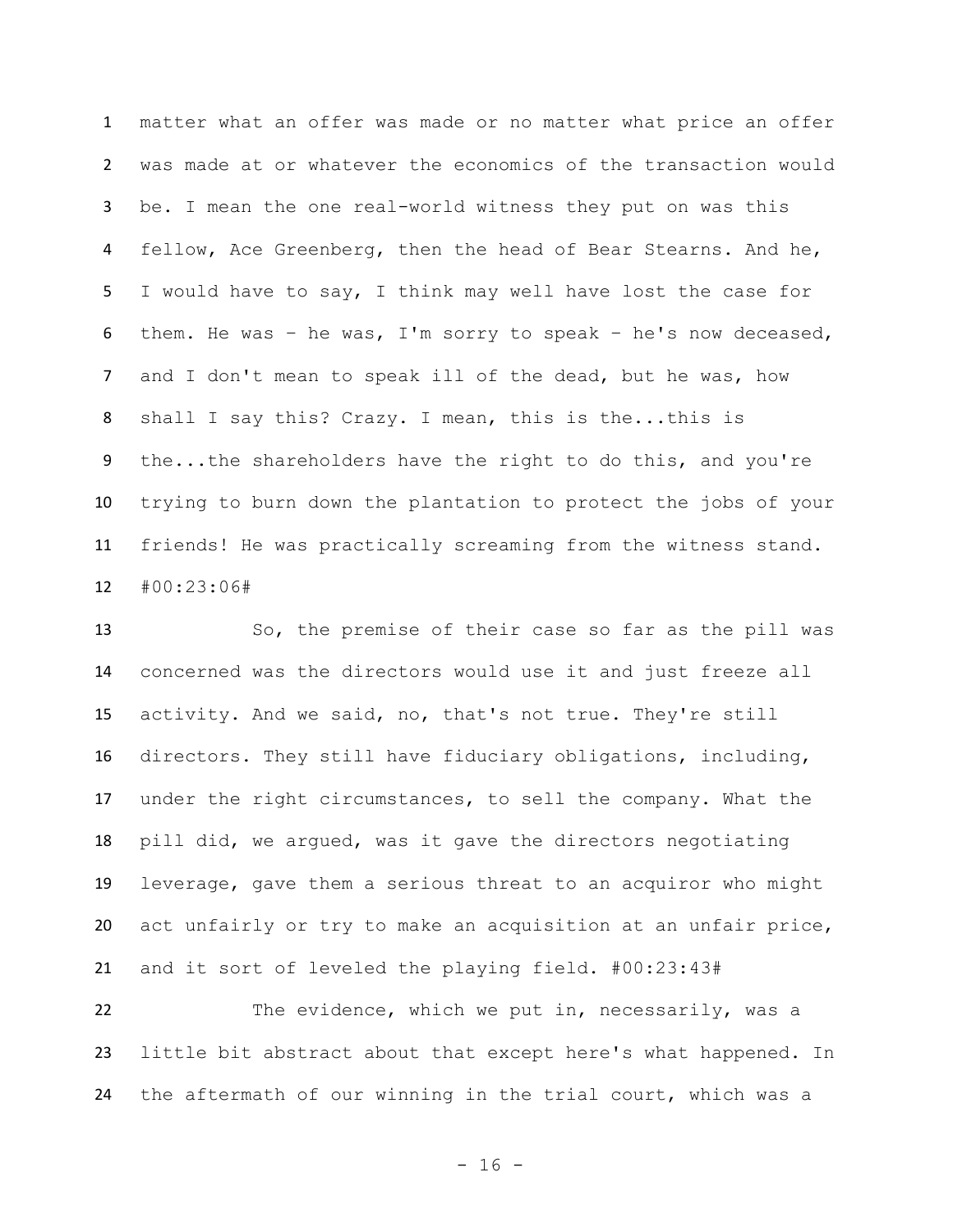very important thing, but everybody understood the real issue is what's going to happen in the Delaware Supreme Court. In the interim between the trial court's decision in January of eighty-five, and the submission of the case to the Delaware Supreme Court I think was in September of that year, a whole bunch of takeover activity happened, including at companies which had adopted pills, okay? So, Phillips Petroleum was the subject of a big takeover attempt. Who else? Rorer, Johnson Controls – these companies, which had the pill, were the targets of takeovers. So, we, in our appeal brief, I'm not quite sure this was exactly legit because you're not supposed to add to the record in an appeal brief, but you know, we did. But we just put in a bunch of evidence in effect in the appeal brief, saying the abstract arguments of Professor So-and-so, and Professor So-and-so, have been shown to be without merit even as this appeal is pending. #00:24:55#

17 And by the time we get to Interco a few years later, which is, I guess, a case we'll talk about a little bit, the record was simply overwhelming. The takeover activity did not cease at companies which had adopted the pill. And that there was all kinds of evidence to the contrary; takeover activity continues, and at higher values than had happened before the pill was adopted by these companies. #00:25:20#

- 17 -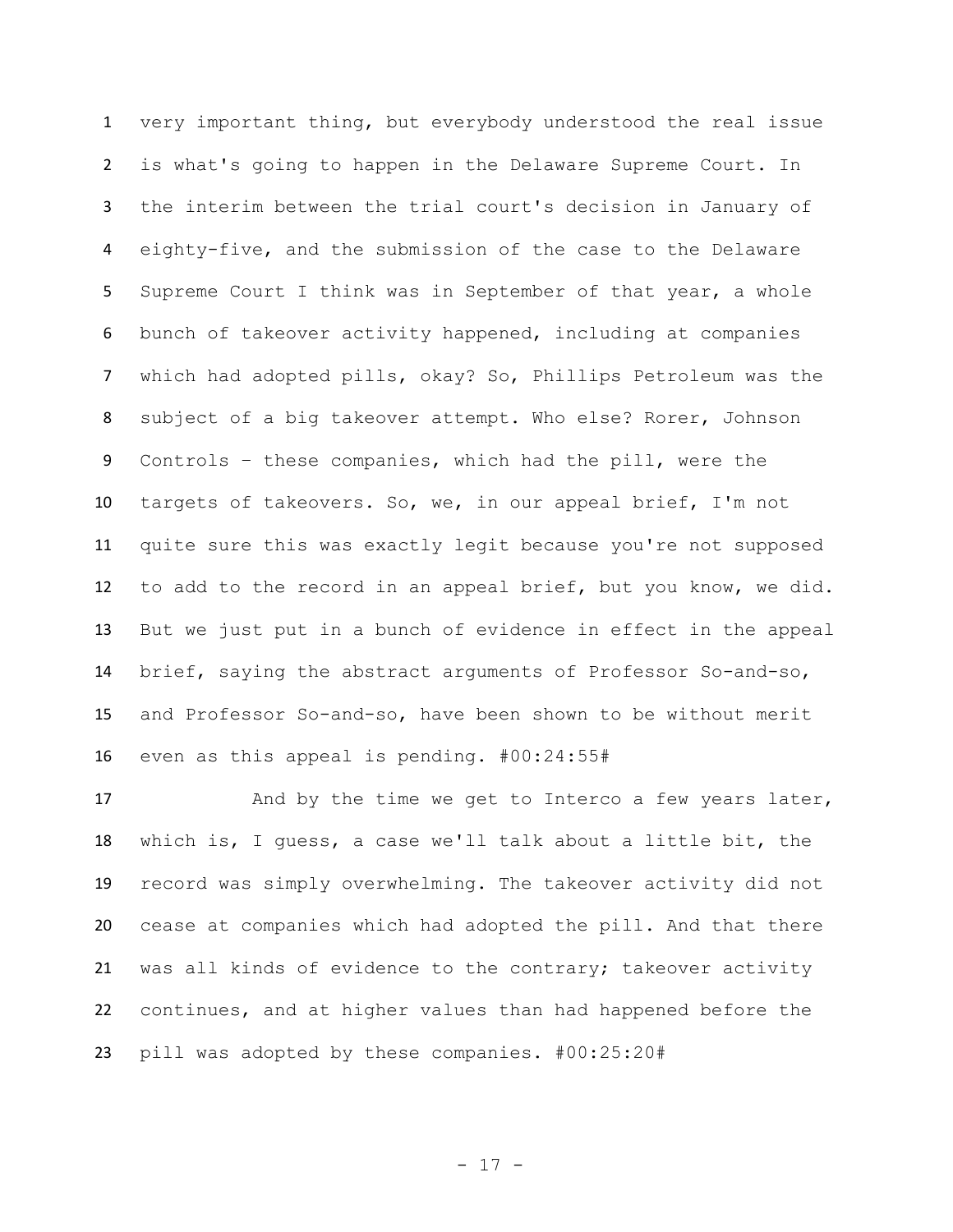So, the arguments that we advanced to trial were as you say, not just that this is legitimate [#00:25:29#/unintelligible] but that it would not prevent takeover activity and what it would prevent, or at least obviate the need for, was the use of these defensive techniques, which even if they worked, left the company worse off materially, in many cases, than the company had been before the takeover attempt. #00:25:48#

 So, if you're focusing on harm to the shareholders, our argument was we put out a piece of paper that doesn't hurt anybody. These other companies engaged in activities that were harmful to shareholders. Another point that's worth mentioning. You made the point about Skadden and Wachtell being sort of different places on the street. We made a big point in our trial evidence of highlighting defensive tactics which had been taken by companies represented by Skadden. In other words, the very conduct which we were saying the pill made unnecessary was the responsibility of our adversary in the trial. And they found it, as we expected they would, impossible to respond. I mean, what were they going to say? That they were guilty of corporate misconduct and encouraging directors to breach their fiduciary duty? So that if you read their appeal brief, they say, well, that's all about something else; this case is just about the pill. But the argument made

- 18 -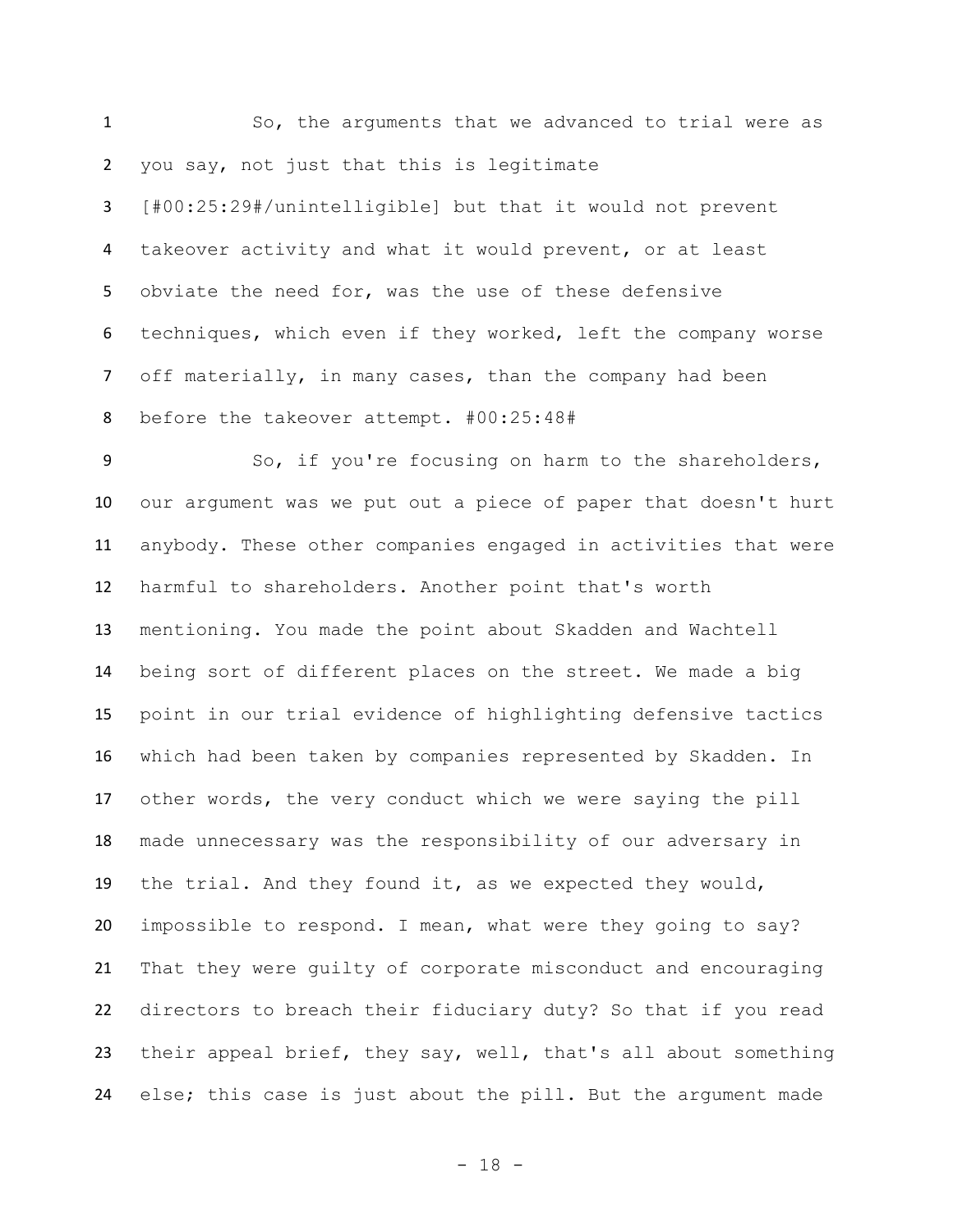no sense. There was no principled way to distinguish what they had been advising their clients to do – in the cases I just mentioned; Martin Marietta – I'm looking at a list I made so I wouldn't forget, Marshall Field – these were all Skadden clients. #00:27:07#

 So, in the real world, we were saying, takeover activity will continue if you assume, unlike Ace Greenberg, that directors act in good faith, they are not going to stand on the pill when the pill no longer serves the shareholder interests and the interests of other constituencies.

#00:27:24#

 MR. ROWE: And another major focus of the expert testimony and of the argument as to whether or not the pill would be preclusive, to use a word that came into vogue a few years later, has to do with the proxy fight, or out, as I think we – your papers and arguments would have referred to it as. Can you speak about the proxy out? #00:27:50#

 MR: SCHWARTZ: Yes, that's a very important part of the case. I'm glad you asked me about it. The pill provided, among other things that, well, I don't know – can I assume that the audience there knows how the pill basically works? MR. ROWE: I'm not sure I do. #00:28:05# MR: SCHWARTZ: Well, I'm being cautious myself, but look, the basic idea was that upon the happening, that the

- 19 -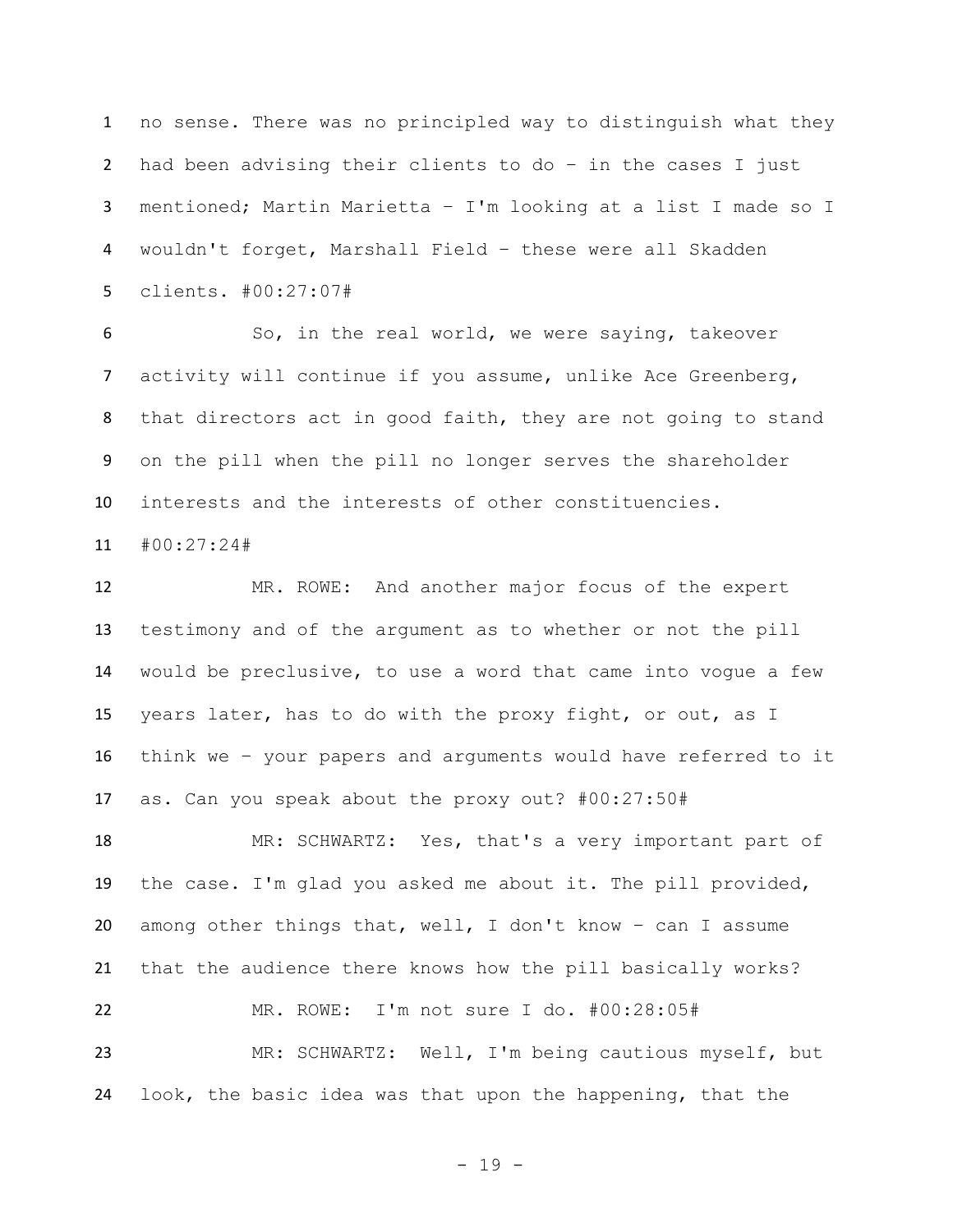corporation issued a right, which is a piece of paper – by the way, these rights that we issued were accepted for listing by the New York Stock Exchange, a point we made in opposition to Skadden's notion that this was a—

MR. ROWE: A sham security—

 MR: SCHWARTZ: A sham security and an original sin. And the terms of the right were that if a so-called triggering event happened, that preferred shares would be issued on the 9 right, and those preferred shares, in turn, if the company was later acquired through a merger, would flip over into a right to buy stock of the acquiring company at a below-market price. So, that the jeopardy to the acquiror was dilution of his equity in the event that he tried to buy a hundred percent of a target company. #00:29:00#

 One of the triggering events, to get back to your question about a proxy fight, was the formation of a group, which is an SEC concept, SEC term, including for the purpose of waging a proxy fight. And if the group collectively controlled twenty-percent or more of the shares, the shares of the company – the target company, that is, that was a triggering event, and the right would become a right to get this preferred stock. #00:29:29#

 Voting rights are a very sacred part of Delaware law, as they should be. The directors, after all, at the end

 $- 20 -$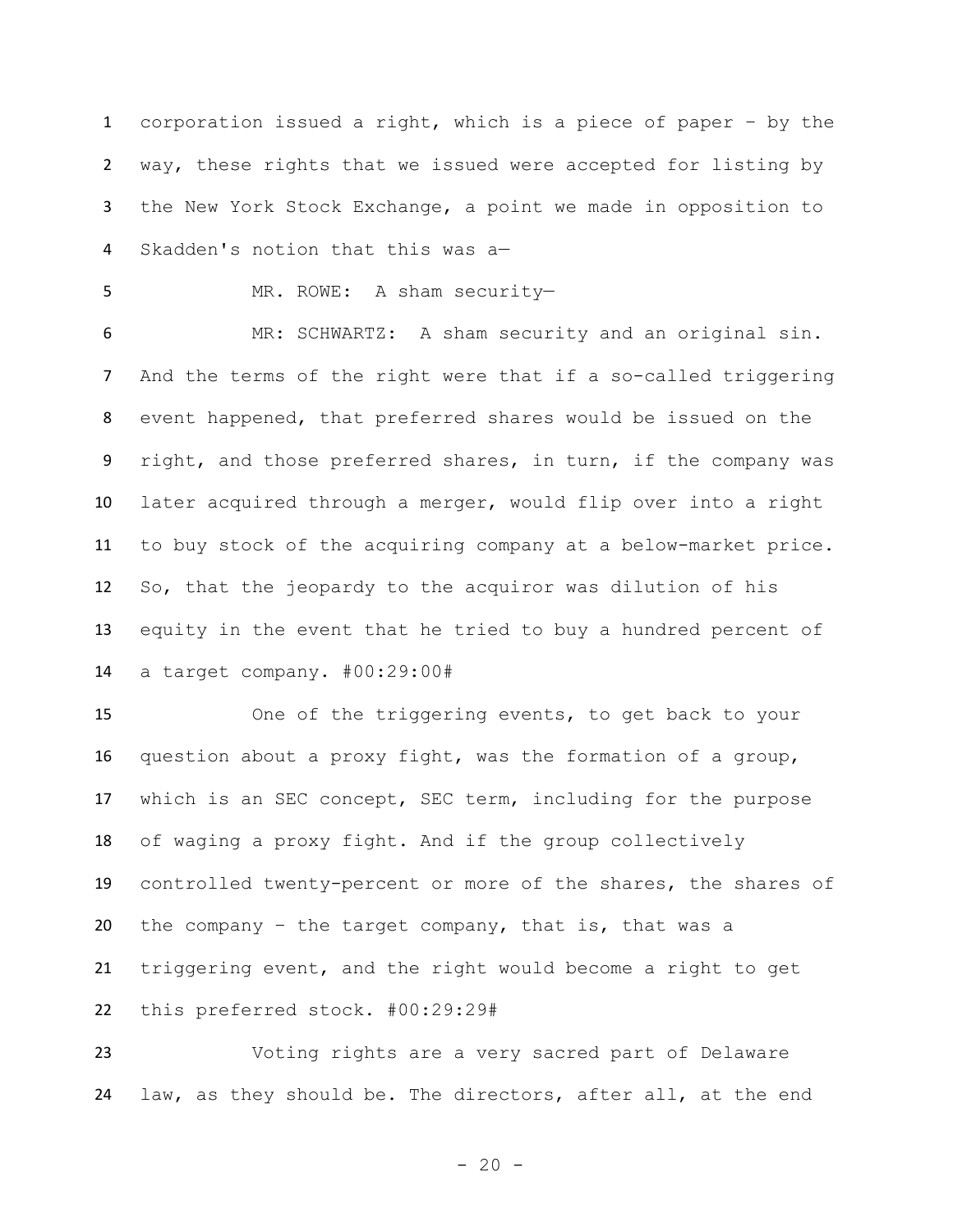of the day, are elected by the shareholders and are the shareholders – at their shareholders' election, they serve and not otherwise. #00:29:47#

 So, the argument was made – well, I want to mention something – I'll come back to it. The argument was made that whatever the rights and wrongs of a tender offer are 7 concerned, to the extent the pill made it a triggering event, and somebody waged a proxy fight, you were impinging on the voting rights of shareholders, and voting rights are sacred. #00:30:10#

 An odd thing about the case was that neither in its complaint nor in its evidence, did Skadden actually push this voting rights contention. The complaint didn't mention voting rights, and they didn't put on a witness, as we did – we put on a guy from Georgeson and Company, a big proxy soliciting firm; they didn't. I always thought, frankly, that they missed the boat there. I mean that – of course, the answer may be they tried to get a proxy expert, and nobody would – nobody would accept the job. I don't know that that's plausible, but who knows? In any event, although they had what seemed to me to be a much stronger argument on the proxy issue than on the tender offer issue, they never presented a witness to make that argument. However, they did certainly argue the point. And all I am saying is, here again; I think you see where

- 21 -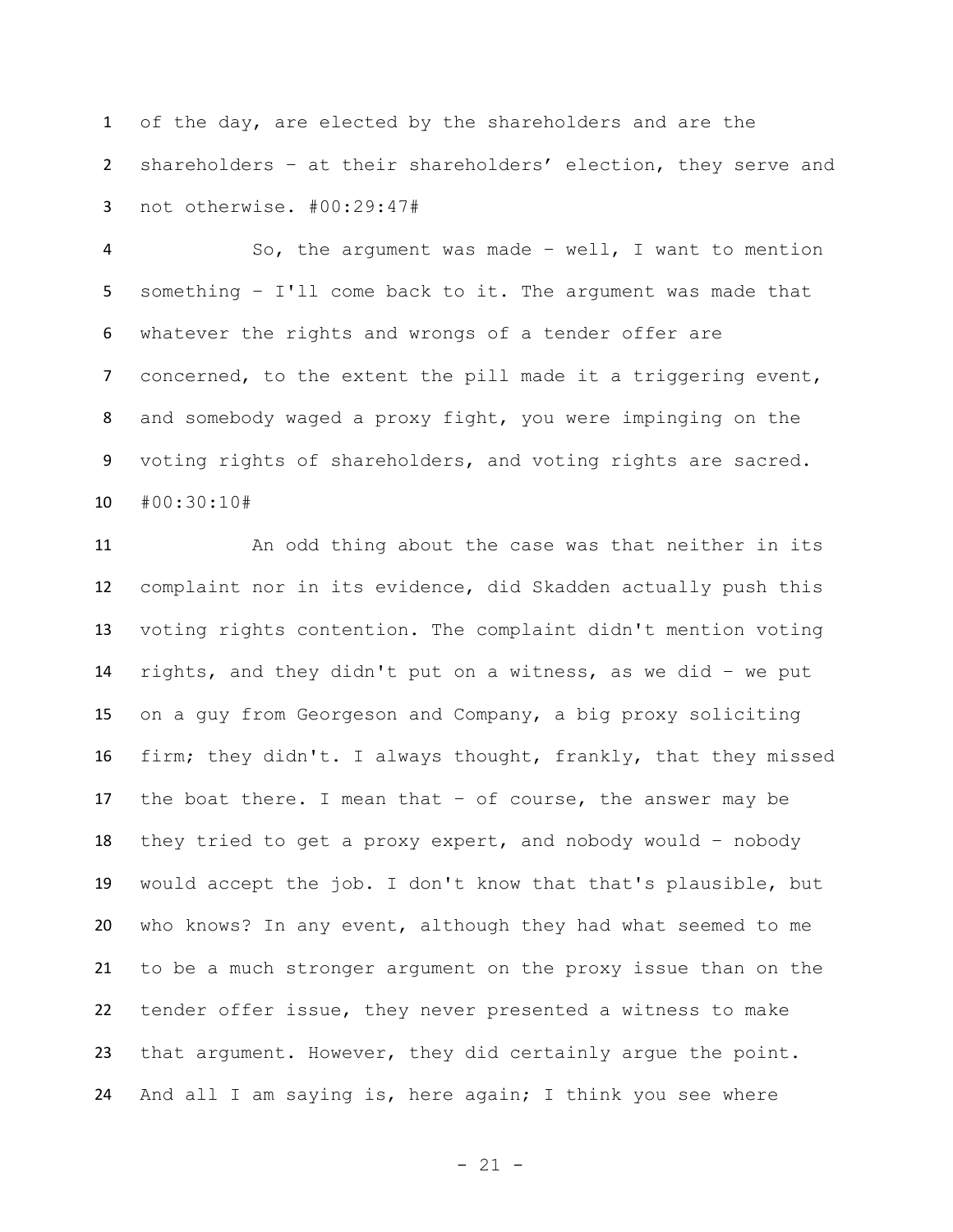trial strategy you know, could well have made a big difference to the outcome if they decided to make this a case about voting rights and not about tender offers. #00:31:14#

 But that wasn't their state of mind. Their state of 5 mind was the shareholders have a right to get a tender offer; tender offers are good for the economy. This I might say was a philosophical position being pushed very heavily, not only by Professor So-and-so and So-and-so, but by the SEC in these years, and the SEC's chief economist, a guy named Greg Jarrell, who by the way, also went on to become an academic in the aftermath of serving at the SEC, had authored a study at the SEC about how terrific tender offers were, and so on. So, their mindset was on tender offers. #00:31:48#

 MR. ROWE: Let me just interrupt you there because the SEC did file an amicus here, and what effect did that have on the case? #00:31:56#

 MR: SCHWARTZ: Well, it was actually, it was great for us. You would have – they filed an amicus brief in support of Skadden, in support of the opposition to the pill in the Delaware Supreme Court. But, what happened was, the SEC, as your audience may know, is made up of five members. And the SEC has to vote about whether to file an amicus brief. It was a very unusual thing for the SEC to file a brief in a state

 $- 22 -$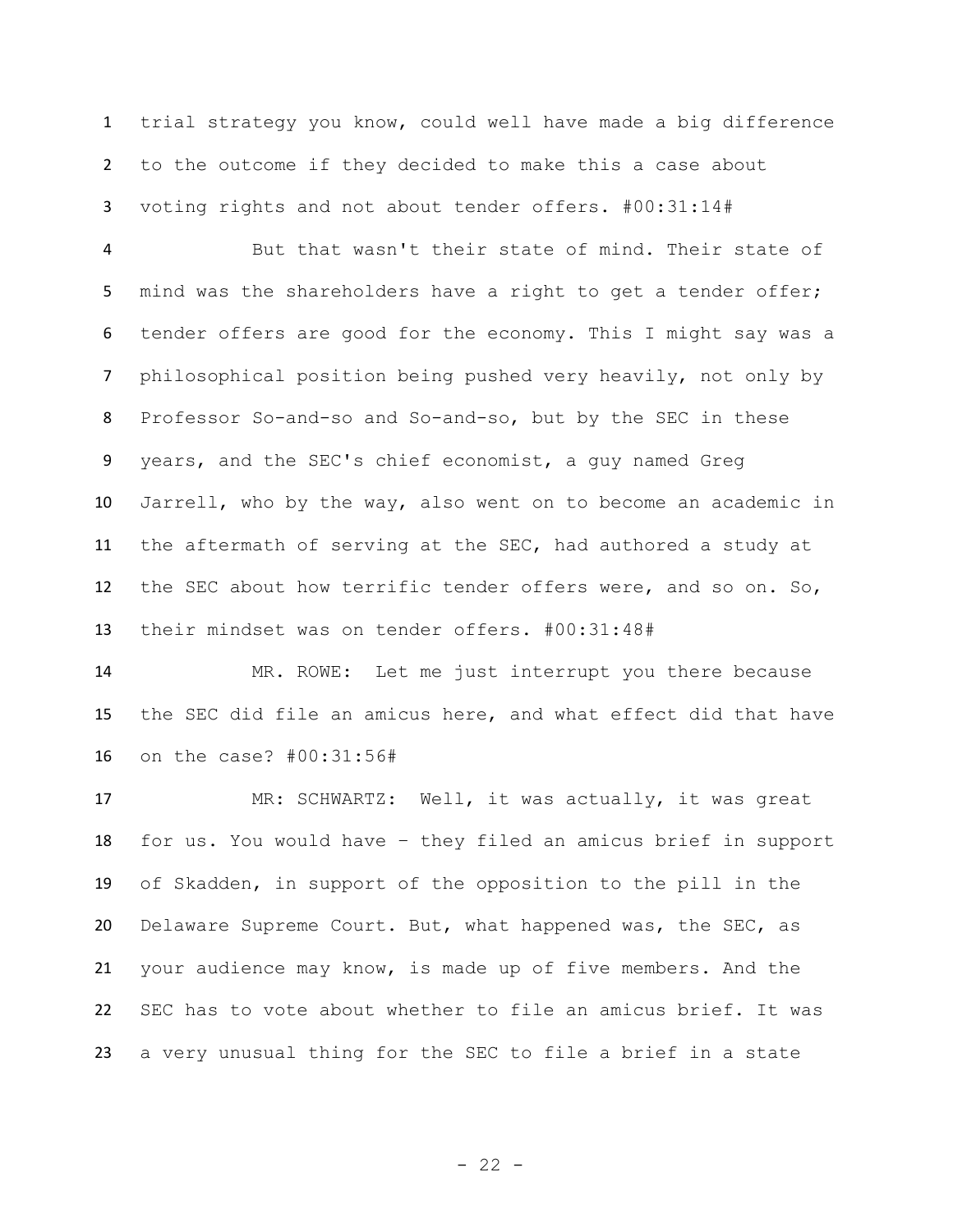court in a case involving no issue of federal law, with one small exception I'll mention in a minute. #00:32:28#

 But nonetheless, it turned out that the SEC's vote 4 to file the brief was a three to two vote. In other words, they were split right down the middle. And two of the guys – well, maybe, I don't know if they're guys, but two of the people on the commission were on our side of the thing. So, we turned this against Skadden on appeal. Our basic argument was to the Delaware Supreme Court, look, this is authorized by Delaware statute, and the only real issue is, did the directors exercise a good faith business judgment to issue the pill? Good faith, informed business judgment. #00:33:09#

13 The fact that the SEC itself divided in half, essentially, on this point, made our point. This was a matter of debate. Some people think it's a good idea; some people think it's a bad idea. That's exactly the situation in which the business judgment rule is meant to operate, and specifically, is a situation in which the business judgment rule immunizes a board decision from judicial second-guessing. #00:33:34#

 So, a great theme of our appeal brief was, in a polite but cautionary way to the Supreme Court of Delaware, you fellows ought to stay out of this thing. This is a matter of contention and dispute. Some people are all in favor of

- 23 -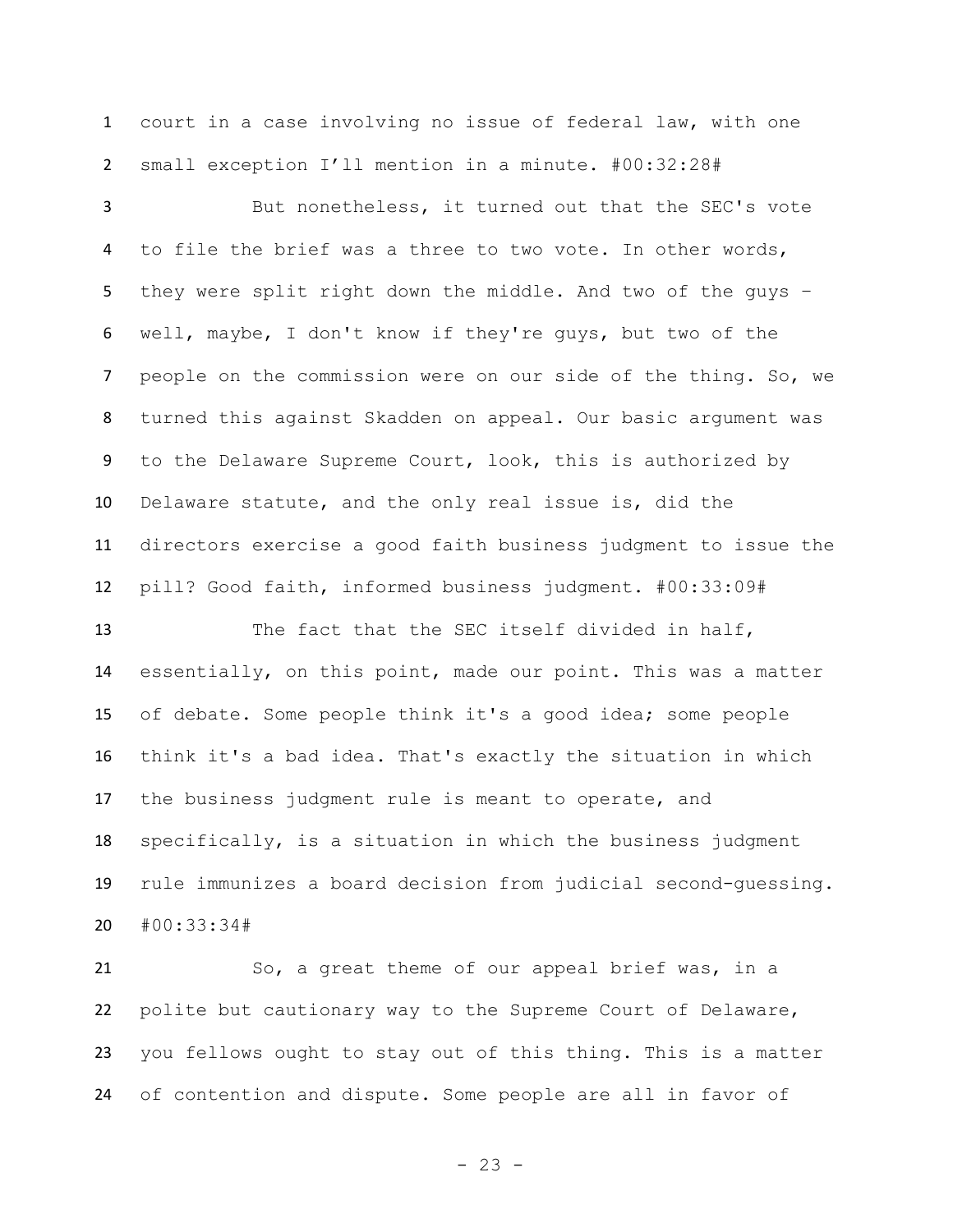takeovers, like Professor So-and-so, and So-and-so, and some people think it's a bad idea. That's why God invented boards 3 of directors. And the SEC brief, in a peculiar way, I think, strongly supported our position on that. And of course, that was the position the Delaware Supreme Court adopted. #00:34:08#

 MR. ROWE: When the Delaware Supreme Court said, in their opinion, that ultimately the decision whether to actually deploy the rights as opposed to initially adopt them and even distribute them in their – I'm not quite sure what the right word is to use – but their unexploded form, that the ultimate decision whether to actually cause economic damage to the bidder, if you will, was a second decision that the board would have to make under the circumstances of a particular bid. Was that something that we – or you – expected the Supreme Court to do? Unocal, or the brief that you filed in the Supreme Court if my dating is correct, my chronology, was about a week before Unocal came down— #00:35:01#

MR: SCHWARTZ: Correct.

 MR. ROWE: So, Unocal wasn't specifically argued in the brief.

MR: SCHWARTZ: Correct.

 $- 24 -$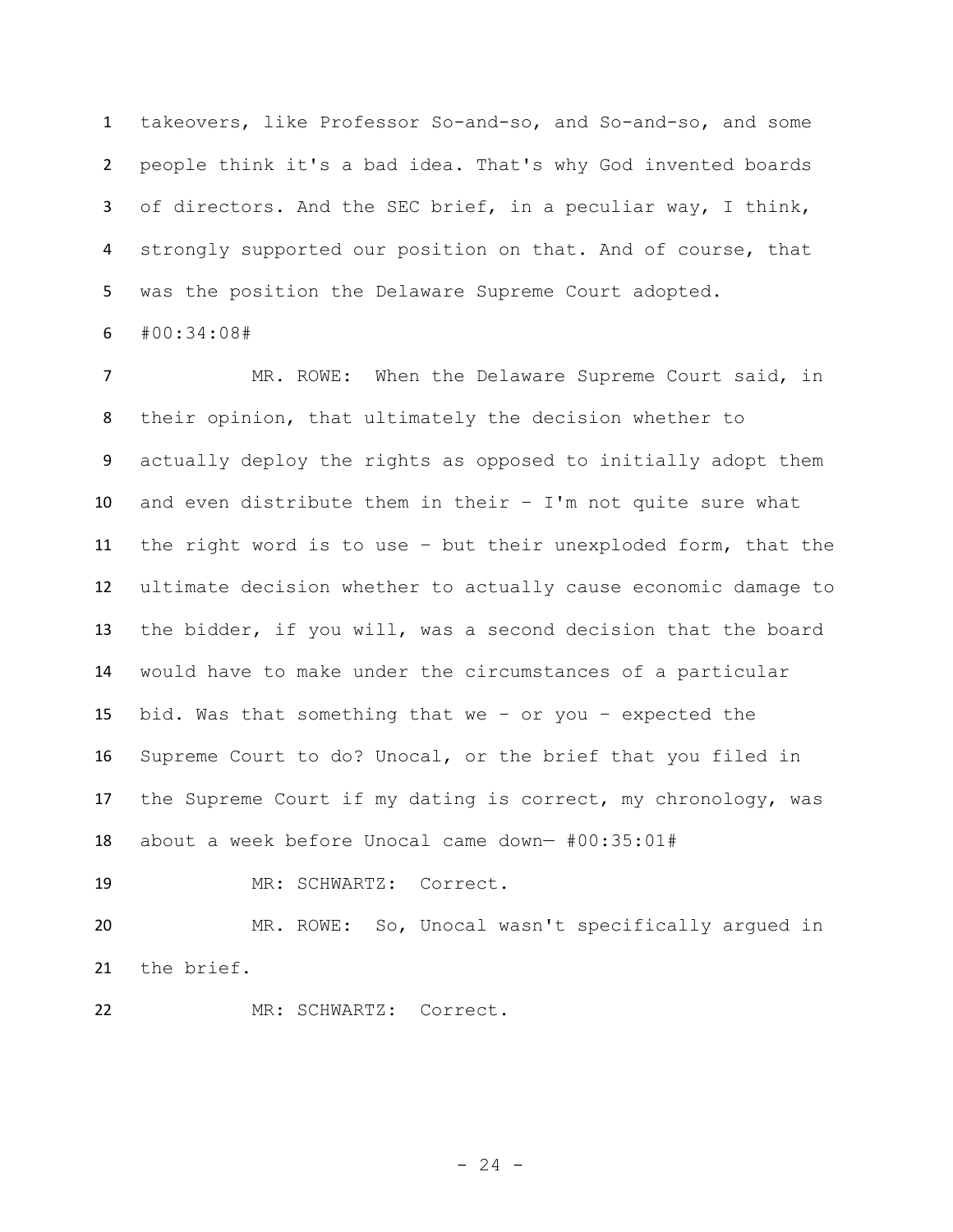1 MR. ROWE: Was it a surprise? Or in any way did it - how to put it – diminish from the crushing nature of your victory that it was hedged with this Unocal caveat? #00:35:20#

 MR: SCHWARTZ: I don't think so. I mean to the contrary. Look, our point was – go back to what I said a few minutes ago. There's this environment out there, this economic environment, this takeover environment. In that real world, not in Professor So-and-so's world, there are all kinds of things that boards of directors do to defend against takeovers. The issuance of – or the adoption of the pill, and its to use your phrase, in its unexploded form, doesn't do anything. It's just a piece of paper. And we always recognized that the critical business judgment moment would be reached when, in the context of an actual offer, the board decided whether or not to redeem the pill. I'm remembering, I don't think we've used the word redeem so far in this conversation. So, let me just take a moment and explain. These rights were issued to shareholders, as I said, they were listed on the Exchange, and so on. But they contained a redemption feature, 20 which meant that for a very nominal  $-$  I can't remember  $-$  a couple of mills per right, or something like that, the board could redeem them. And it was the redemption decision which – it's not exactly – you used the word explode, I mean, the issue was would the board redeem them or not? #00:36:40#

- 25 -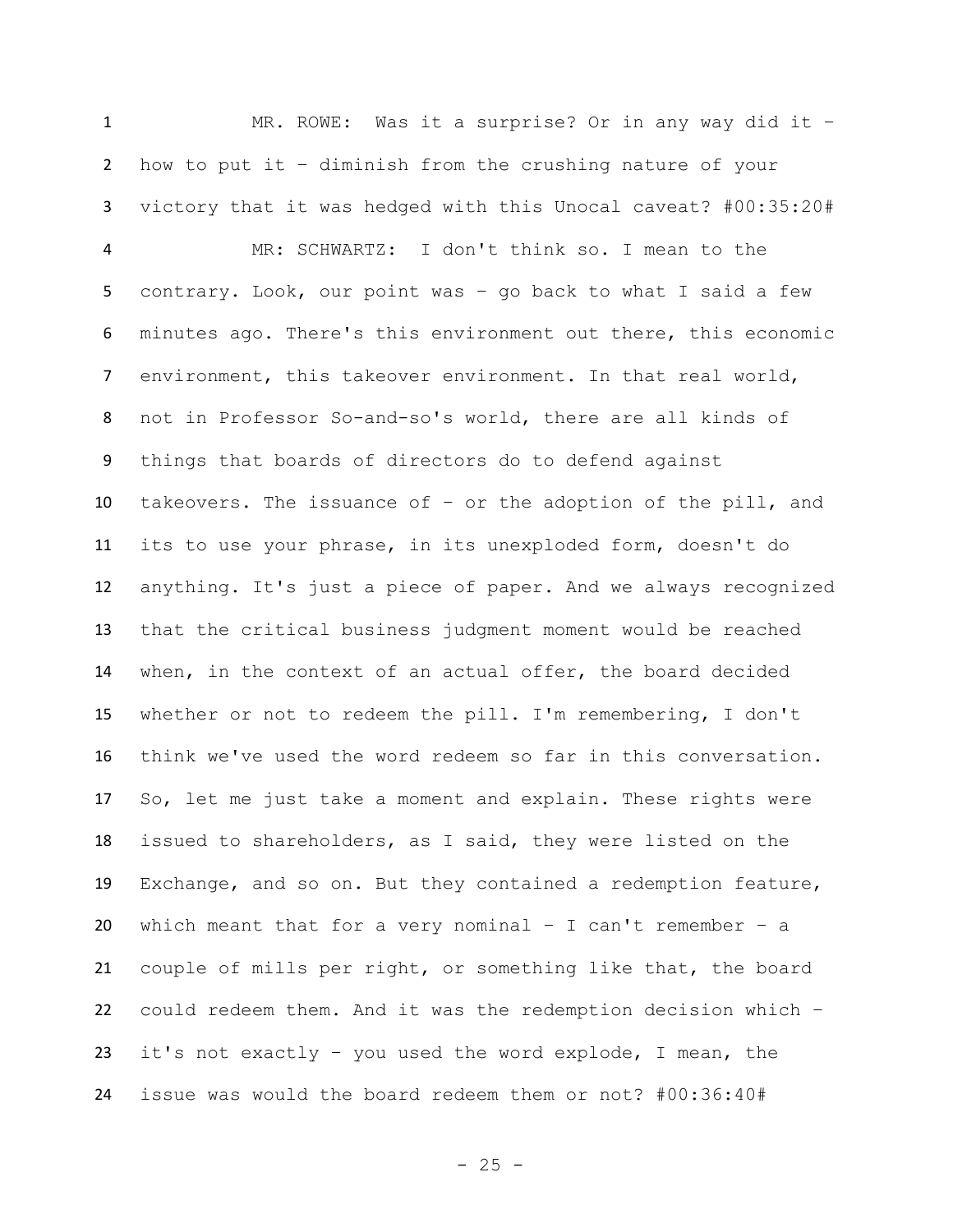And our argument was, obviously, at that moment, the board will be making a judgment whether or not the offer and under all the circumstances that prevailed, was in the interest of the company or not. In the interest of the shareholders and the other constituencies or not. #00:36:56#

 So, no, it was clear to us from the get-go that that's really the right context in which to analyze this thing. And as I said, we stressed that this was a desirable measure because it was pre-planning. It meant that if somebody came on the scene, you didn't then have to scramble to find some way of giving yourself, you, a director, bargaining power. You had the bargaining power, and if the acquiror, or potential acquiror, met your terms, you could redeem the pill, and the transaction would go forward. #00:37:29#

 So, let me just go to Unocal, though, I mean Unocal, obviously, was not briefed by us because it hadn't been decided at the time that our brief was put in. But Unocal, obviously, was a very helpful decision. That's the decision in which the Delaware Supreme Court held that the Unocal Corporation, defending against an unwanted takeover attempt, a two-tier bust-up takeover attempt by Boone Pickens, could do an exchange offer for its own shares and not buy Boone Pickens' shares. #00:38:02#

 $- 26 -$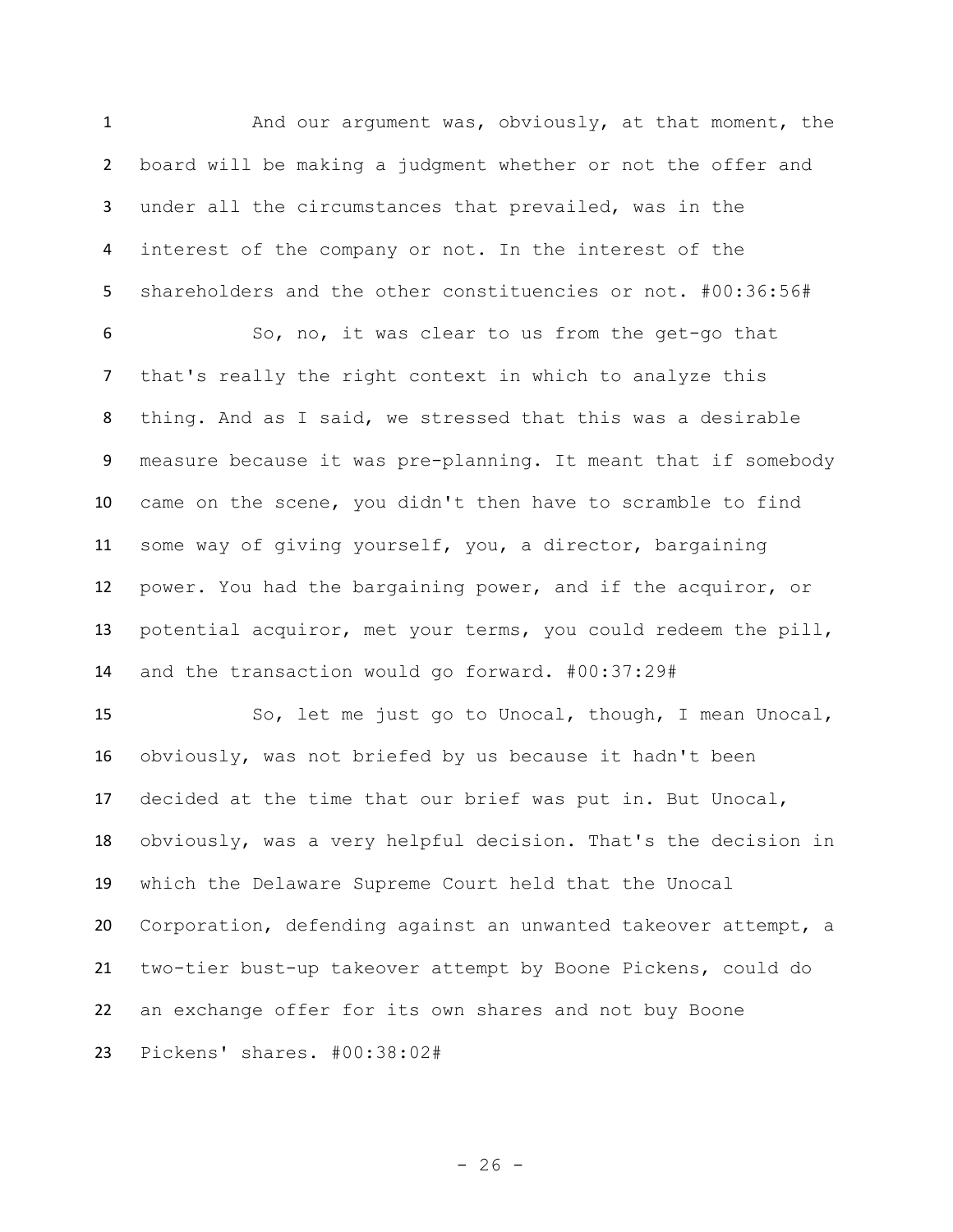That was, to me, a perfect example of the kind of – I don't want to use the word radical, but potentially self- destructive defensive activity that I just listed a whole bunch of examples of a few minutes ago. I mean, here, the company is going to spend a lot of money and change its capital structure and so on to defeat a takeover offer. Our feeling was, well, hell, if they can do that sort of thing, issuing a piece of paper with a right to redeem the piece of paper in favor of a fair offer, should be a walk in the park. And I don't want to overstate our optimism as we approached the Delaware Supreme Court decision, but Unocal was certainly an enormously helpful decision. And had it been decided before we file our brief, you can bet we would have briefed it.

#00:38:55#

 MR. ROWE: Unocal did introduce a concept that is somewhat different from the business judgment rule, however, which goes to a court essentially applying something closer to an objectively reasonable standard to the board's conduct. So, by putting that at the end of their opinion, did you feel that they were in any way changing the approval, the sort of just clear sailing sort of approval that the Court of Chancery had given? #00:39:31#

MR: SCHWARTZ: I see what you're saying.

- 27 -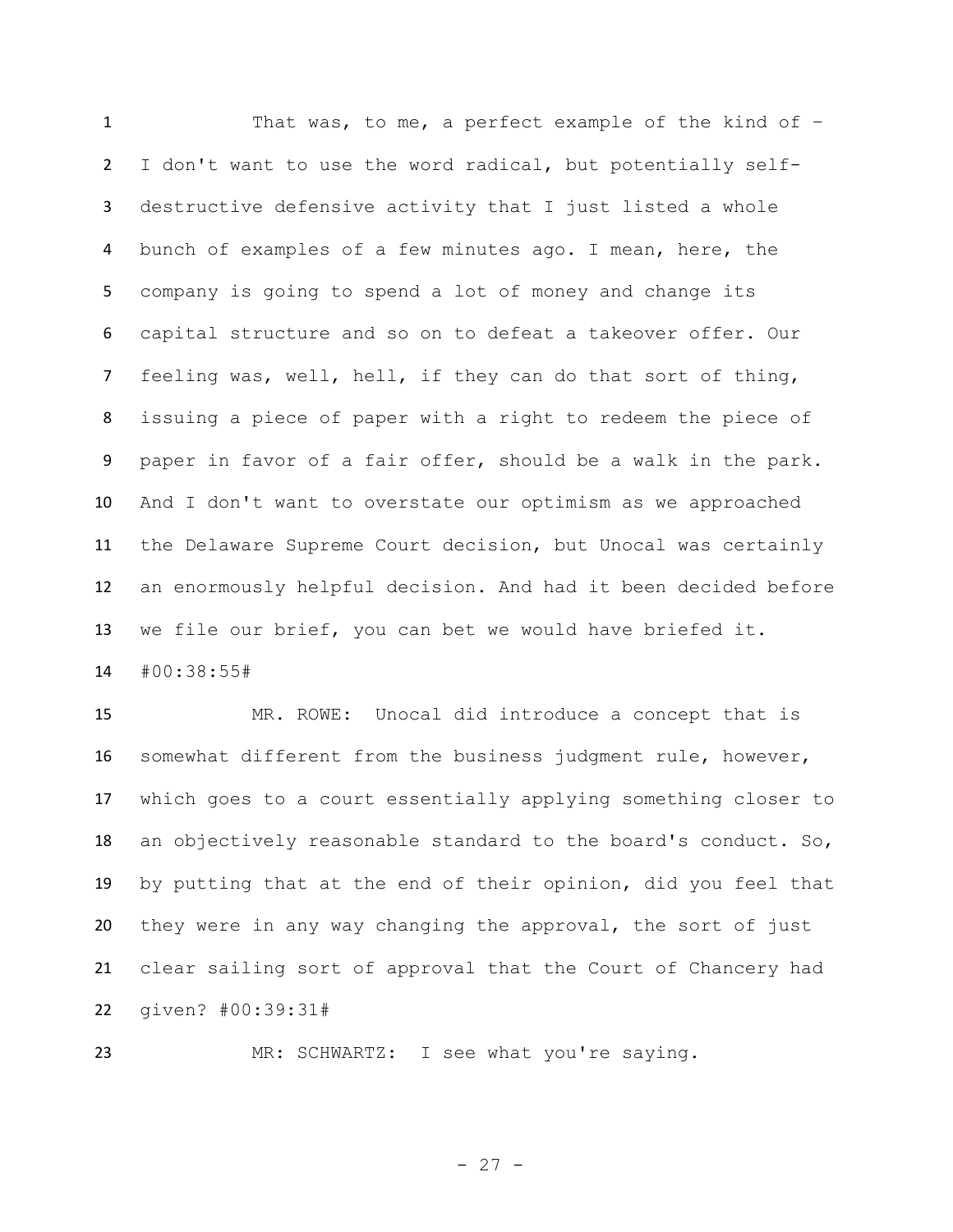MR. ROWE: I mean it's interesting that the Court of Chancery in Unocal had enjoined—

 MR: SCHWARTZ: Vice-Chancellor Berger, yes. MR. ROWE: Yes. And the Supreme Court of Delaware reversed that decision. No, look, I think the key point, and this became a major theme, not only in our appeal brief but in the Supreme Court's opinion affirming the poison pill - the theme was the pill doesn't harm the company. The pill doesn't do anything; it's just a piece of paper. And essentially, the Supreme Court, in sort of a nice way, was saying to Moran and the plaintiffs in the Household case, you guys are you know, got your knickers in a twist here; let's wait and see what happens. Nothing has really changed in this company. And as I say, we were able to document that even their argument that stockholder – or acquisition activity will not occur, and you will never know it didn't happen because people would just silently pass the company by, was disproved by what happened in the interim between the Delaware Chancery Court decision and the Supreme Court decision. #00:40:46#

 No, we were very comfortable with Unocal. Unocal was a case which we thought portended a win for us in the Delaware Supreme Court. I mean you never know, of course. I mean there was another set of circumstances to have in mind as well. Once we won in the Chancery Court, the decision of the Chancery

- 28 -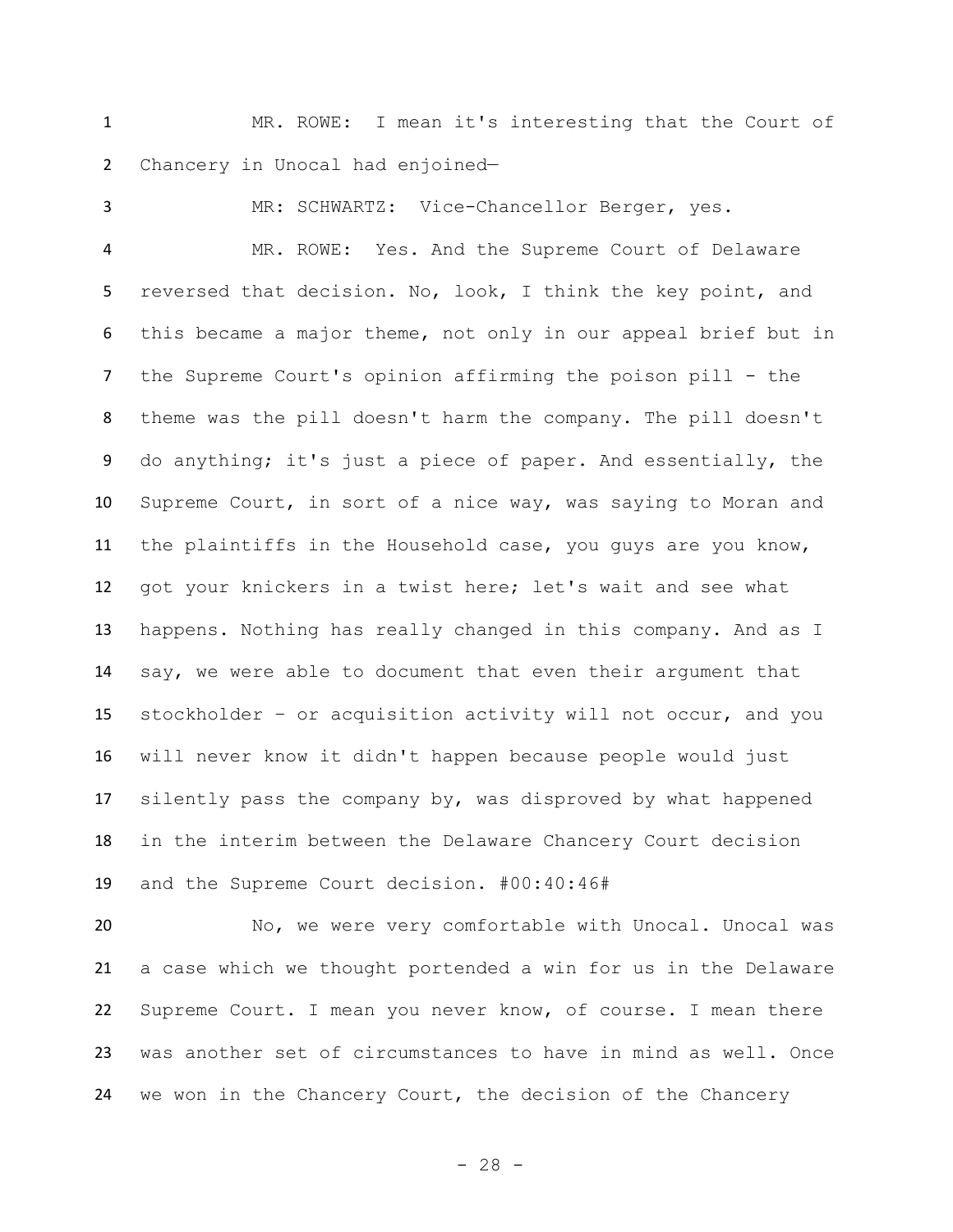Court was in January of eighty-five. In the aftermath of that, something like three dozen companies adopted the pill. Before that, only a handful had done so. So, a little bit we had like 4 established a beachhead and the breakout, so to speak, began thereafter. And by the time the case got to the Delaware Supreme Court, the pill was already you know, a more accepted, less strange-seeming aspect of corporate America. I mean the companies which had adopted it were like not just fringe companies – Phillips Petroleum, Johnson Controls, RCA; I'm just looking at a list – Pennzoil, Revlon; so, major American companies had now acted in reliance on the Delaware Chancery Court decision that this was valid. #00:42:01#

 So, I was quite optimistic we were going to win, but you never know.

 MR. ROWE: To go back to the trial itself, one of the things, maybe a minor one, but in light of my sort of joking reference to how difficult the mechanics of the pill can be to understand, how much effort had to be spent both making sure that our own directors, and for that matter, the court, which was unfamiliar with the mechanics of the pill, understood to the extent that any human can, the mechanics? #00:42:49#

 MR: SCHWARTZ: Paul, that is an excellent question because here again, I think the trial strategy of my friends

- 29 -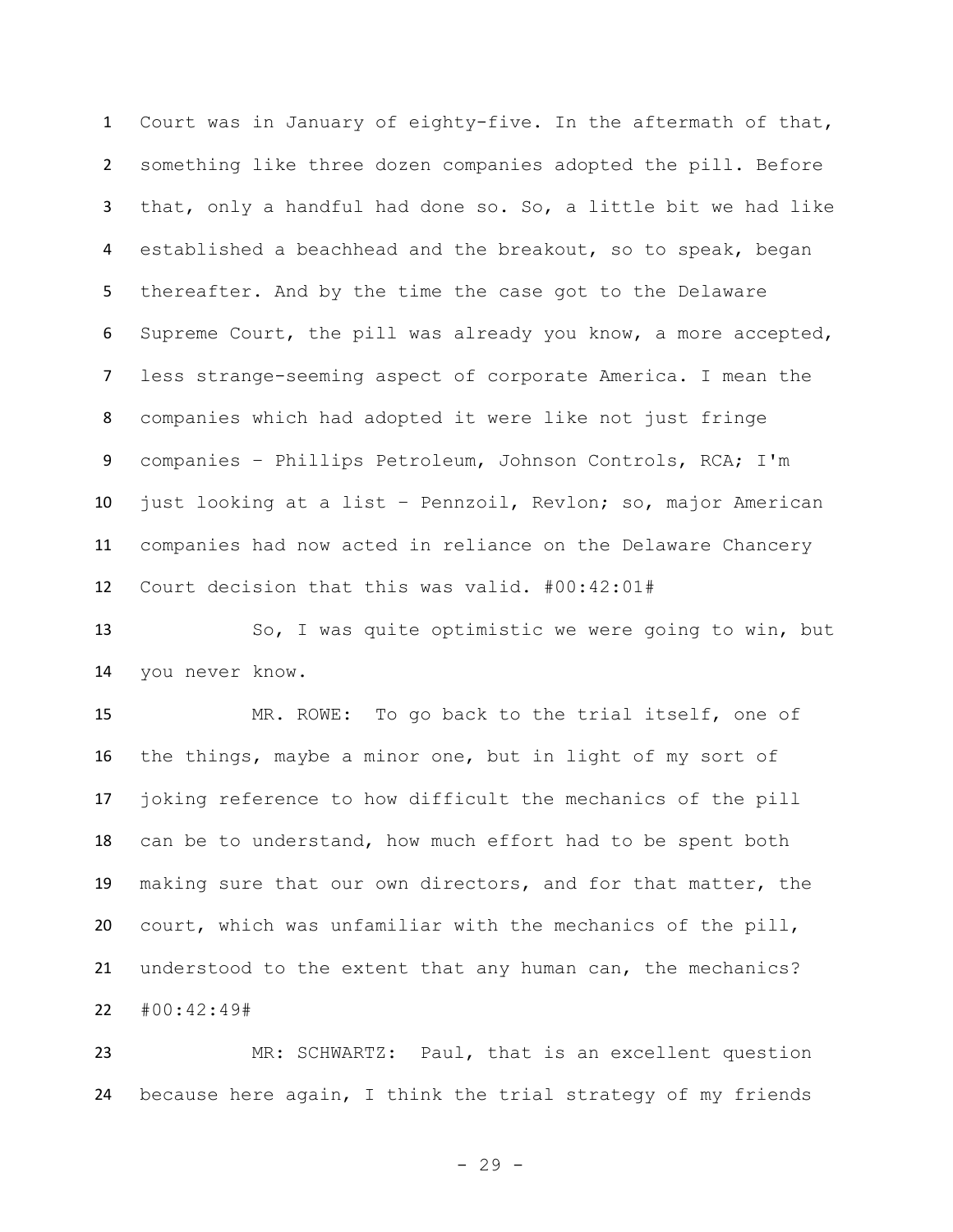on the other side can be questioned at least in hindsight. I think I mentioned at the very beginning of our conversation, the first I heard of this thing, there were a bunch of depositions being taken, I understood, over the course of the summer before our trial, and directors were having a hard time at these depositions. Because the pill is complicated. I mean I think the operative document is 50 pages long, and it's got all kinds of you know, it's a complicated legal document, and the concept was a novel one. Not entirely novel, but pretty novel. I'll tell you why not entirely novel in a minute. #00:43:36#

 I don't want to say how I would have tried their case, but it might have been more effective if instead of Professor So-and-so and Professor So-and-so, they had really gone after the directors of Household that they really didn't know what they were doing. Because the premise of the business judgment rule is not only that directors have to act in good faith, but they have to act on an informed basis. #00:43:58#

 Now, at the time the case was tried, the Supreme Court of Delaware had not yet decided Smith v. Van Gorkom. Ironically, that case was decided on the very same day that the Chancery Court ruled in our case. However, and Smith v. Van Gorkom, again, for the benefit of the audience, is a case which held directors of a company called Trans Union

 $- 30 -$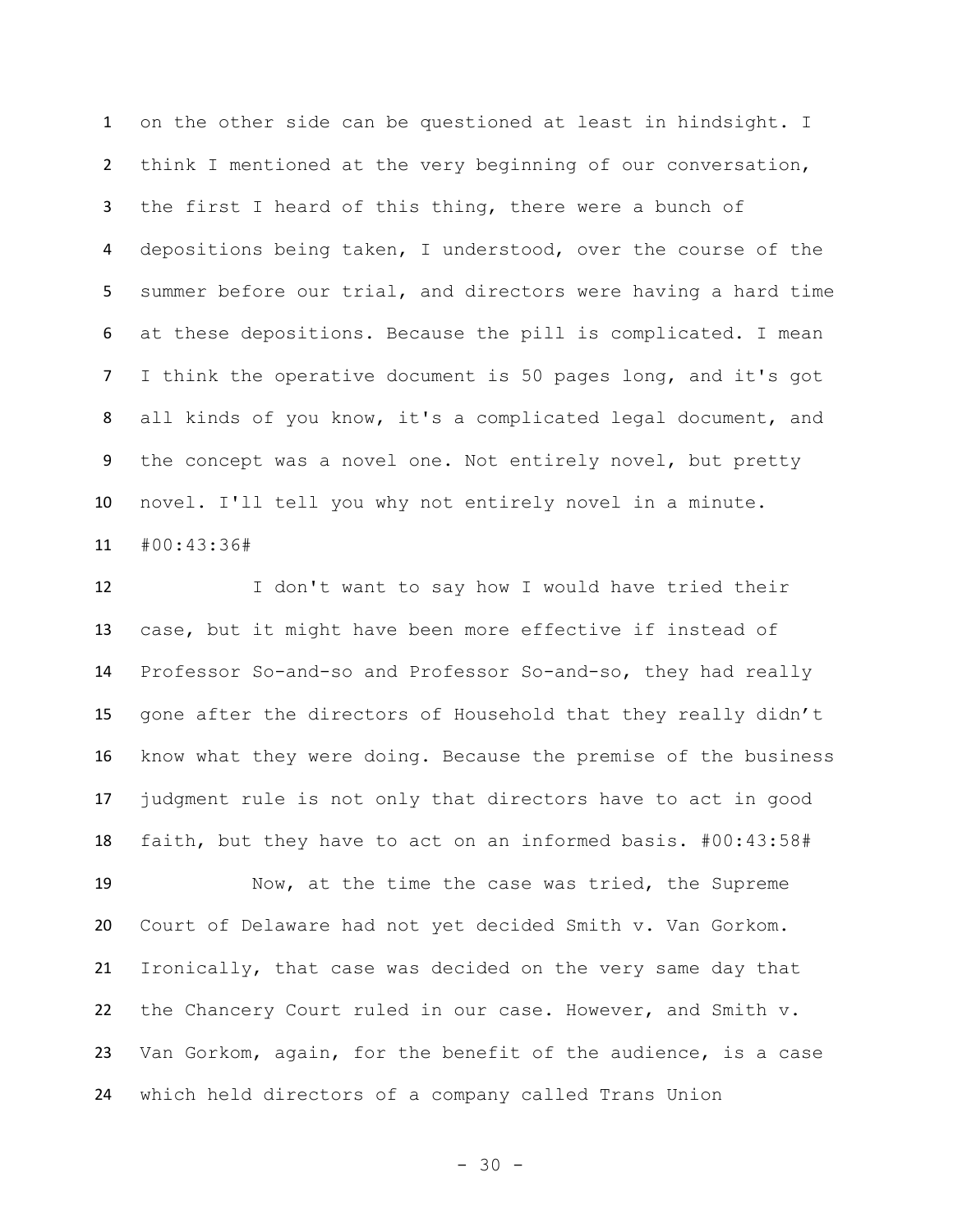personally liable for agreeing to a takeover at a premium price on the basis that they had been grossly negligent. #00:44:29#

 I mean, we put on four directors, and they put on Moran. But my guess is that if they had made a fuss and insisted that all the directors come and testify, they could have, potentially – I mean, we might have prepared our directors and defendant against it, but you always run the risk, obviously, in a situation like that, that a lay witness questioned on a legal subject is not going to know his way around thoroughly – or her way around and could make a bad impression. That's not the case they tried. #00:45:06#

 I think it would be fair to say that even if the approach that I'm just describing had been taken, we would still have prevailed. The Delaware Supreme Court specifically addressed this issue as did the Chancery judge – the Vice- Chancellor, and held that, I think correctly, that the directors essentially relied upon competent counsel, that's us, Wachtell Lipton, and investment bankers and other experts, and sufficiently understood what they were doing to pass muster under the business— #00:45:40#

 MR. ROWE: Well...he said they understood the purpose of it and the effect—

- 31 -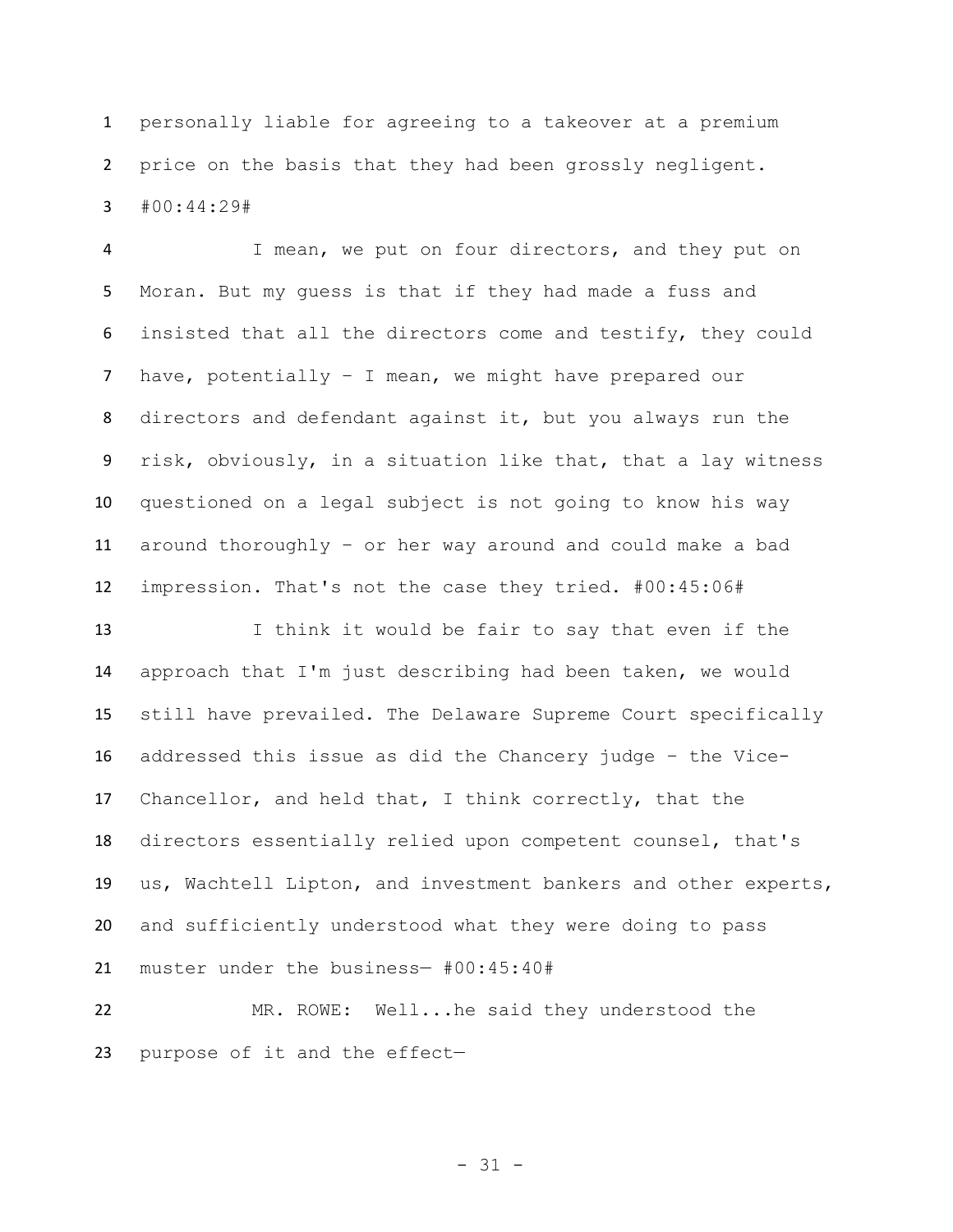MR: SCHWARTZ: The actual...well, but there was another nice touch. This happened in the interim between the Chancery decision and the Supreme Court decision. The Chancery Court, of course, ruled it was legal. Moran, the director who had precipitated the litigation, then revived the issue at another meeting of the Board of Household. And said, you guys should really think about this again. I think I've gotten my chronology right. So, by the time we got to the Supreme Court and the directors did not change their mind, by the time we got to the Supreme Court, the board had essentially considered the issue twice, including – and we also made the point they had been questioned intensively about it and challenged about their support of it by Skadden's lawyers in the discovery process. #00:46:37#

 In other words, by the time the case got to the Delaware Supreme Court, these directors unquestionably knew what they had done, and it would have been implausible to argue that the directors were uninformed, even about the mechanics. Still and all, I wonder how the case would have come out if instead of swinging for the fences, Skadden had, in a very you know, narrow way, said this is not a business judgment case because the directors don't really understand this thing. #00:47:09#

- 32 -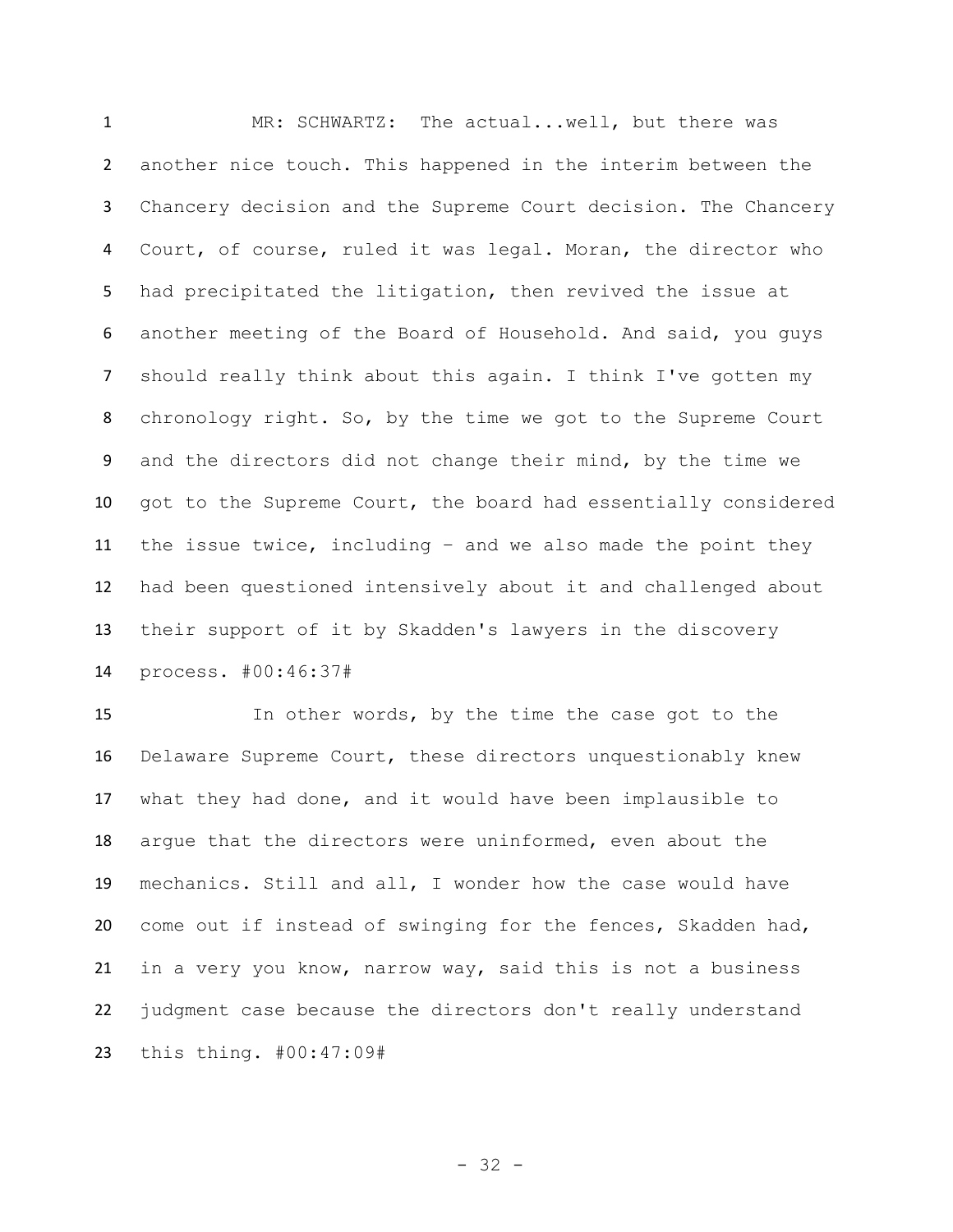MR. ROWE: And mentioning director Moran is an interesting point because it is an unusual situation to have as the plaintiff in a case like this, a director of the very company that's taken the action that's being challenged.

MR: SCHWARTZ: Right.

 MR. ROWE: Did that wind up helping or hurting or not really having much effect on the course of the litigation? #00:47:35#

 MR: SCHWARTZ: That's a good question. Moran, first of all, is a very good guy; a nice man, a very smart man. I might add that much later, in a totally different context, he became a Wachtell Lipton client for a while. And I was personally very fond of him. But Moran was a director of Household because a company that he controlled was acquired by Household for – what was it called? Wallace Murray, for a preferred stock, and he wound up being Household's largest stockholder. He was a principal in a firm Called Dyson, Kissner, Moran, and they were sort of an investment company. They had interests in lots of different companies. And they profited by buying and selling companies. #00:48:28#

21 It turned out that, and we put this into evidence, that Moran had actually proposed to Don Clark, the Chairman of Household, that he and Clark lead a so-called management LBO of Household, and as Don testified at trial, John said to him

- 33 -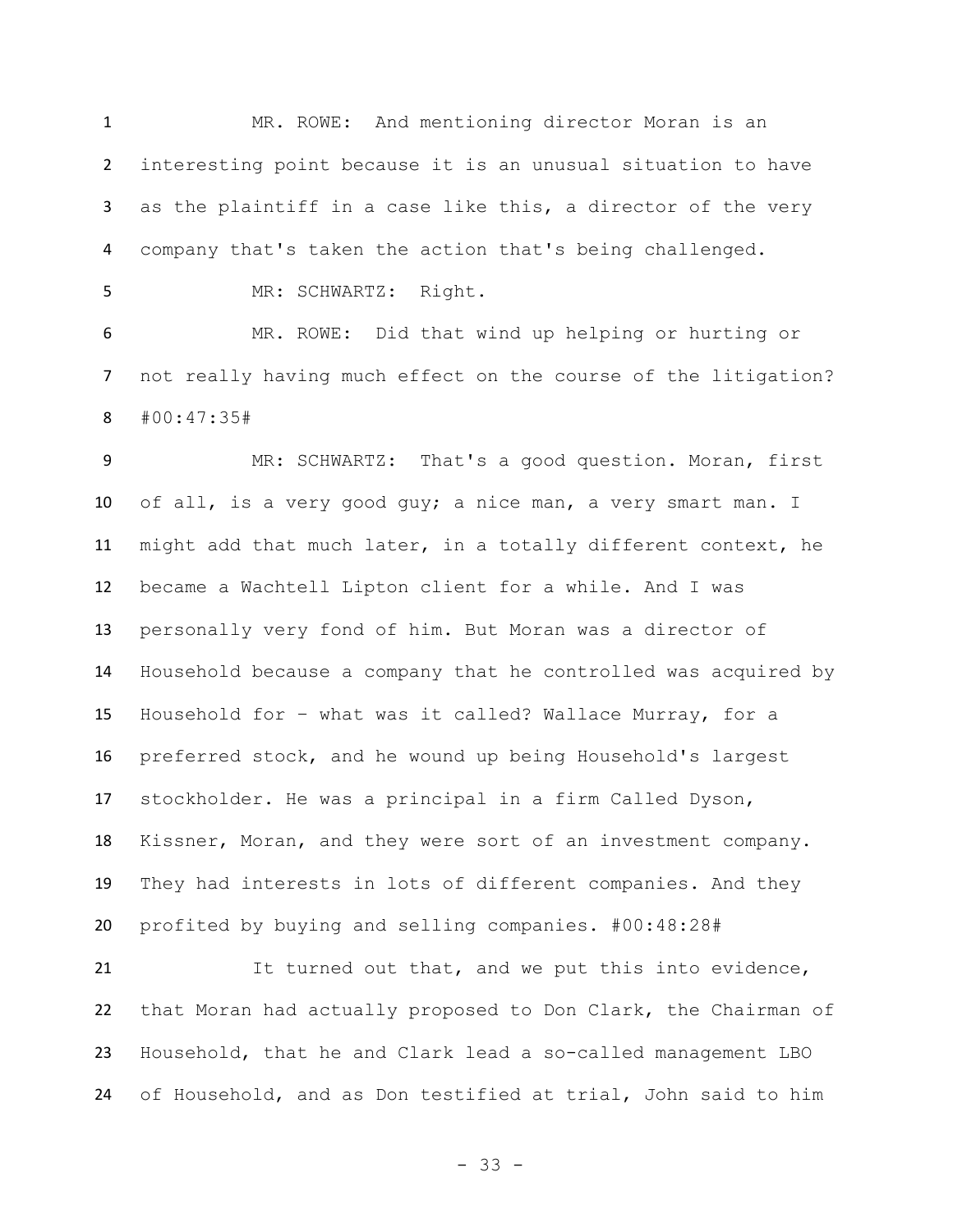we could make a bundle of money, which Moran estimated at four-hundred-and-fifteen million dollars, by buying the company, selling off the finance business, and as Moran apparently had said to Don, we'd own the rest of it for free. #00:49:02#

 I cannot believe that that evidence was helpful to Skadden's case. And so, I would have to say that the decision to use Moran as a plaintiff probably hurt them. My guess is because there was also like a shareholder plaintiff who was, you know, someone who owned five-hundred shares, that if Skadden had been determined to challenge this thing, they might have been better off you know, as it were, finding a plaintiff than using Moran. #00:49:38#

14 I say this, and I want to reiterate, John Moran is a good guy and we got along fine, although he was cross-examined at trial by George Katz, my late partner. And George did a great job and took him apart, including eliciting these facts about Moran's proposal to Don Clark that they both make a barrel of money by buying the company and breaking it up. #00:50:04#

 MR. ROWE: This is always a hard question I think for people, for especially litigators, maybe, to answer, but at the end of the trial, but before the decision, what was

- 34 -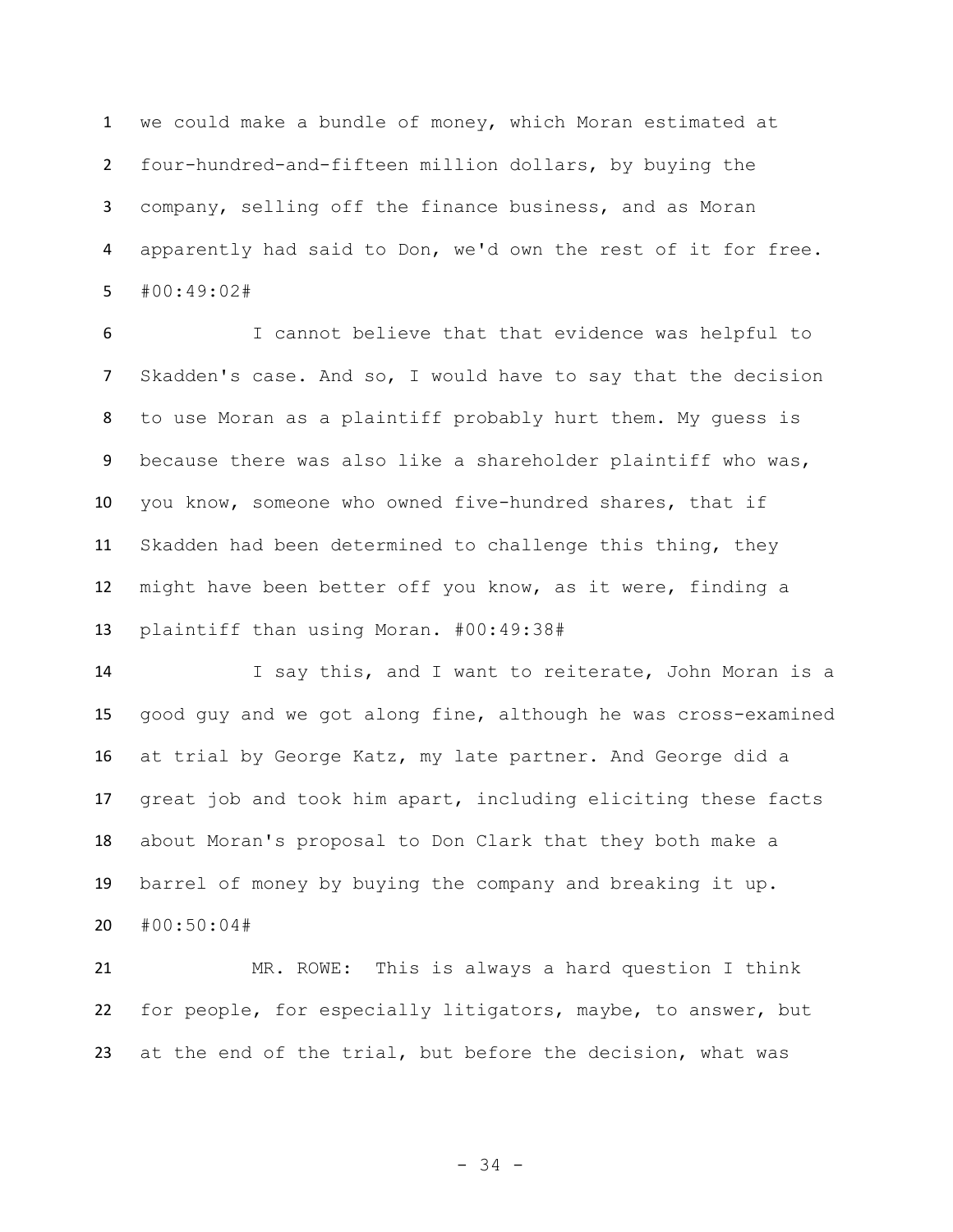your personal view as to the odds of winning and losing? #00:50:22#

 MR: SCHWARTZ: Well, I'm not sure I can clearly recall my state of mind—

MR. ROWE: You knew you'd win.

6 MR: SCHWARTZ: -- I'm whatever age I am, and my memory isn't so great. I knew, I could tell you this, I knew we had put on a terrific show. And that we had told the judge the truth. A, there's a big problem out there of self- interested takeover activity, which is harmful to companies, not only in the sense that an offer may be made at an inadequate price but in the larger context, that Marty was – Marty Lipton was always at pains to express, that the currency of this kind of takeover activity had the sort of global effect of having companies focus on short-term operating results, not take a longer-term view of their economic and business prospects. It precipitated, as I said before, defensive activity when the tender offer did emerge of a nature that as often as not was destructive of the company's value. Nonetheless, I should say, consistently upheld by the courts as within the business judgment of the directors.

#00:51:42#

 So, I am sure you know, we had put on a good show. I have to say it fell to my personal responsibility, to cross-

- 35 -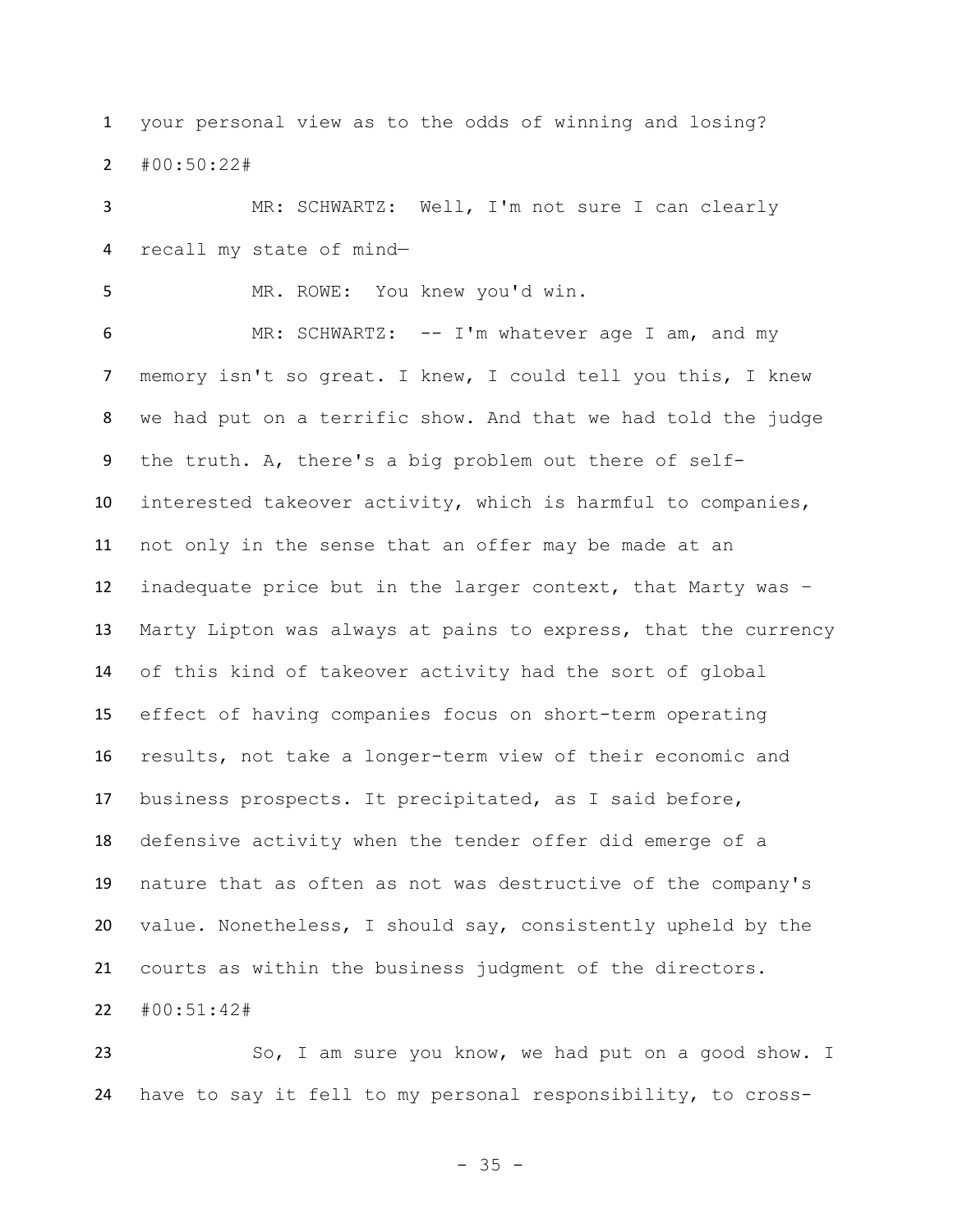examine the people I had referred to as Professor So-and-so. I did the cross-examination of the experts. If I can use one inside baseball moment: for reasons I cannot remember - and I have actually asked some of my partners, they don't remember - these cross-examinations were done without there having been first a deposition of the expert. It was the old-fashioned kind of trial situation. Skadden put on an expert. The defendant can cross-examine. And I'd just stand up and start asking questions. #00:52:27#

 For a young litigation partner, it was a heart- stopping responsibility given the stakes that were involved. But, on the other hand, these guys essentially gave themselves away without – they were basically academics. I remember, for example, Jensen, I asked him, Professor Jensen, did you ever, you know, actually represent some company that was faced with a takeover — he says, no! This was his answer. I don't spend my time, he says, I'm quoting him, poring over the entrails of actual transactions. I mean, I was ready to sit down right then and there. I must say, honestly, I don't remember Bradley's testimony as well, but Jensen, who, again, was an honest man, but he was, you know, he was a theoretician. Then, there was Ace Greenberg, who, as I say, I would have to say he imploded on the witness stand. I think even Skadden must have been embarrassed. I think the Chancellor's opinion describes

- 36 -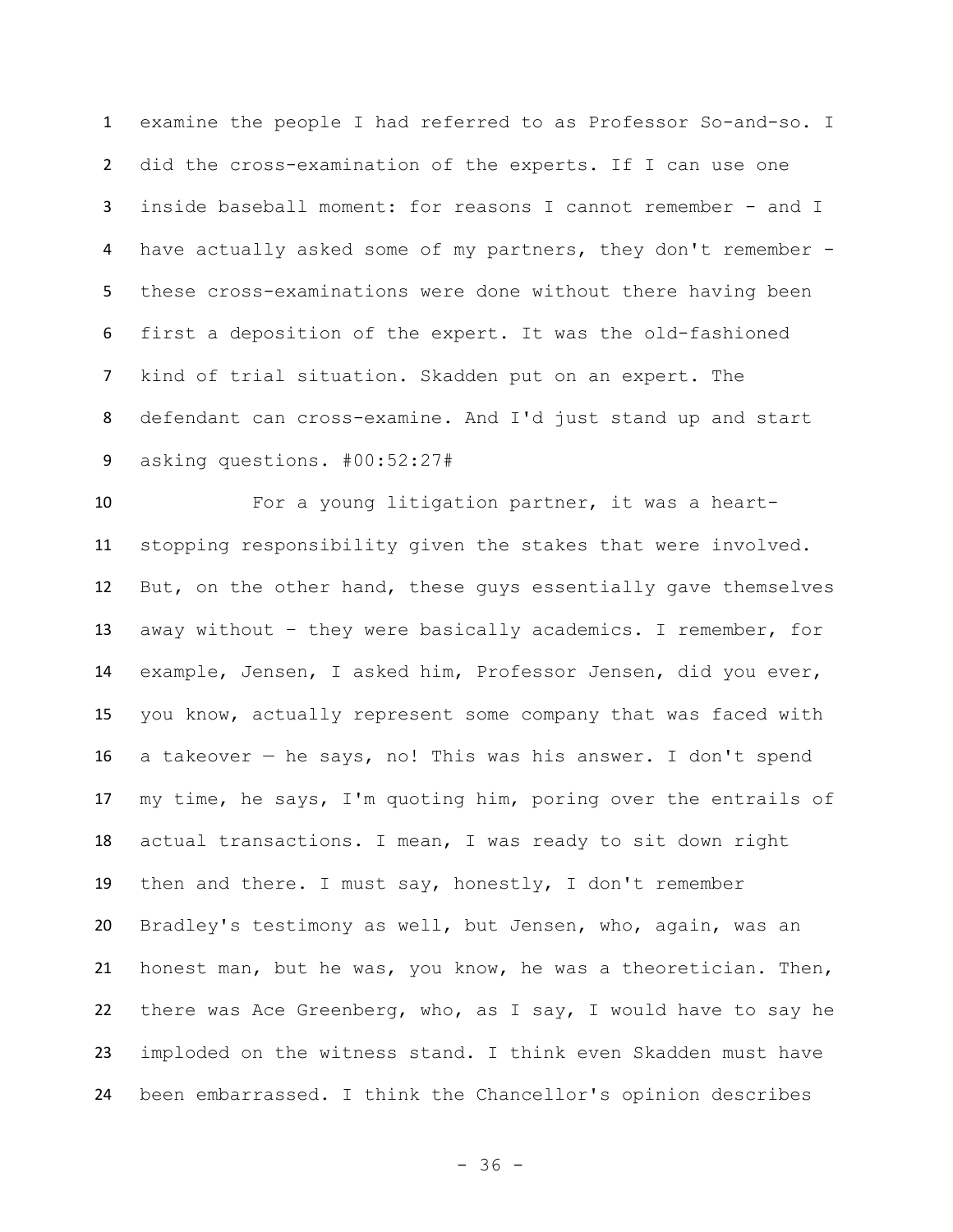his testimony as forceful, or some such word, but believe me, it was a lot more than forceful. #00:53:29#

 And then, the last guy they put on was this fellow Clark Abbott, from Morgan Stanley. And he was an honest man, and he basically agreed, you know, takeover activity – tender offers, especially these two-tier offers, are coercive. He actually testified shareholders have no choice, everybody tenders. The consequence was that when Skadden came to file its appeal brief, Clark Abbott vanished. He was not mentioned once in an eighty-five-page brief. I should say he was very much mentioned in our brief. #00:54:04#

 I guess I thought we'd win, okay. I mean think we were really telling a, as I said, a story and a good story, but you know, when the Supreme Court of Delaware acted nine months later – and this is a day I'll never forget, it was November, I want to say nineteenth, whatever it was, it was the same day that the jury returned a ten-billion-dollar verdict against Texaco in a case in which Texaco had acquired Getty Oil Company and, arguably, according to the Pennzoil people, tortiously interfered with Pennzoil's prior agreement to buy Getty Oil. My senior partner, Marty Lipton, had been a trial witness in that Pennzoil-Texaco trial, and I don't think he'd be insulted if I'd say he did not get rave reviews for his trial testimony. #00:55:05#

- 37 -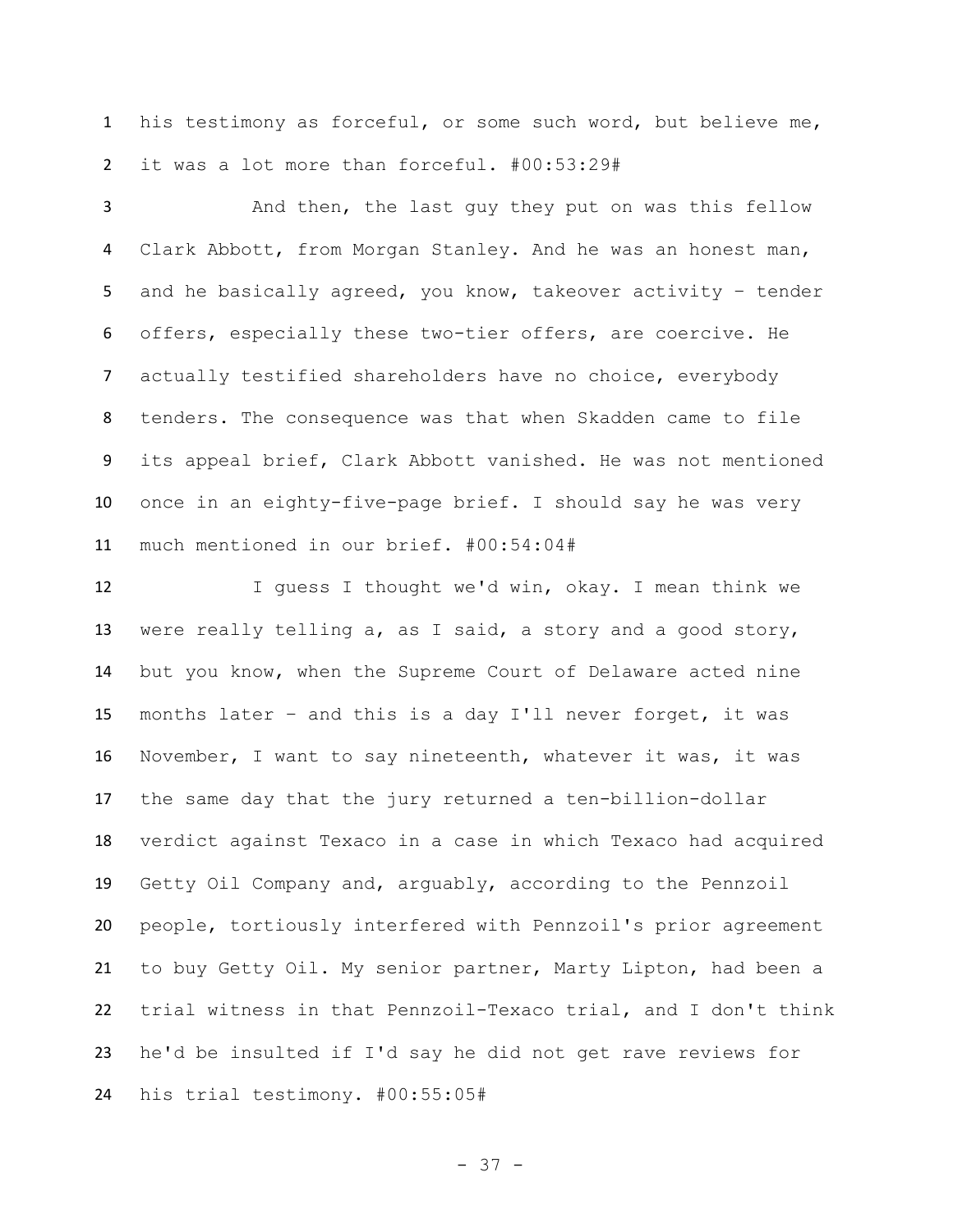As it happens, the morning the Delaware Supreme Court came down with its decision, Marty and I were at a board meeting together; it was a board meeting of Allied Signal. I guess we represented [Signal] and Skadden represented [Allied], and we were all at this board meeting together. And I remember Marty – so, we heard that the jury had come in against Texaco for ten billion dollars, and then we heard that the Delaware Supreme Court had affirmed Household. And Marty said to me, can you imagine, he said, if, on the same morning, this ten billion dollar verdict had happened and we had lost Household? I mean it was a fraught situation. There's no doubt about that. #00:55:47#

 So, that one, even then, even though we had Unocal on our side and the rest of it, it was not a sure thing. Interestingly at that board meeting of Allied Signal, Joe Flom was also present, because he represented, I think it was the meeting at which Allied and Signal merged. And he represented Allied, and we represented Signal. So, Joe came over to Marty and me and shook our hands; congratulations, you guys won the Household case. And he said, and now, he says, I'm going to issue some pills that will make your toes curl. And they did. Of course, thereafter, I mean— #00:56:21#

MR. ROWE: Everyone did.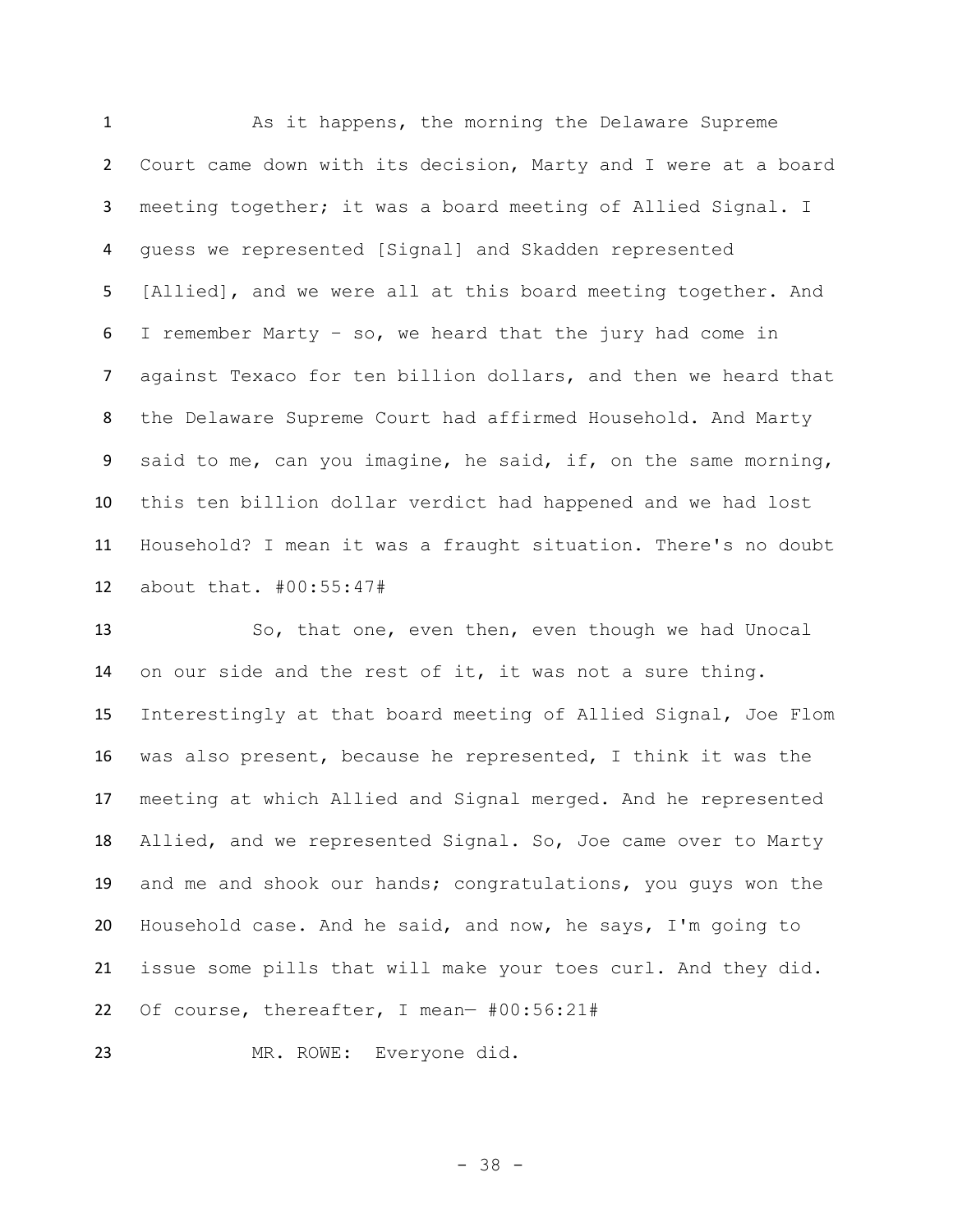MR: SCHWARTZ: You know, yesterday's news was that this pill was illegal, immoral, and fattening. Now, as far as they were concerned, it was a legitimate part of the arsenal, and they would deploy it as well as we.

 MR. ROWE: Well, in that sense, I think what you're saying is, from their perspective it was a win-win situation. To go back to the experts for a moment. Did you get a sense when you were cross-examining them, you know, when you're in the courtroom, and the judge is right there – did he – I think the trial was nine trial days; did you have a sense as to what he was thinking from his questions or his, even his affect? Or was it pretty much unclear what the court was concerned about? #00:57:12#

 MR: SCHWARTZ: I don't think you could read him. Judge Walsh is a very fine judge, later on the Delaware Supreme Court. I think he was relatively new to the bench, actually, when the Household case was tried, I think. But he 18 was a poker face and he - I mean, I said at the very beginning when the case was brought, we were happy that it was a case to be litigated in the Delaware Chancery Court, which is a model court for these kinds of corporate disputes. And I think the Chancellor played it by the book. #00:57:45#

 As I said at the outset of our conversation, the sort of abstract quality of the evidence that the plaintiffs

- 39 -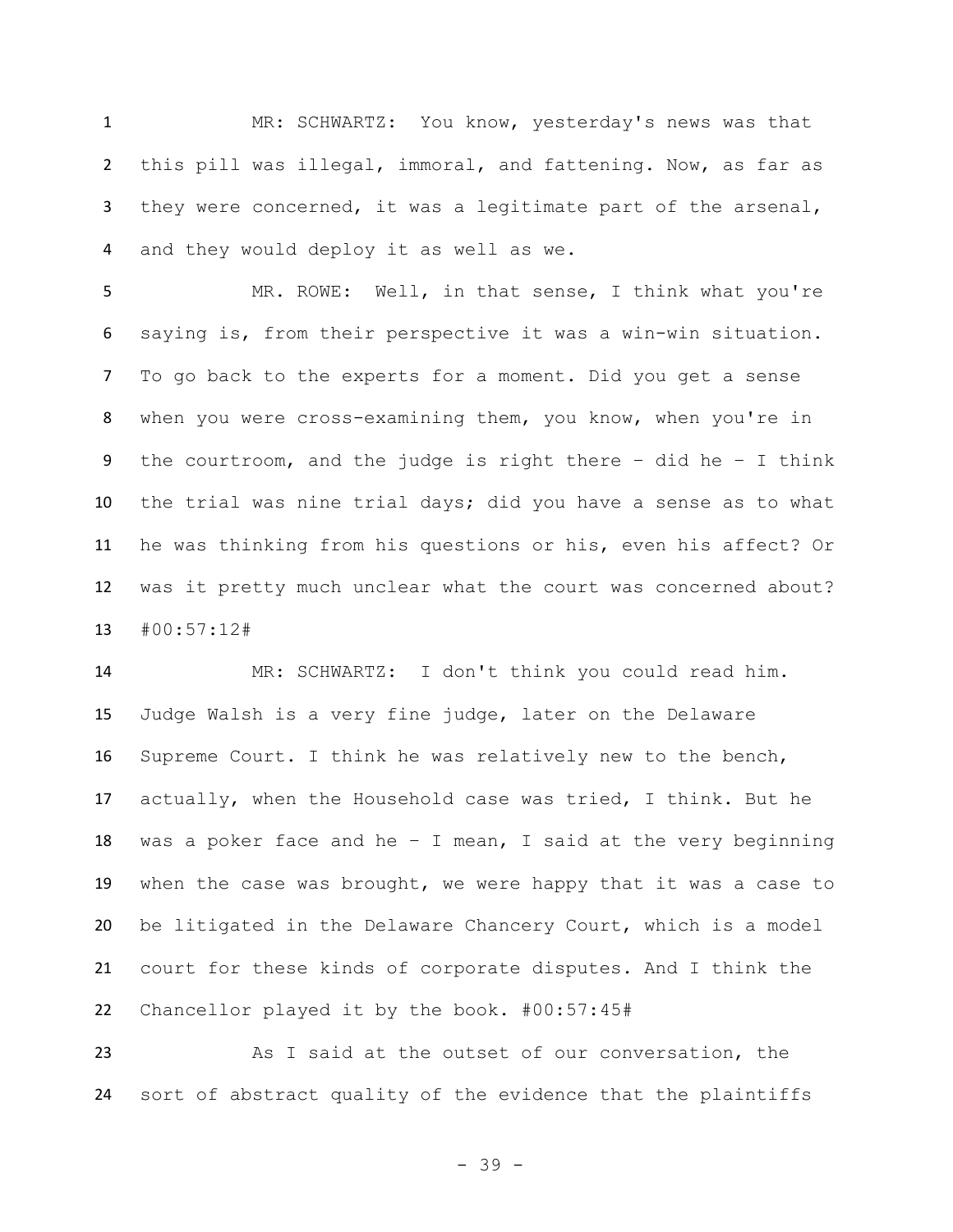principally relied upon, I have to think, you know – let me go back a step. You know, in some sense, a trial is a trial, okay? And whether it's a judge or a jury or whatever, I do think you ought to tell a story. And Skadden didn't have a story to tell, basically, they simply had this philosophic and academic argument; this thing is illegal. I mean, there was a technical legal argument, I should perhaps mention. And that is, there's a statute in Delaware which authorizes the issuance of rights, which is what the pill involved, the issuance of rights. And they had a technical legal argument that the rights had to be issued to accomplish a financing purpose. And they did make a big argument to that effect. That like any other security of a company, it's an economic instrument, and it has to have a financing purpose. And this was, they called it, a sham security, because it didn't have a financing purpose. #00:58:53#

17 And we argued the statute doesn't say anything about financing purpose, that's your gloss on the statute. Directors, for example, who engage in a self-tender, as some of the defendant – the other companies that I described had done, relied on a statute which said, in general terms, a company can deal in its own shares, I think it's 160 of the Delaware Code. But it doesn't say anything about doing it for

 $- 40 -$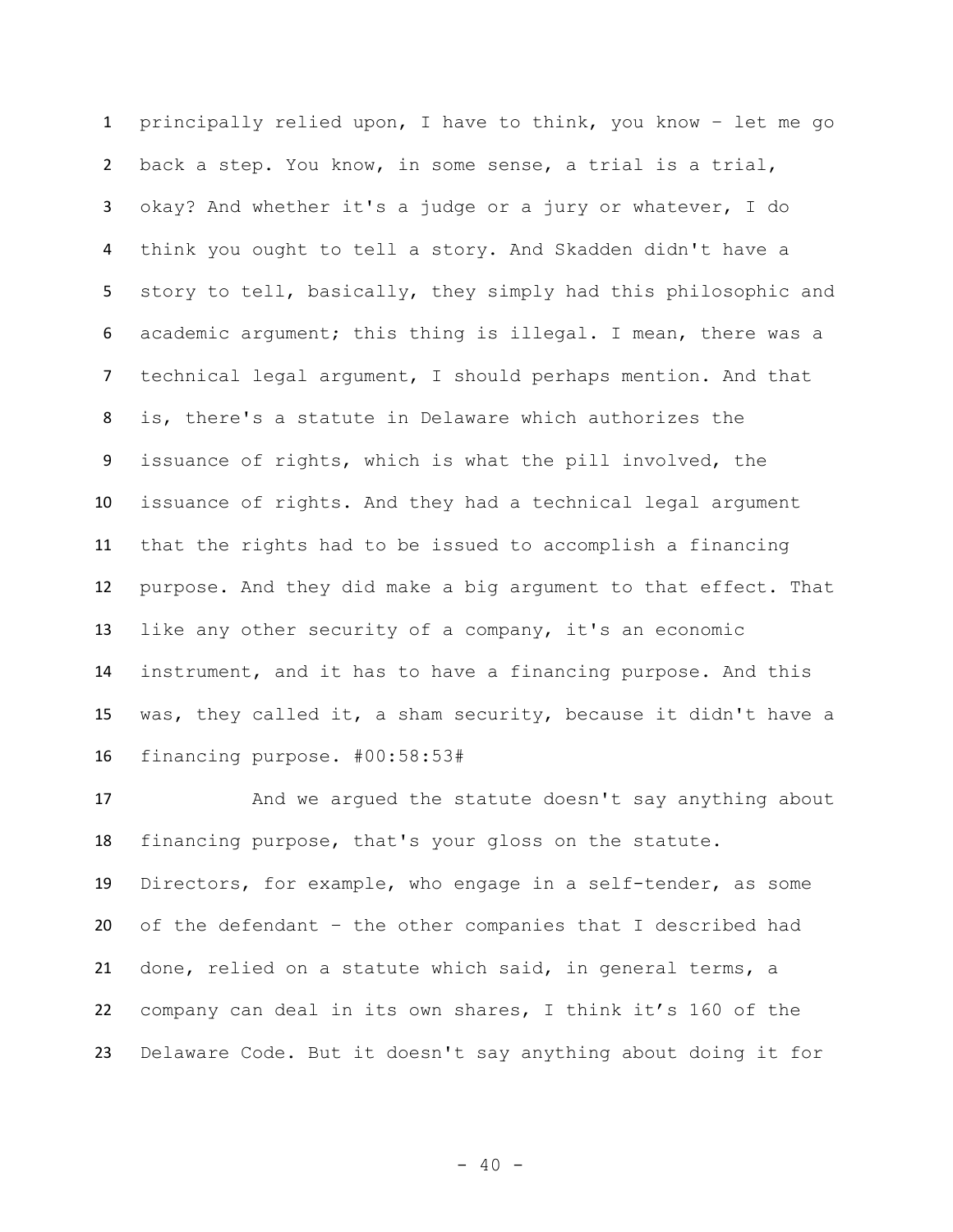defensive purposes or financing purposes or whatever; it just says you can do it. #00:59:22#

 So, they had this technical argument, but it was submerged in this philosophic argument that they made that you just – somehow, this must be illegal because we know it's economic suicide to put this kind of power in the hands of a board of directors. Again, I have to think that a Delaware chancellor, who is after all, at the end of the day, a 9 Delaware lawyer, would be put off by that style of argument. I always wondered whether, on the other side of the case, who made the decision how to present this case. And you told me that Rod Ward was interviewed, and he was the Delaware guy, and he was probably overruled on how to present the case. I think that's the substance of some of his interview as you described it to me, Paul. And I think maybe they would have been better off listening to their Delaware lawyer. I mean, you – this – a rifle shot might have been better than a cannonball, to try to upset this thing. #01:00:27#

 MR. ROWE: I think one thing you may be alluding to is the efficient market hypothesis and people who were active in both economics and the way economics theories were affecting Wall Street and, for that matter, the way other countries have approached takeover defense. I suspect, and I wonder if you got this feeling, that they just felt their

- 41 -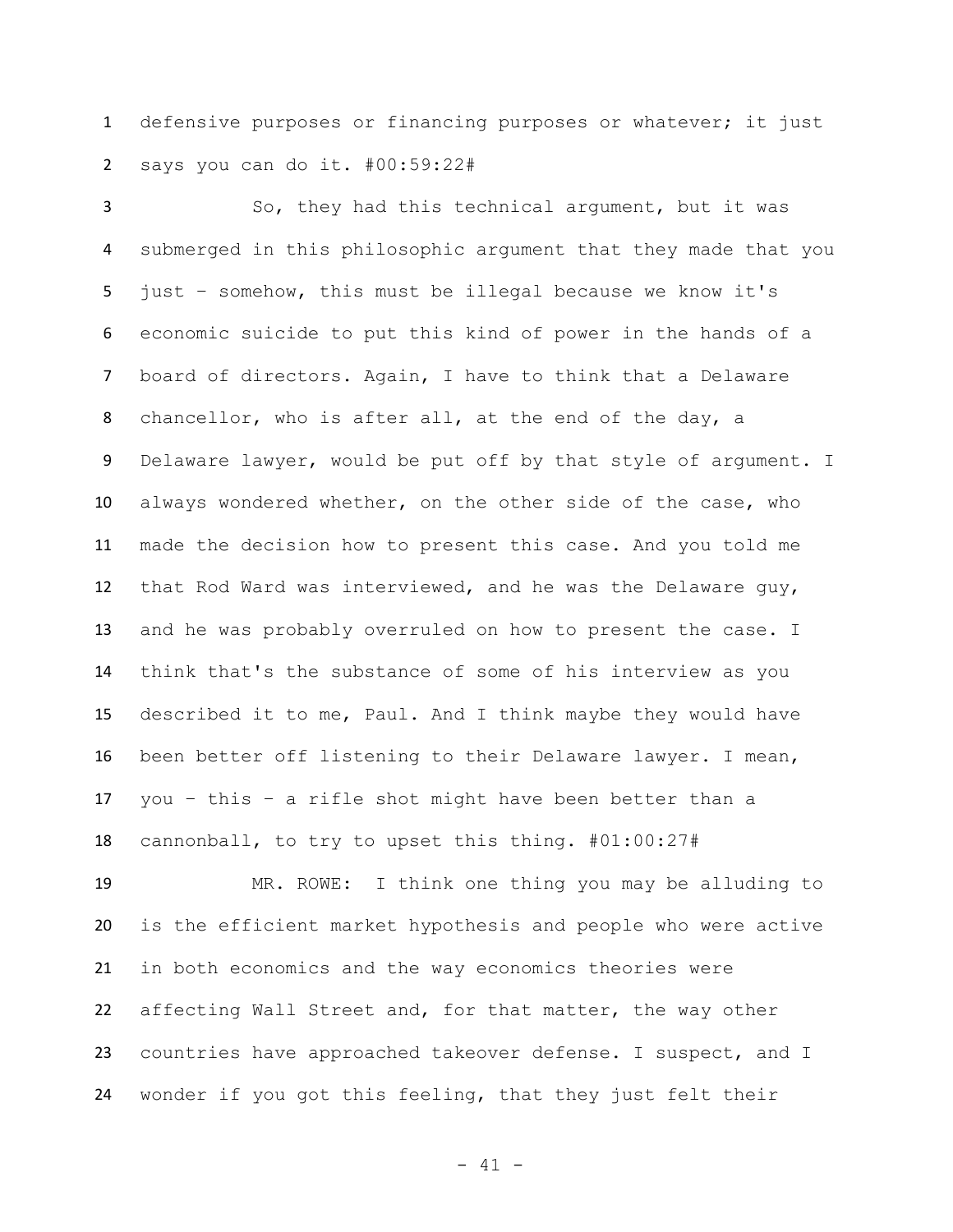intellectual position was so strong that management, boards, incumbent directors, albeit independent ones, should not have the right to get between stockholders, who have the right to alienate their shares by selling them, and a willing buyer. And that that argument was strong and compelling, and that the Delaware statute concerning mergers, of course, which does give the board an essential role; it doesn't say anything about boards having a role in tender offers. To me, that was the intellectual background they were proceeding from. #01:01:36#

 MR: SCHWARTZ: Look, and you're perfectly right. And 12 hindsight is  $20/20$ , and as  $I - I$  hope I made clear, I'm not really saying, but I think they mis-tried it exactly, I'm saying, in hindsight, I can see where this very academic approach was not effective in the courtroom in which they were litigating. And therefore, when your question of a moment ago was how did Vice-Chancellor Walsh react, I think this stuff would have sounded grating to his ear. And when Professor Jensen said I don't pore over the entrails of actual... I just have to think that the decision-maker would not have been impressed by that sort of thing. #01:02:18#

 MR. ROWE: It's like a doctor saying I don't see living patients.

 $- 42 -$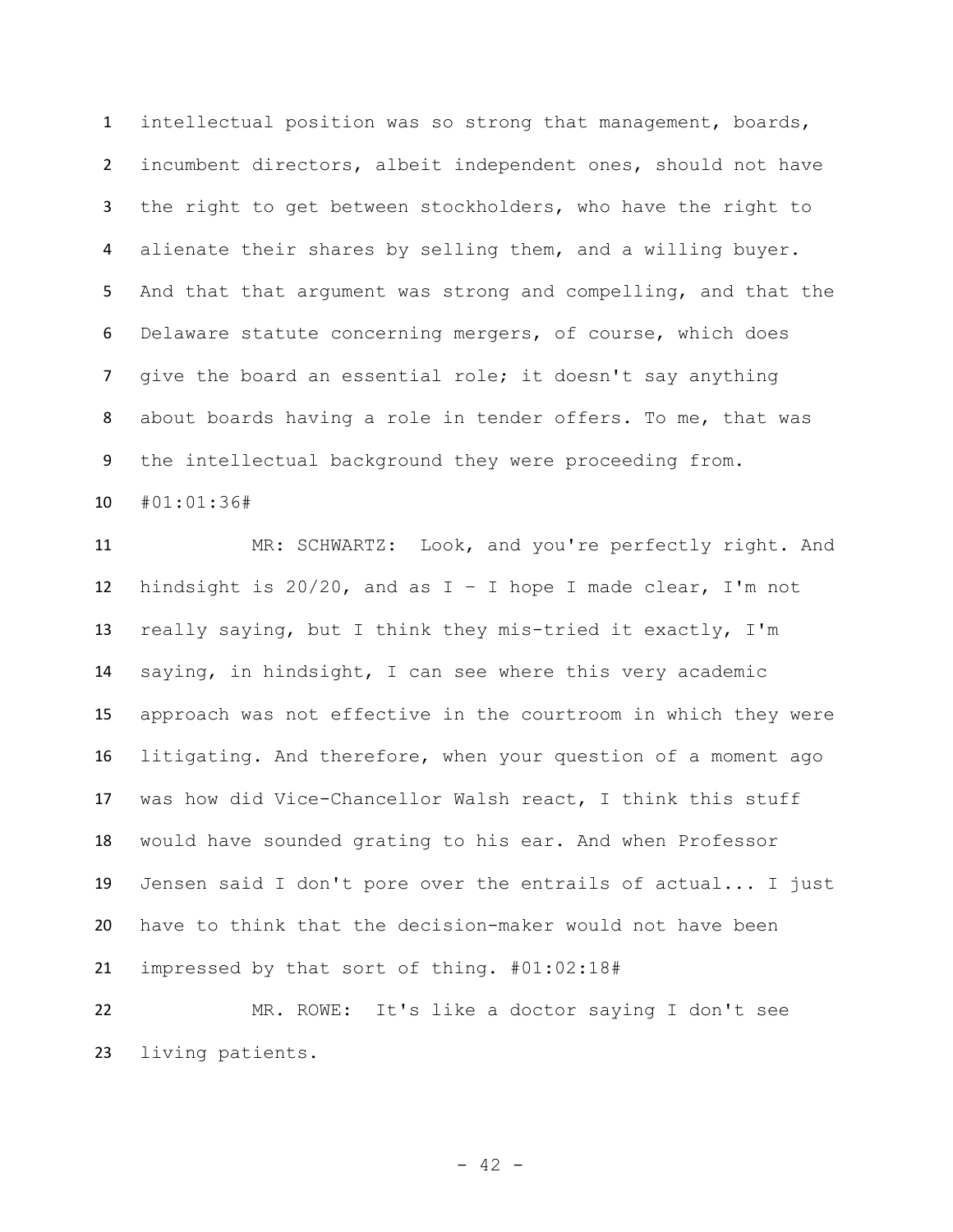MR: SCHWARTZ: That's kind of the feel of it; that's exactly—that's very well put. Look, there was a huge, and I think to some extent there still is, a huge school of thought that tender offers are first of all, very beneficial. They always, by definition, happen at a price above market. That they encourage economic efficiency because if companies are threatened with takeovers, management will be incentivized to you know, maximize results, and make their stock very expensive and, therefore, make them not likely to be a target of a takeover. I mean, we, here at Wachtell Lipton, have a totally different view, including of the academic truth or falsity of those assertions. But there is no doubt that there is a strong, was then; still is, a strong academic and theoretical view that takeover activity should not be inhibited. I mean, at the time that we're talking about, there were articles written suggesting that boards had an affirmative obligation, so to speak, to be passive in the face of a takeover and do nothing. I don't think that was ever the view of the Delaware courts, and I don't think it is good policy, but you were totally right; there's a legitimate view, which I think Skadden was essentially the mouthpiece for in this case, that this activity, far from being detrimental and dangerous and destructive, is all to the good and should be facilitated. #01:03:58#

- 43 -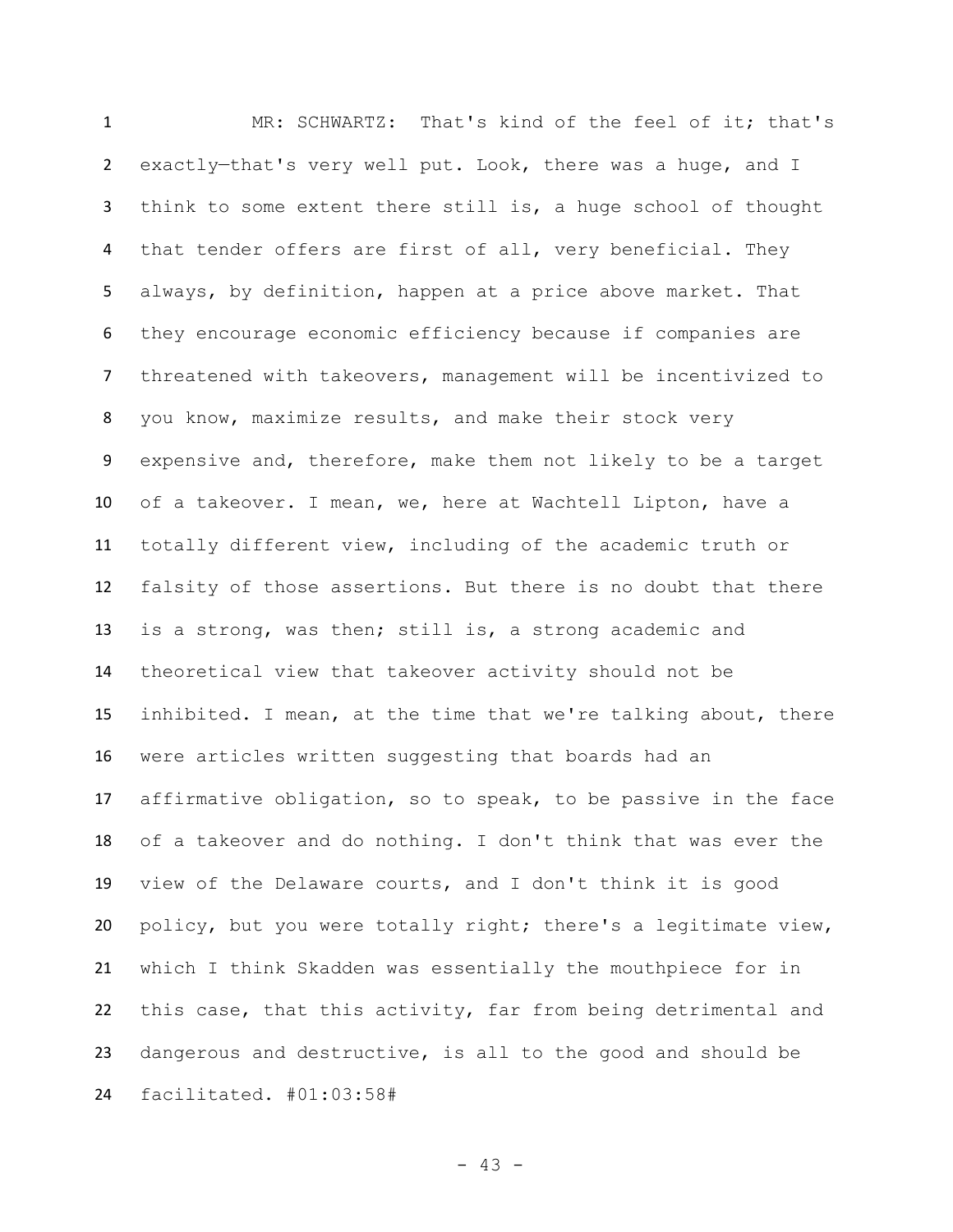MR. ROWE: To switch gears for a moment, the oral argument at the appeal, do you recall that?

MR: SCHWARTZ: I do.

 MR. ROWE: What was your impression of how it was argued? #01:04:08#

 MR: SCHWARTZ: Well, first, there's a wonderful little anecdote. When, as I have mentioned, one of the Skadden lawyers who tried the case against me, was a fellow named Stuart Shapiro, a good lawyer, and a good friend. Stuart is the son of Irving Shapiro, who was a, for many years, the chairman of DuPont, a major Delaware company, not only in the sense of incorporated in Delaware but physically based in Delaware. And when the Chancery Court ruled as it did, Stuart told George, George Katz, and me one day that the appeal was going to be argued for Moran, for the plaintiff, by Irving Shapiro. #01:04:49#

 Irving was a lawyer by training, but he hadn't been in a courtroom, I don't think, in fifty years, or whatever it was; for a long time, anyway. And clearly, their hope was that having the Chairman of DuPont, this major Delaware presence, would have some kind of extra influence with the Supreme Court of Delaware. I remember George said, gee, that's funny, he said to Stuart; our case is going to be argued by Bella Katz. And Stuart said who's Bella Katz? Well, your father is arguing

 $-44 -$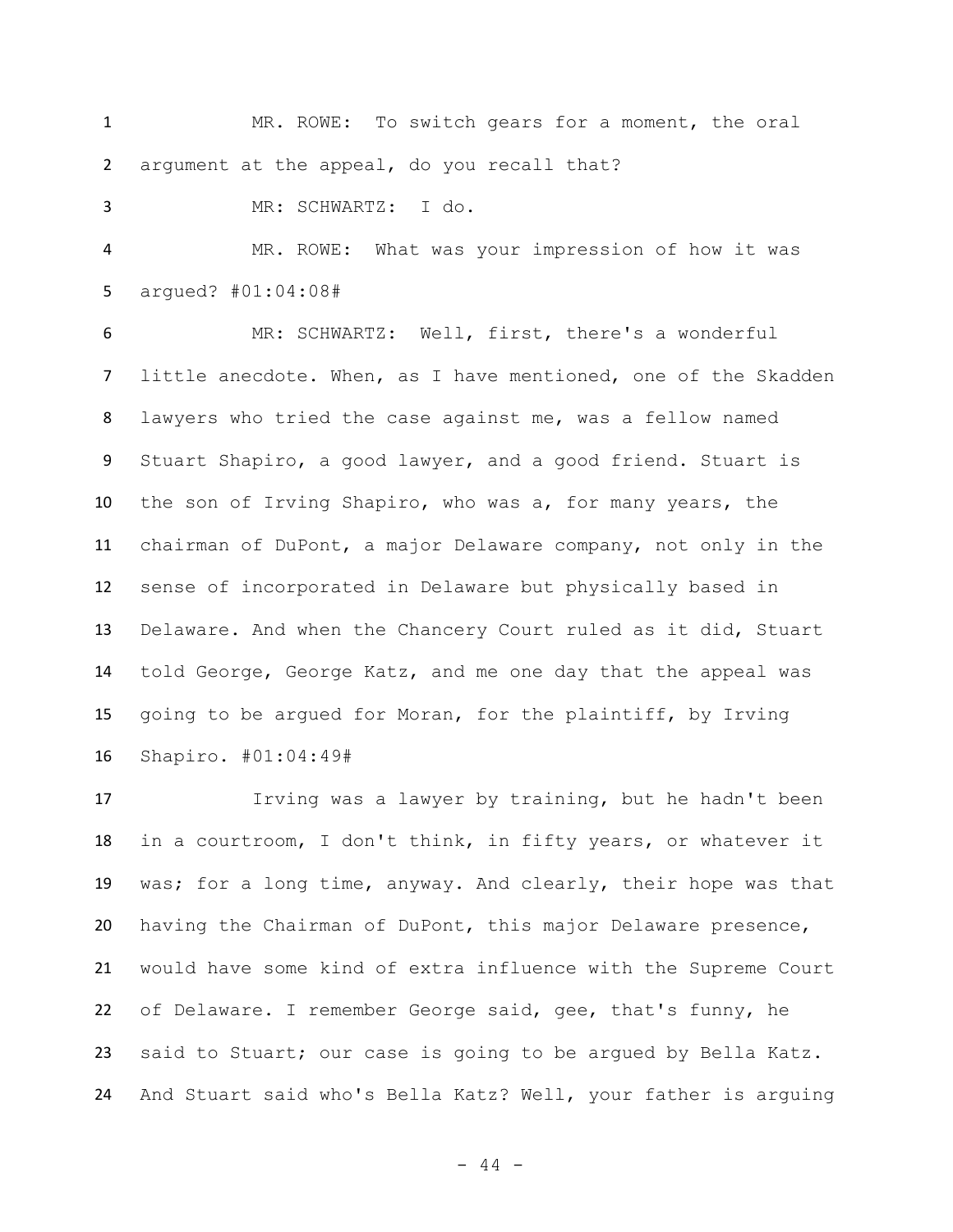the case for you; we're going to have my mother argue it for us. #01:05:22#

 Anyway, we didn't have Bella Katz argue it; we had Charlie Richards argue it for us. We did feel that a Delaware lawyer rather than a New York – even though we had, obviously carried the laboring oar at the trial; we did think that as a matter of etiquette before the Delaware Supreme Court that a Delaware lawyer should argue it. #01:05:44#

 I must say I don't have a very clear recollection, except – I guess we argued it I think down in Dover or Georgetown or somewhere, I mean some very remote, rural location where the Delaware Supreme Court sat on that occasion. And it was like this bucolic country town and here are all these limousines with all these fancy lawyers with their briefcases and the rest of it – the whole thing was slightly Alice in Wonderland, as far as I was concerned. #01:06:12#

 Charlie Richards had argued the losing side in Unocal; he had represented Mesa. And I think he was still a little miffed that somehow or other Mesa – that Unocal had kind of gotten away with discriminating against his client in their exchange offer. But he was a very able lawyer; a big, tall guy who had made a very good impression. And for that matter, Irving Shapiro, who I don't think had been in a

 $- 45 -$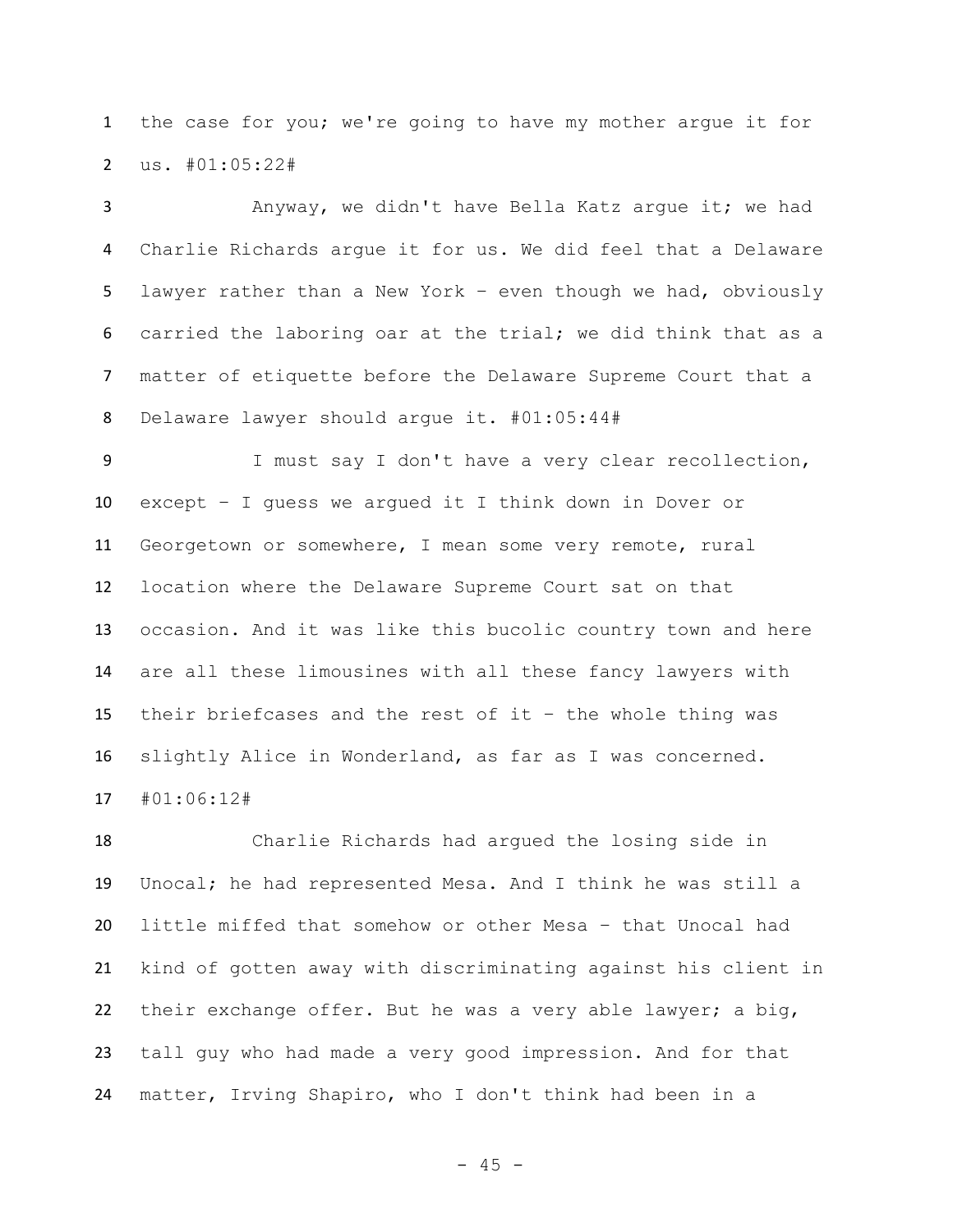courtroom for you know, forever, it was a very good argument. I will say that I – I mean, obviously in preparation for our conversation this morning, I have reread the briefing. And the same thing is true in the briefing as I was describing with respect to the trial. We had this brief, which I enjoyed rereading. And sometimes you read a brief thirty years later and say, oh, how could I have possibly argued that stuff? This one was fun to reread because we told a story. #01:07:14#

 And the bottom line of the story was, there is all this activity happening, as in the case of the SEC, half the world thinks it should be encouraged and facilitated, and half the world doesn't. You guys ought to basically defer to the judgment of the directors on this. That's why the business judgment rule was created. #01:07:39#

 And their brief, and we used all these examples of self-destructive conduct by boards in response to an unwanted takeover and so on, and said, as I have said to you now a couple of times this morning; the pill doesn't do anything. The stock price, we could demonstrate by then, the stock price of companies which had bought into the pill did not decline, and takeover activity continued at these companies and so on. That was our brief. #01:08:05#

 Their brief was in this sort of airless room of "you know, you can't do this." It's fundamental – there has to be a

 $- 46 -$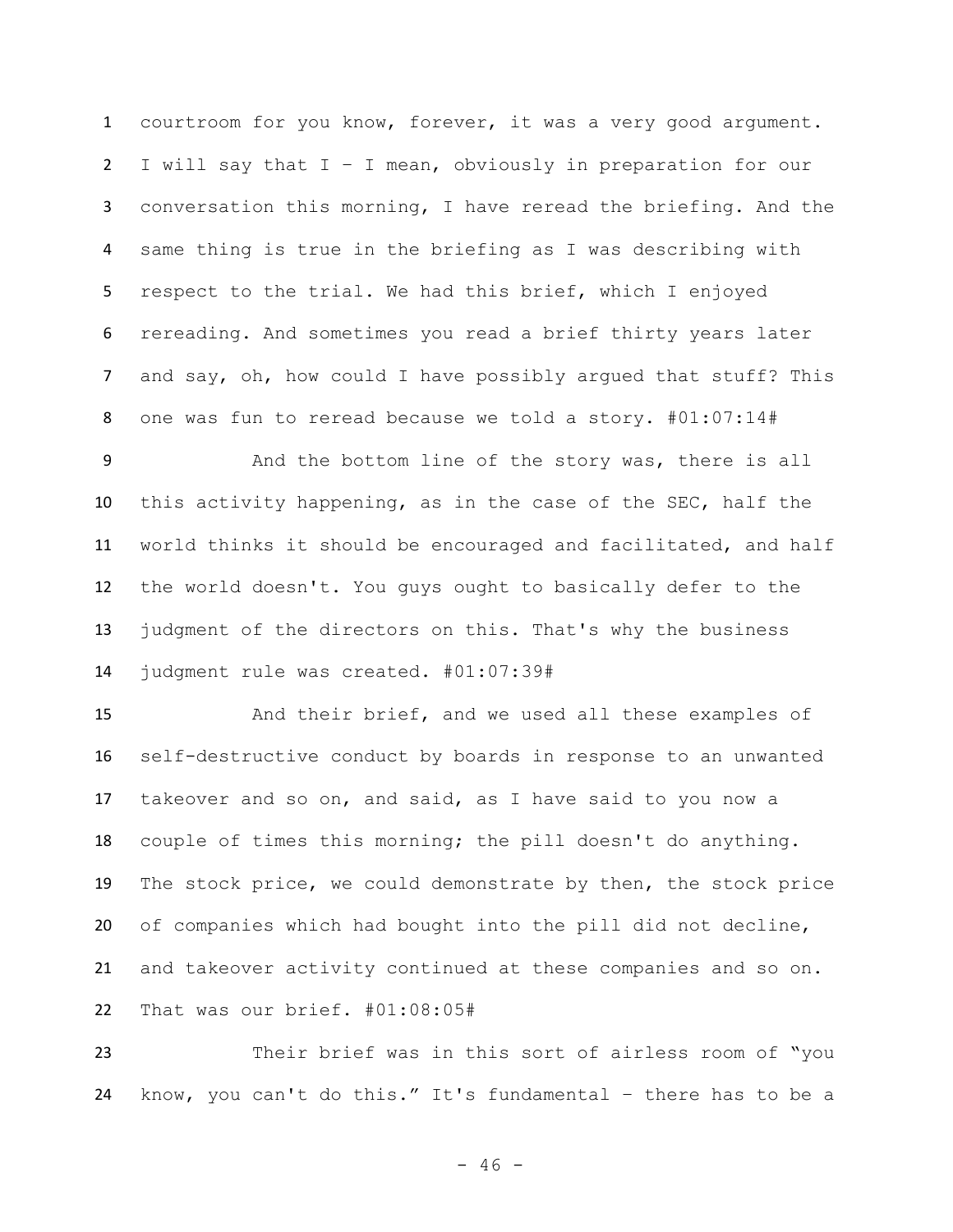stockholder vote and so on. And so, I think, Charlie had the better side of the argument, and we won. #01:08:23#

 MR. ROWE: I think we will move on to the Interco case.

MR: SCHWARTZ: Okay.

 MR. ROWE: And if Household was the birth of the pill, in the Interco case it had a serious heart attack. 8 MR: SCHWARTZ: That's true.

 MR. ROWE: And it's a fascinating opinion – do you want to give a little background about what the competing transactions were before we get to the pill? #01:08:55#

 MR: SCHWARTZ: Yeah. Interco was the old International Shoe Company. It was a St. Louis-based conglomerate which owned a whole lot of different businesses and was therefore vulnerable to a form of activity, which we focused on at Household, and which was derogatorily described by, I guess by us, by Wachtell Lipton, as a two-tier bust-up takeover—

MR. ROWE: It's junk bond …

 MR: SCHWARTZ: Junk bond … Right. Frankly, the kind of thing which John Moran had proposed to Don Clark that the management of Household do. And these two young entrepreneurs, the Rales brothers, came along; they were Drexel Burnham clients, they were financed by junk bonds, and they proposed

- 47 -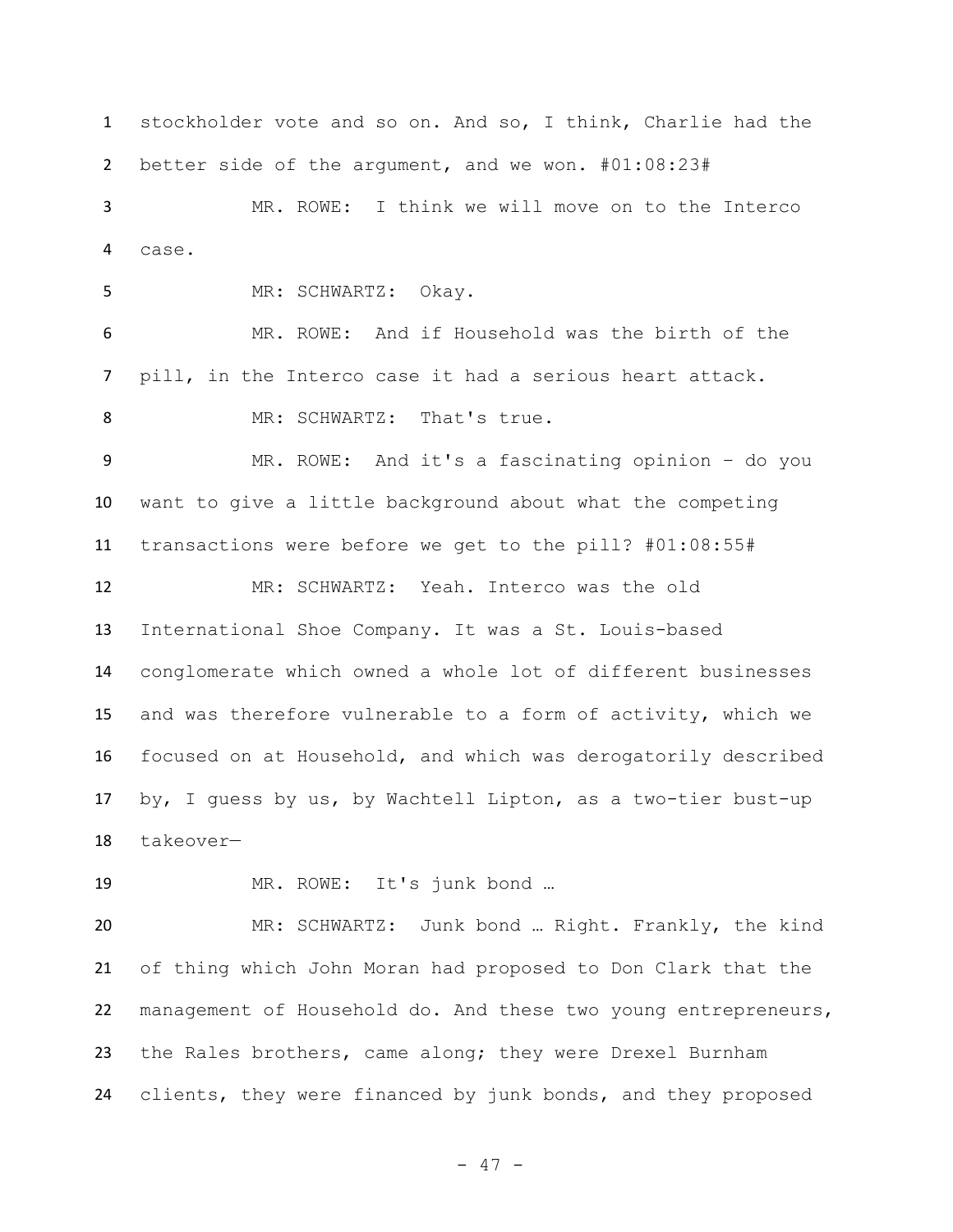to take over Interco against the judgment of the Interco board. #01:09:50#

 By the way, the Interco board was one of the boards which had adopted the pill in the interim between the Chancery Court decision and the Supreme Court decision in Household. And so, the Raleses made a tender offer, or announced a tender offer. And management advised by us and by, I'm not remembering who the bankers were, I think it was Goldman, but I'm not sure, determined that the offer was financially inadequate, and therefore, as the pill permitted, determined not to redeem the pill to facilitate the offer. #01:10:27#

 And the Raleses brought suit, trying to get the pill – try to force us to redeem the pill by injunction.

 The Interco board did not simply – well, let me back up a step there. There came to be a sort of takeover defense called "just say no." Where a board would fail to redeem the pill, and basically, do nothing else. But more commonly, a board faced with a tender offer would fail to redeem the pill but would also engage in a competing financial transaction of some sort. And so, the Interco board did. It announced that it would do a recapitalization, it would sell off certain assets and borrow some money, and that would finance a rather complicated transaction, the net of which the board believed

- 48 -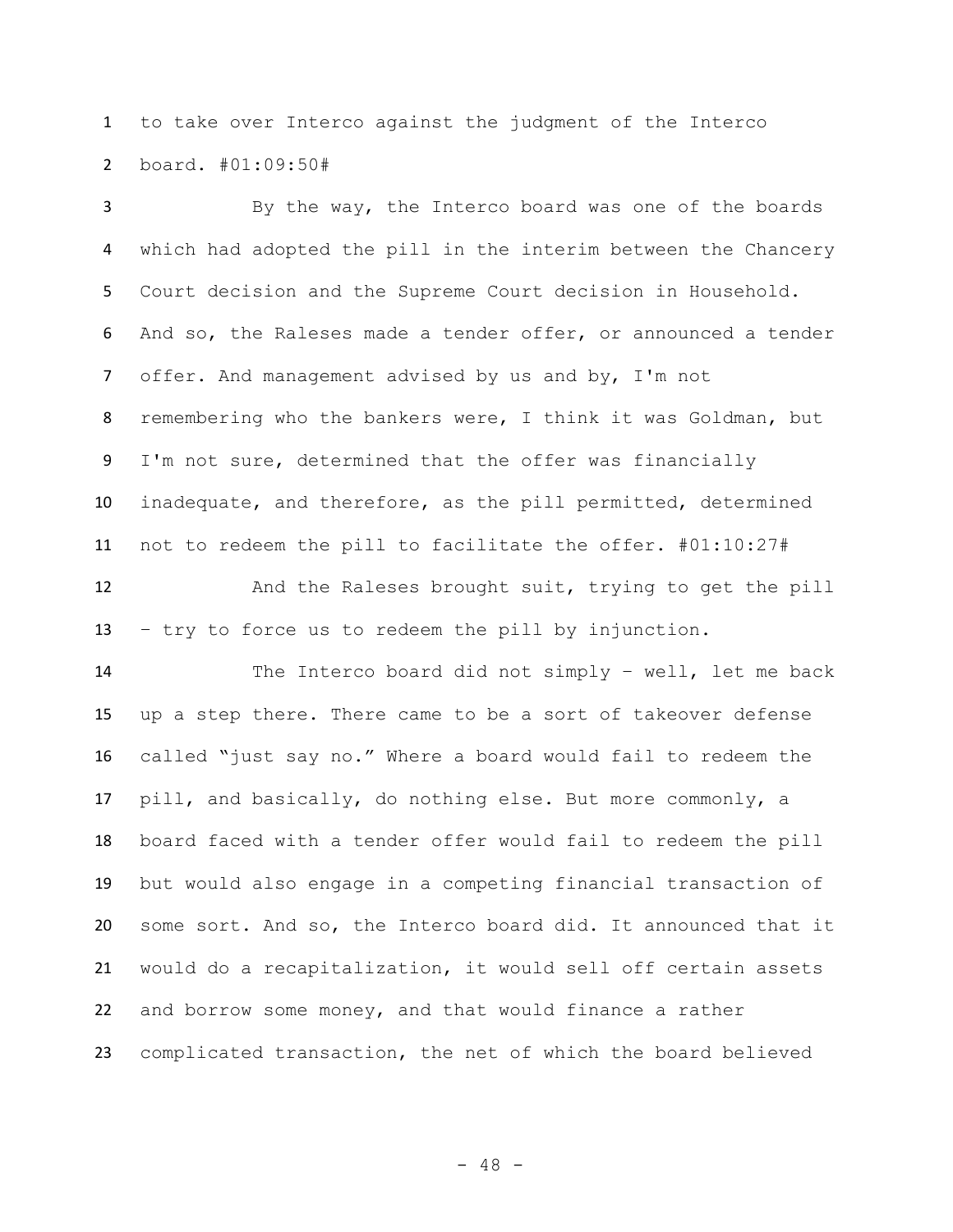was financially more valuable to the stockholders of Interco than the Raleses' offer. #01:11:30#

 The Raleses, on a couple of occasions, increased their offer price. I think it started at seventy; then it was seventy-two, seventy-four. But at the end of the – at the point in which it came into litigation, the Interco board believed, based on the financial advice they had received, that the recapitalization was worth more than the Rales brothers, and in, first of all, just in dollar terms. But beyond that, we relied on the fact that the recapitalization involved the Interco shareholders continuing to have an equity interest in the business on an ongoing basis. So, from the perspective of the Interco board, the upside, so to speak, implicit in the future prospects of the company, would belong to the shareholders and not to the Rales brothers. #01:12:19#

16 So, the Raleses were in Delaware Chancery; we were in Delaware Chancery again before a different Chancellor, Chancellor Allen. And they argued that the board was here confronted with exactly the situation that the Household court had talked about. There's an actual offer, it's a substantial offer, it's in their judgment, at least as valuable or maybe more valuable than the recapitalization, and the board, therefore, cannot fail to redeem the pill. That would be a

- 49 -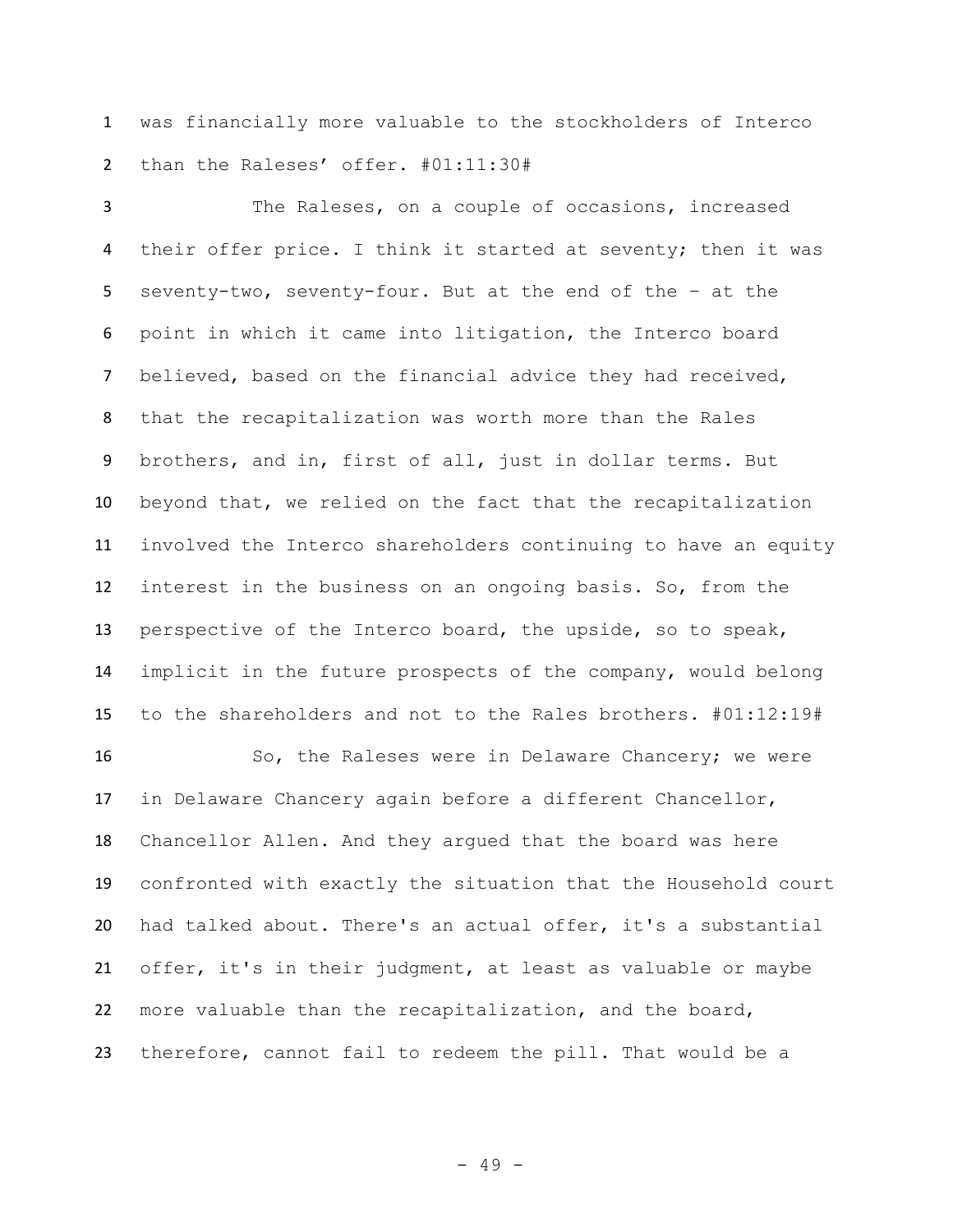breach of fiduciary duty, would not be protected by the business judgment rule. #01:12:55#

 And we litigated the issue before Chancellor Allen. And, this was a dramatic moment. Chancellor Allen agreed with them. He decided that the pill had to be redeemed. That, in his phrase, the end stage of the takeover process had been reached. That while reasonable men could differ about exactly 8 what our transaction, our recap transaction was worth; nobody claimed it was worth you know, a hundred times what the offer was. The margin between the two was relatively modest. And at that point, the Interco board was under an obligation to let the shareholders decide between our recapitalization and the Rales' tender offer. And so, he announced that he was going to enter an injunction compelling the Interco board to redeem the pill. #01:13:49#

Those were dark days. There then ensued—

17 MR. ROWE: Let me, if I may.

MR: SCHWARTZ: Yes.

 MR. ROWE: Because to just to set the scene, again, for our audience. It had been three years since Household.

MR: SCHWARTZ: Yes.

 MR. ROWE: And the reason why this came as a shock or an unpleasant surprise was that in that period, no

- 50 -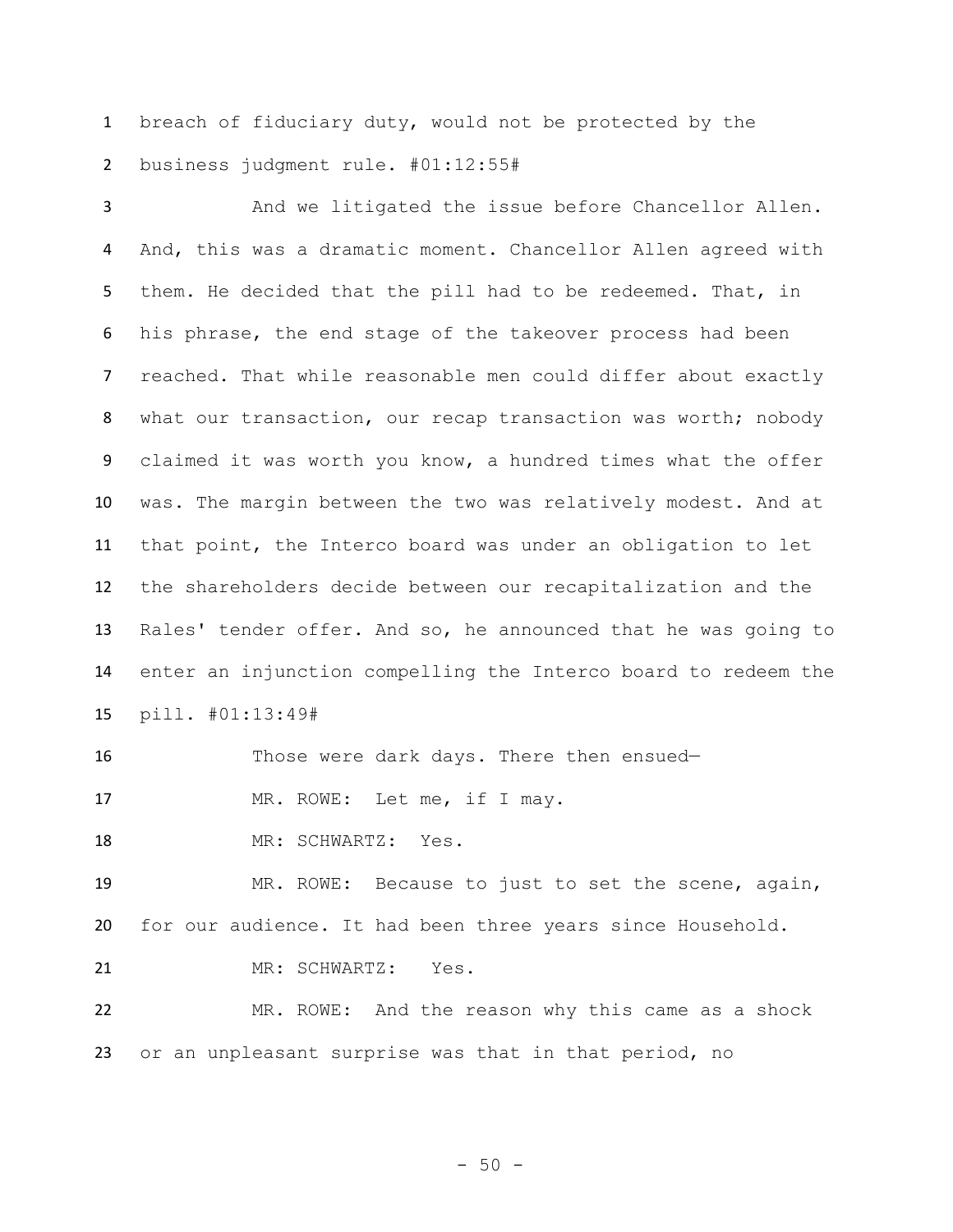Chancellor or Vice-Chancellor or judge elsewhere had ordered redemption of a pill—

MR: SCHWARTZ: Correct.

 MR. ROWE: -- despite the fact that as you said, that four hundred or a thousand companies had adopted pills, and there had been an enormous amount of takeover activity in that three years. So, what made this dramatic wasn't only the result, but that it was the first time, at least in Delaware, when a judge had said I have found that case that the Household Supreme Court imagined might come one day when, in fact, someone's – a board's Unocal duties requires the redemption of a pill. #01:14:58#

 MR: SCHWARTZ: Yes. I mean, there may—I'm just recollecting, there may have been some other judge somewhere else who had reached that decision already, but not in Delaware. And I have to say, Chancellor Allen, who later became our partner here at Wachtell Lipton, was a preeminent jurist. And I think everybody would agree; he was one of the great chancellors of the Court of Chancery. And so, it wasn't just any old – even any old Delaware judge, this was Bill Allen, a first-rate judge saying, in his judgment, the end stage had been reached, and the board could no longer fail to redeem the pill. So, it was a very dramatic moment indeed. It was just a coincidence, I suppose, that I happened to be at

- 51 -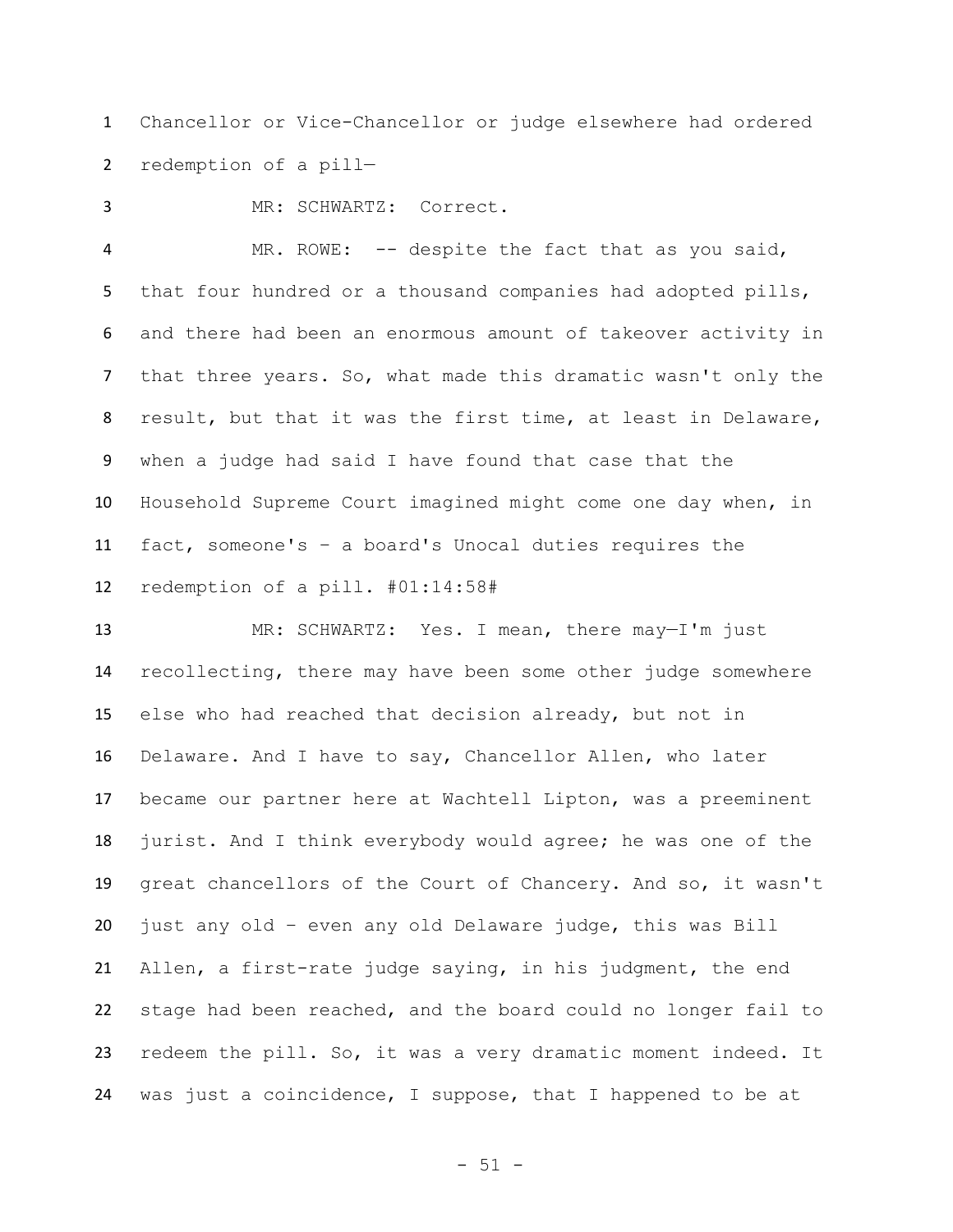the Household trial and now, I'm the guy that's arguing for Interco in this situation; but there I was. #01:15:52#

 And I have to say; it was a very interesting – we had a series of arguments – ordinarily, when a judge decides a case, he then says the parties should submit an order. And it's kind of ministerial, more or less, I don't want to overstate that, but the case is over, I want a piece of paper which implements what I had said is my ruling. That didn't 9 happen here. And there ensued several oral arguments, which were among the most challenging of my career, in which my job was to say okay, we accept your decision, but you should not enter an injunction against us pending appeal. And, moreover, you should enter an injunction against them doing anything pending appeal. #01:16:40#

 MR. ROWE: Because otherwise, they could have closed their—

 MR: SCHWARTZ: Yeah, they'd close their offer. MR. ROWE: And the appeal would have been nugatory. MR: SCHWARTZ: Exactly. So, my adversary there was also a Skadden lawyer, a guy named Bob Zimet, a good guy. And at the end of the day, I prevailed. I persuaded Chancellor Allen that not only should we not be enjoined, that is to say affirmatively compelled, but he should be enjoined. And Zimet couldn't believe it. He said, I won the case; it turns out

- 52 -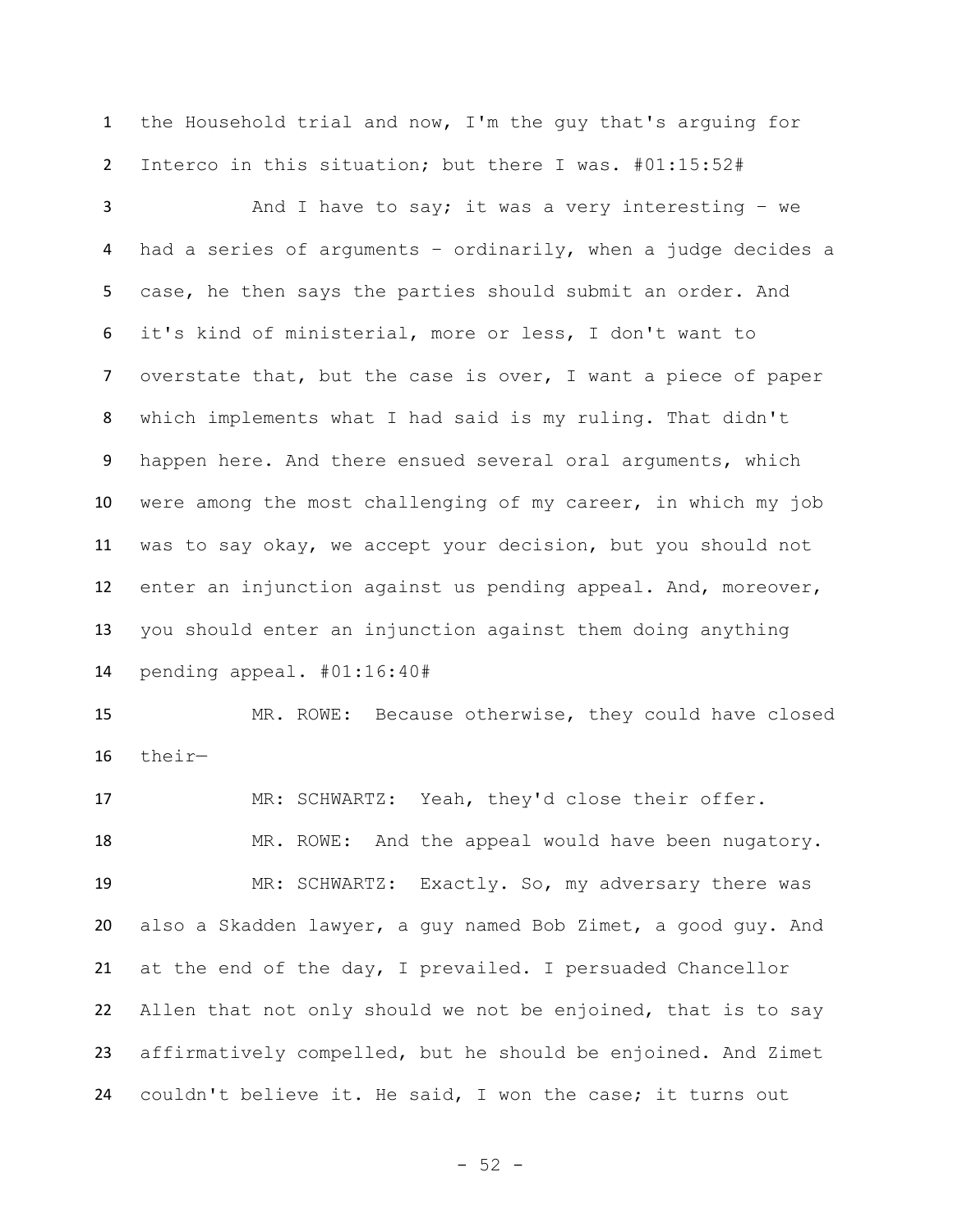you're not enjoined, and I am. But that's what happened. In preparation for this morning's session, I reread the transcripts of those arguments, and I have to shake my head and – I mean, I think we were right, but the way I just quoted Zimet, they are not quoting exactly, but that was the idea. It was like pulling a very big rabbit out of a very small hat, okay. #01:17:30#

8 Anyway, the judge did, therefore, prevent the Raleses from closing on their offer while we went to the Supreme Court of Delaware. And we filed – and I have a copy here – we filed a brief—

- MR. ROWE: Let me interrupt—
- MR: SCHWARTZ: Yes.

 MR. ROWE: -- one more time because one of the more almost baroque moments was the other conference which dealt with certification to the Supreme Court because the Supreme Court doesn't have to take an appeal even from a preliminary injunction—

MR: SCHWARTZ: Correct.

 MR. ROWE: -- on an expedited basis. But if the Chancellor or Vice-Chancellor who issues the injunction, particularly this was a mandatory—

MR: SCHWARTZ: Mandatory injunction.

- 53 -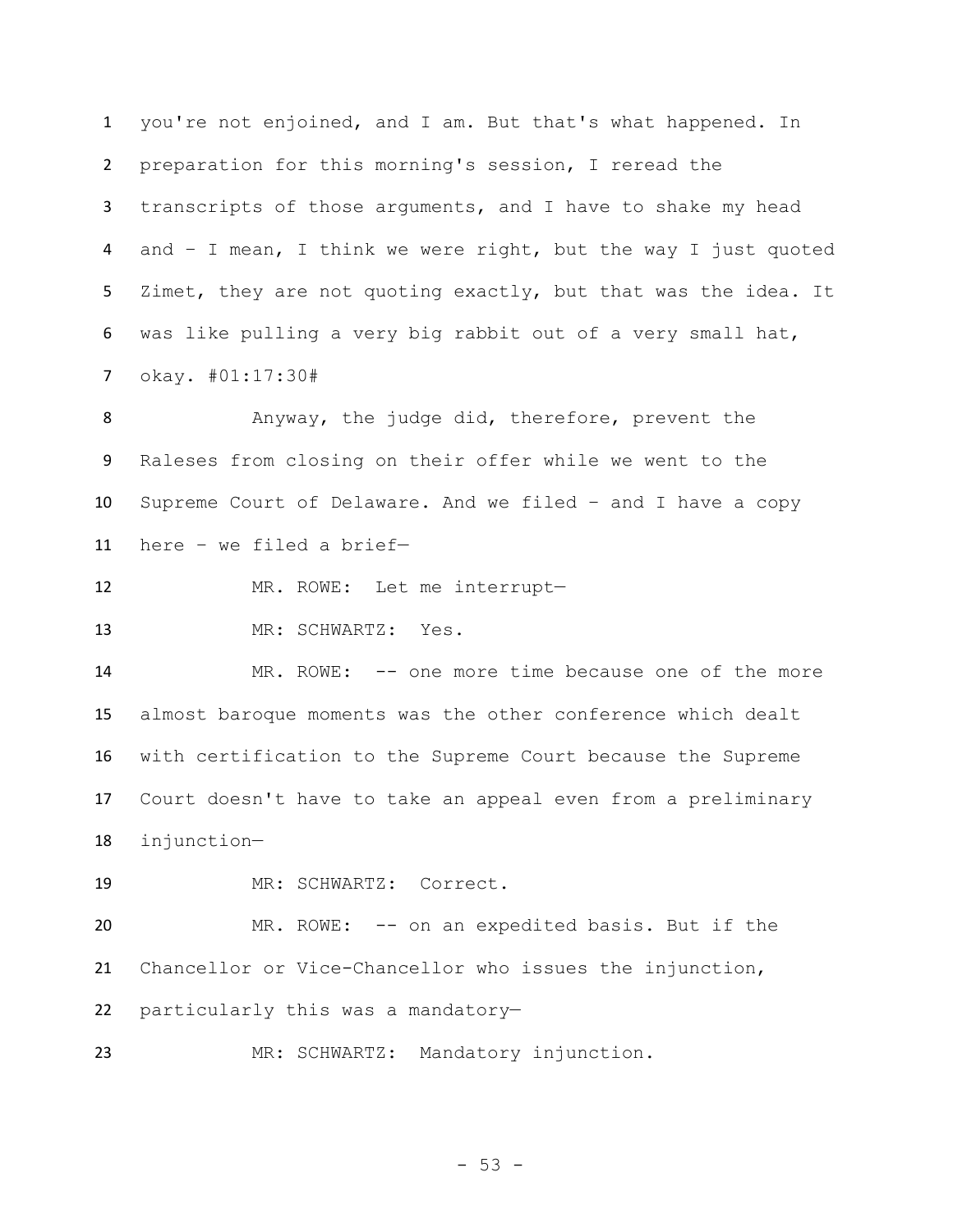1 MR. ROWE: -- injunction, that if the trial judge says I think you ought to hear this, very often, they will; though, not always.

MR: SCHWARTZ: Right.

 MR. ROWE: And so, there was a discussion about whether or not his decision essentially made new law. And maybe you can comment on that because it was when I read that transcript, I found that discussion very interesting.

#01:18:44#

 MR: SCHWARTZ: Well, I mean look, in one sense, it was self-evident that it made new law, as you pointed out in your question of a few minutes ago, there was never a situation, at least in Delaware, I think you're right, anywhere, where a board had been compelled against its own judgment to redeem a pill. So, on the other hand, his view was Unocal sets up this test, and you have described it earlier in this conversation, and it kind of leaves it to me, as the trier of fact, to balance these things and you know, what was the risk and what was the response and was the risk substantial and was the response proportionate and so on? #01:19:26#

 So, there is an argument to be made that – and not a frivolous one, I have to say, honestly, that the implementation, as it were, of Unocal, doesn't involve a

- 54 -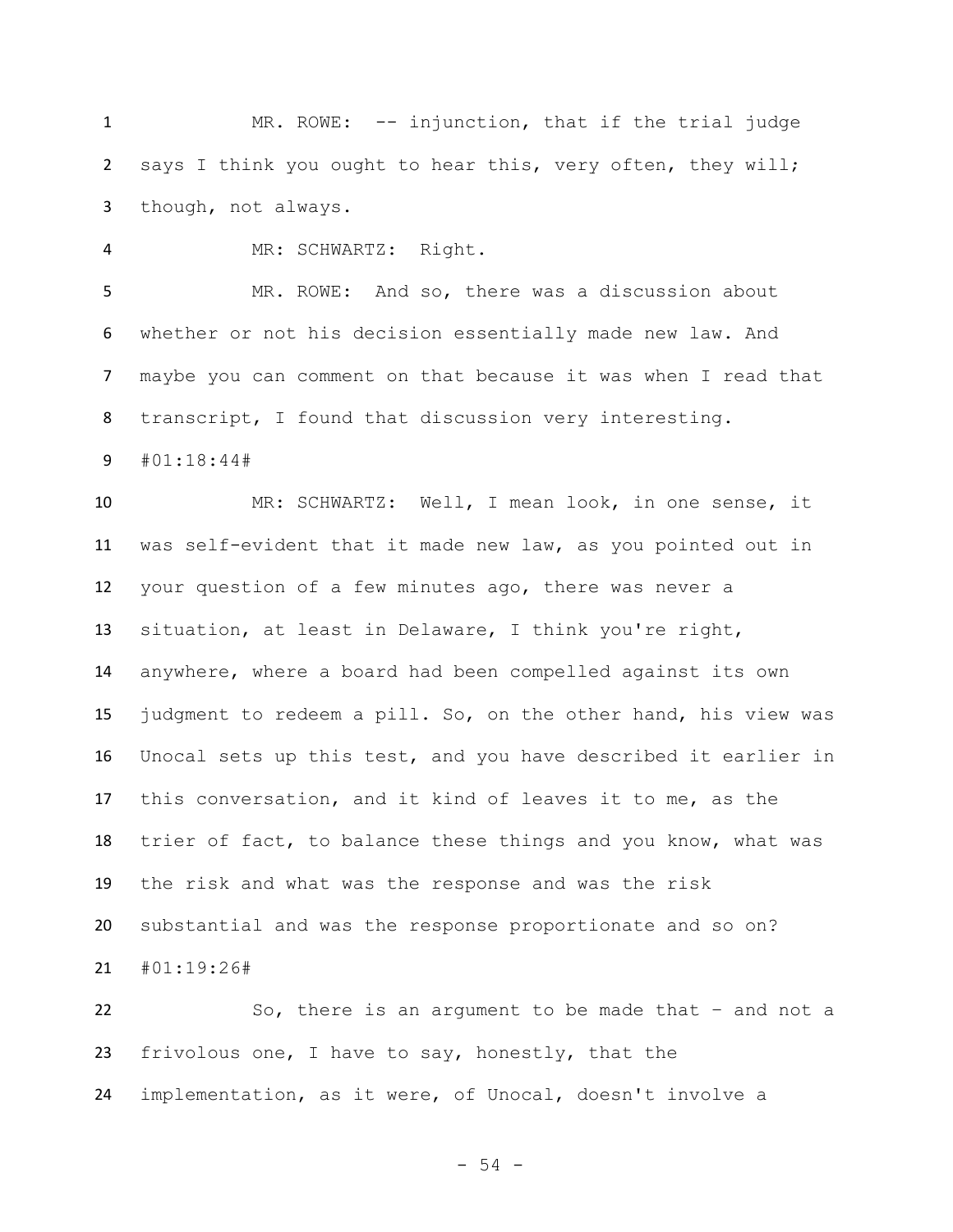decision of law at all. I mean it's essentially an equitable decision which the Court of Chancery is a court of equity and you kind of make these decisions all the time. So, it did take some doing to persuade Allen that he should certify.

#01:19:51#

 I have to say; I focused more on getting the stay. I did not really believe, although as I say, there was a non- frivolous argument that the case didn't have to be reviewed immediately. I didn't really believe that given, as you also pointed out, Paul, the recency of the Delaware Supreme Court's decision in Household itself, that Allen would, in effect, foreclose the Supreme Court of Delaware from deciding was this, indeed, the moment we visualized in which a pill would have to be redeemed, and an offer permitted to proceed? #01:20:31#

 MR. ROWE: So, I think what many of us felt the novelty was in Interco was the concept of the end stage because the way I would put it is, it made the pill into a gavel to conduct a sale process, but didn't really give the board an enormous amount of leverage because bidders could just wait out what appeared to be, however people were asking well, when do you get to an end stage? Is it six weeks? Is it six months? Could it be a year? And how did you—

 $- 55 -$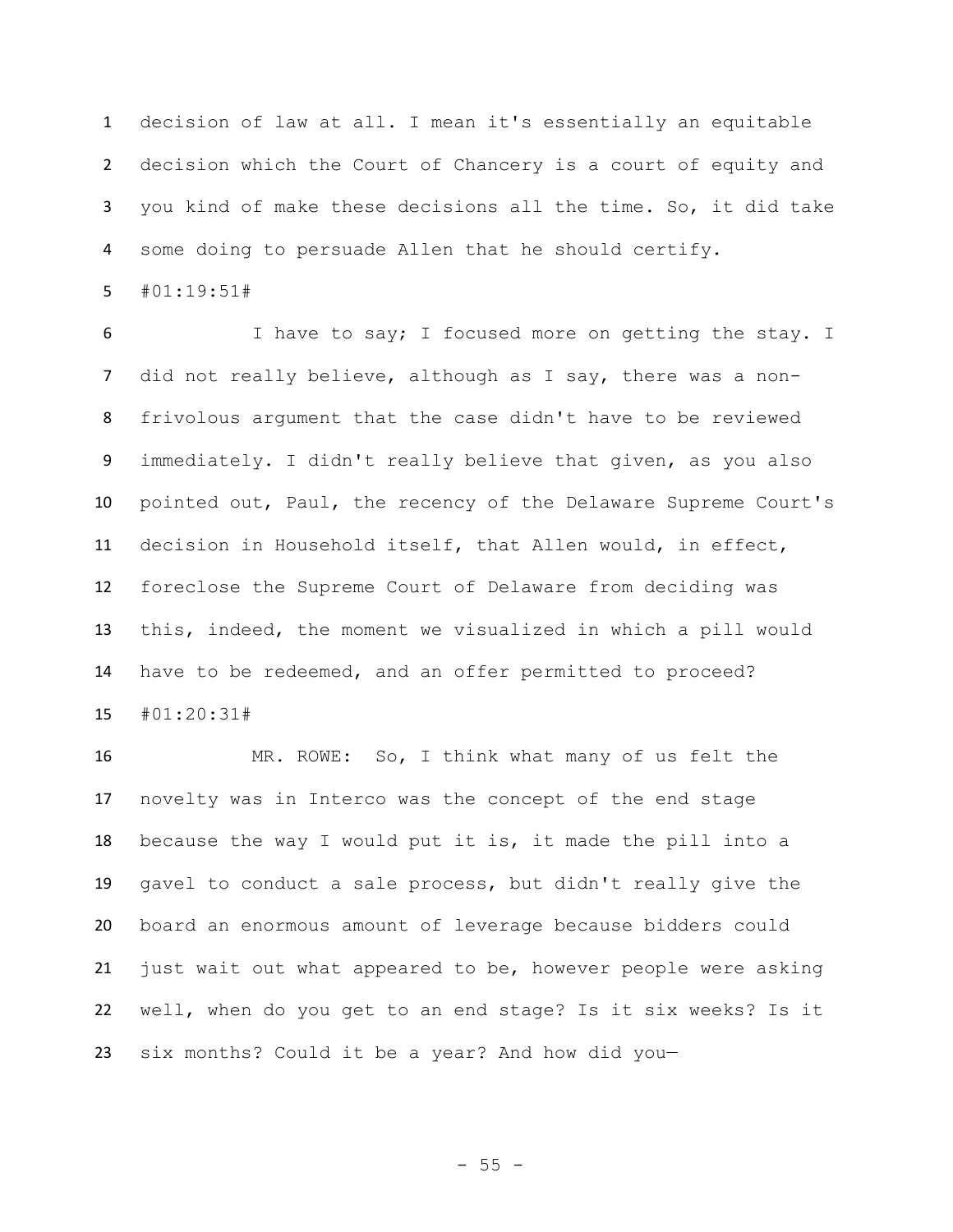MR: SCHWARTZ: Absolutely...I mean, when we were arguing that the case did involve a novel question of law, certainly, the end stage concept was novel. I mean there's nothing in the Supreme Court opinion in Household itself suggesting that the pill has a sort of a life expectancy at the end of which it has to be redeemed. So, we thought that was a very novel concept. #01:21:41#

8 We argued, when we filed our brief, we argued that the effect of that was essentially to neuter the pill, because as you put it, a bidder could simply say well, I'm going to make my offer; I'll wait till the end stage, and then I'll walk off with the company. I mean, we did not think – with all due respect to Chancellor Allen, we had to argue, and we did argue, that it really didn't make any sense that the judgment of the board, assuming, again, the prerequisites in the business judgment rule are satisfied that the board is not motivated by entrenchment, that it's acting on an informed 18 basis, that it has competent advisors, etc., etc. All those prerequisites having been met that the board's judgment has to be sustained. #01:22:33#

 And indeed, I'm not sure – I never litigated this in Delaware, but I did in another case involving a company out in Wisconsin called Universal Foods; we did a just say no defense. I mean along came these fellows and they want to take

- 56 -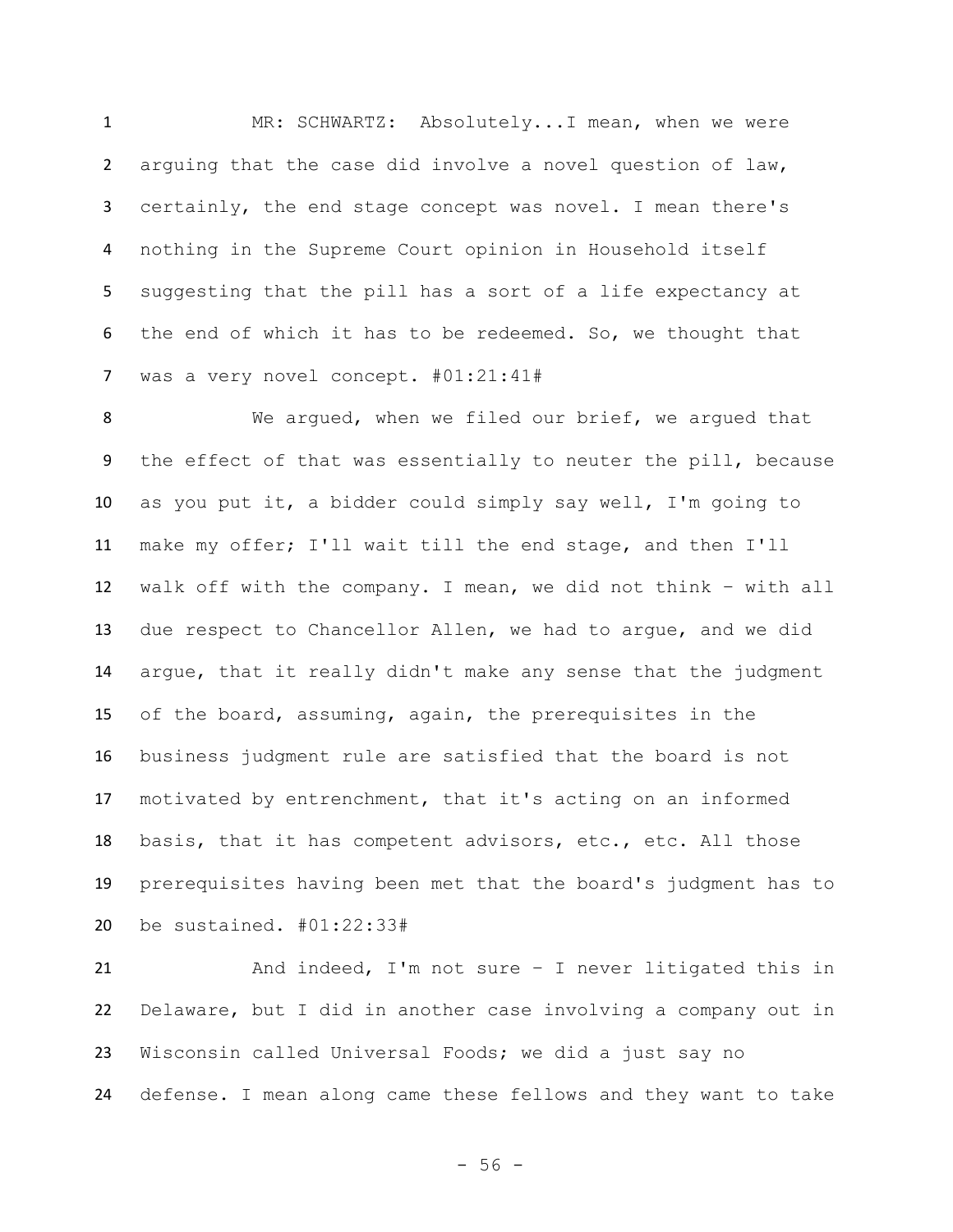over the company. Jack Murray, who was the Chairman – a wonderful guy – was the Chairman of Universal Foods, not only didn't do a competing transaction, he didn't even hire an investment banker. He just – he asked us – do I have the right to just say no? And we said yes. And my partner, Andy Brownstein, was the corporate guy and I was the litigator, and we – he didn't do anything. He just stood behind the pill as we articulated it. #01:23:20#

 That issue did not – maybe it came up in Delaware, I'm not – and if it did, it was after my time. I don't remember such a case happening there. But that was basically our position. That the pill gave the board the decision whether to – again, assuming the board is acting in a responsible, if I can put it this way, Delaware-like way, and it was the total opposite from the way Ace Greenberg described directors in the Household trial. That we had the – that the board had the right to rely on the pill to actually stop an offer forever. #01:23:53#

 In the particular facts of Interco, it was also true that the Raleses, as I mentioned, had increased their bid several times, and we argued that you know, who knows, I mean maybe there may be more there. And even if you take the view that the pill has some sort of a life expectancy, who's to say 24 when the end stage is reached, and in effect, our argument

- 57 -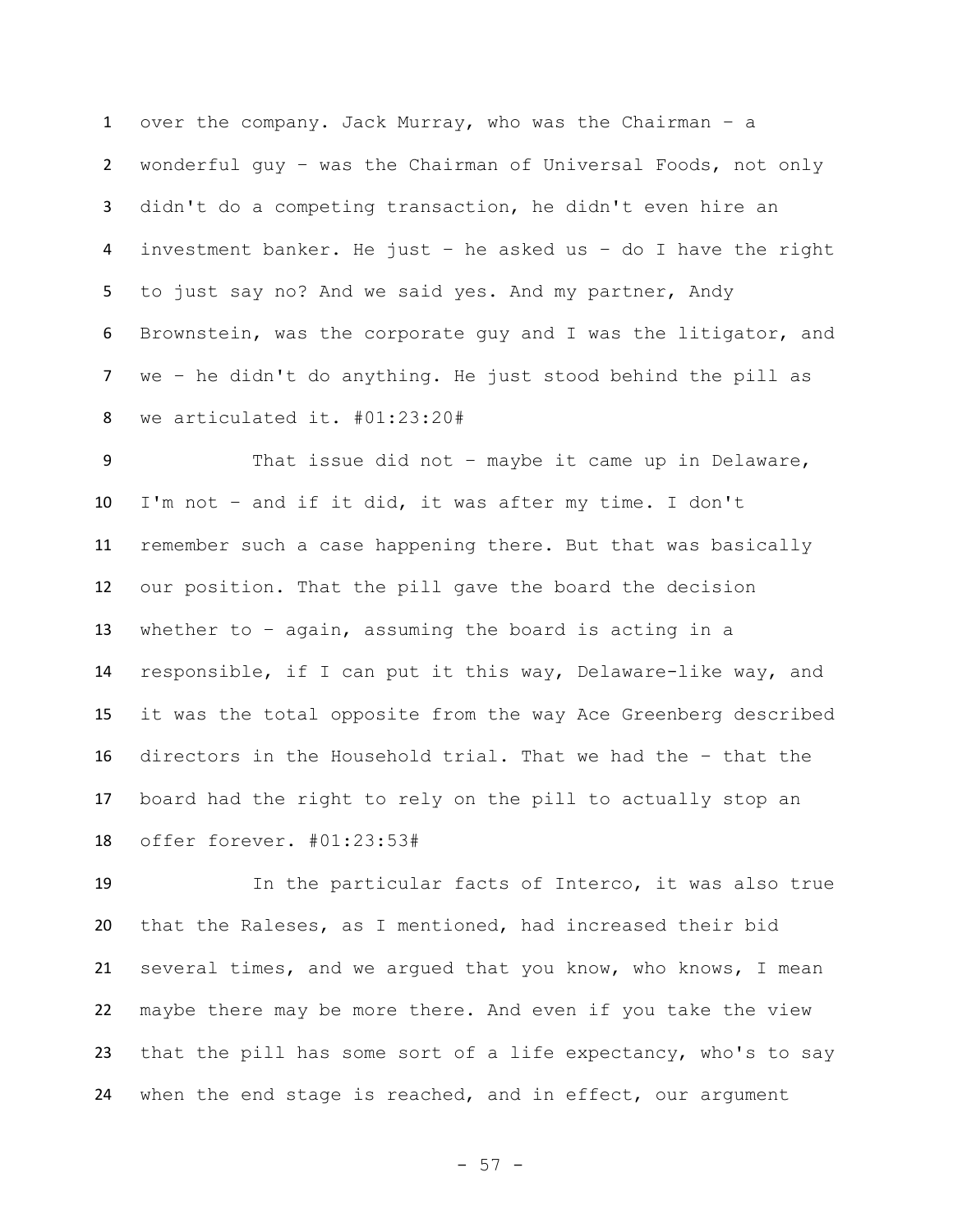was, even that is a matter of judgment for the board.

#01:24:25#

 I have stressed, and I want to reemphasize my high level of respect and regard for Bill Allen, but I really think he was just wrong here. And he was a gentleman enough to let us get to the Delaware Supreme Court on that, among other issues.

#01:24:42#

 MR. ROWE: Though, oddly enough, in a way, the Delaware Supreme Court didn't get to speak on it in this case, though later—

 MR: SCHWARTZ: Yes, well, what you're referring to is the fact that we filed a – here's our appeal brief, a very good brief, and I should mention one of the – let me mention, one of the things we told the Delaware Supreme Court – I'm starting at page thirty-three of our appeal brief, was that in the interim after Household, and before this case, seven hundred companies had adopted a pill, including four hundred Delaware incorporated companies. And we had a whole section of the brief demonstrating how Household had not impaired or prevented the emergence of takeover activity at these companies, and that it was associated to the contrary with higher prices in these transactions. Anyway, we filed this brief, and I don't remember how quickly thereafter, but the

- 58 -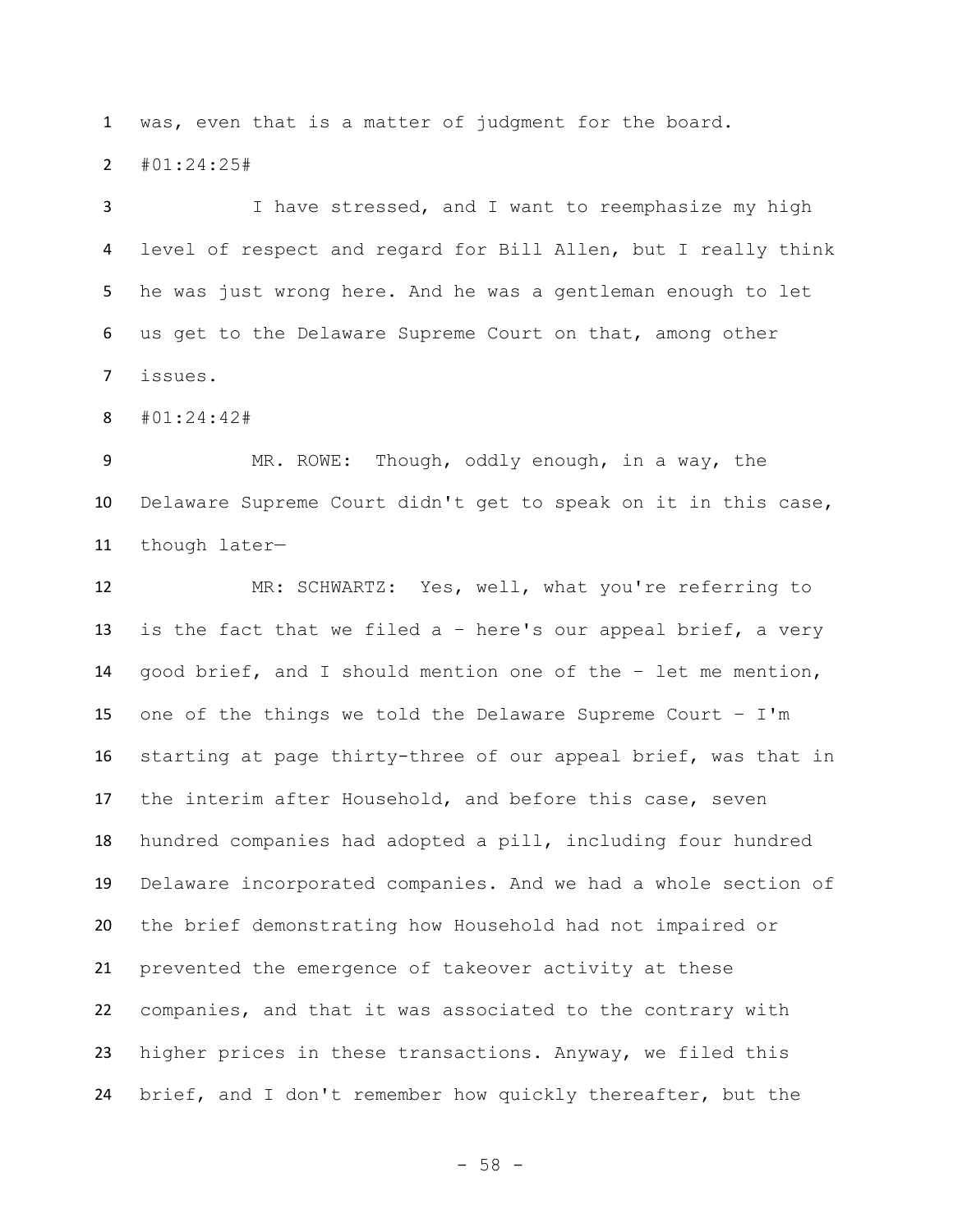Rales brothers folded and withdrew their offer and never filed an opposing brief. So, the Delaware Supreme Court never did get to decide the issue, as you say, not in this case, anyway. And that stay, which I got from Chancellor Allen, proved to be you know, very decisive in the matter. #01:26:02#

 Not to feel sorry for the Rales brothers, they made off, I don't want to say like bandits, but they made, I think, sixty million dollars, or something like that, in the 9 transaction on their Interco stock. And they went, later on, to become billionaire owners of Danaher Corporation; so, shed no tears for them. #01:26:22#

 MR. ROWE: When you were arguing the PI motion, did you feel – did you get the sense from Chancellor Allen that he was ready to deliver an earthshaking opinion—[and going in this direction]? #01:26:37#

 MR: SCHWARTZ: No, I did not. It came as a shock. When I said it was a dark day, I was amazed. I mean I don't want to say I considered it routine, nothing is routine. We, here at Wachtell Lipton, litigated cases; I was very blessed to be a partner at this particular firm. We litigated cases of enormous economic stakes and consequences, so I don't want to say it was routine, but it seemed to me that we had a – you know, we had done all the things we were supposed to do. We had gotten the right advice. We, meaning the Interco board and

- 59 -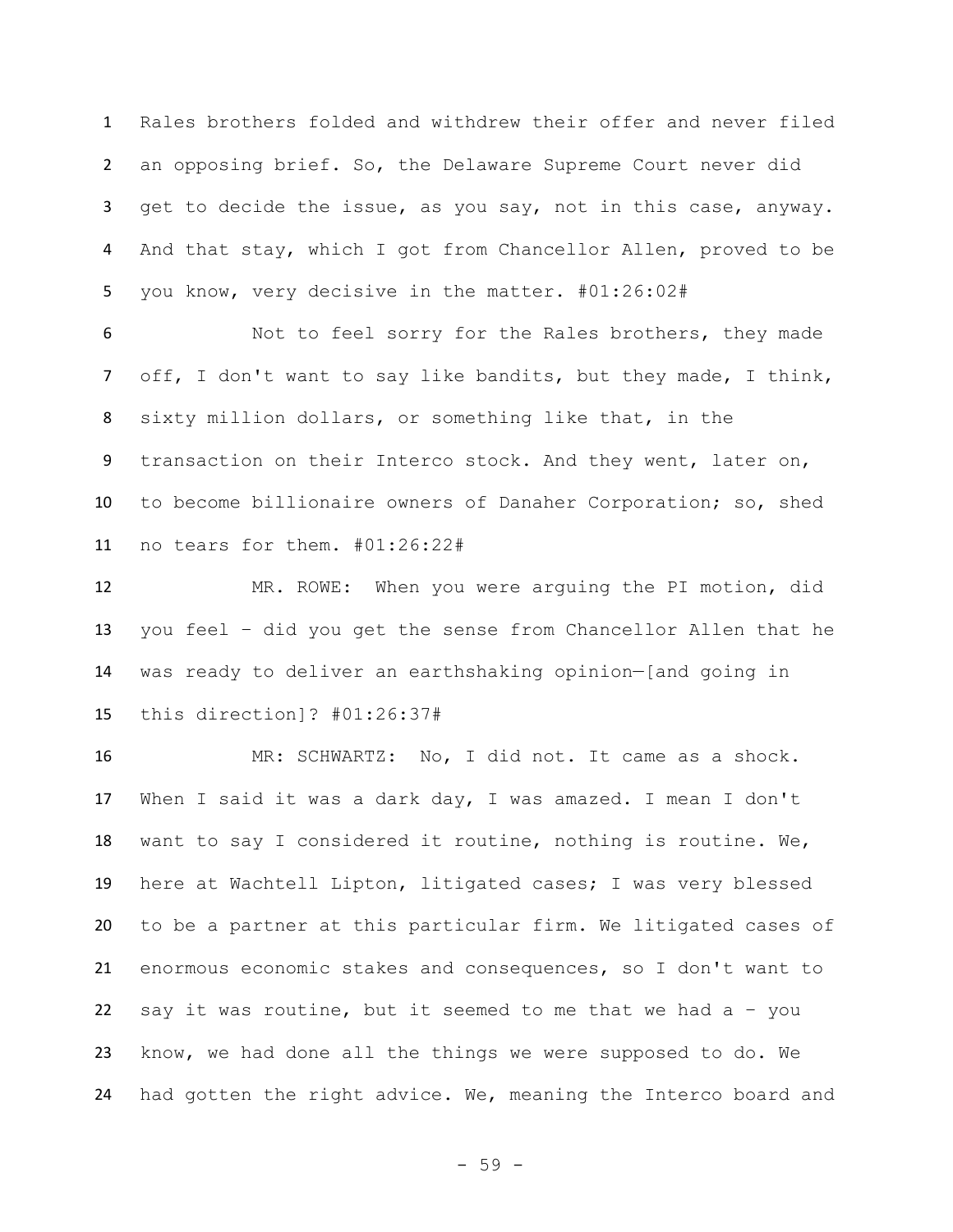gotten the right advice, we had created a competing transaction. And the Raleses were the kind of sort of takeover artists, if I can use that phrase, exactly of the sort that the Household court, and we, in the Household case, had cautioned against, you know, financed by junk bonds and motivated to break up the company and all the rest of it. I thought we had a winner. #01:27:41#

8 MR. ROWE: With one difference, which was important to the Chancellor, which was this was an all-cash, all-shares bid—

11 MR: SCHWARTZ: That's true.

MR. ROWE: -- which he relied on strongly—

13 MR: SCHWARTZ: That's true. That's true-

 MR. ROWE: So, but in that timeframe, it did come, I won't say a bolt from the blue, but it was – it was certainly a surprise—

MR: SCHWARTZ: Yes.

18 MR. ROWE: -- at least to the Wachtell Lipton-MR: SCHWARTZ: Yes.

 MR. ROWE: -- side of the story. Was there anything about any of the discovery or testimony in the case that you think mattered? When you read Chancellor Allen's opinion, it's extremely logical and in order to be a mandatory injunction it

- 60 -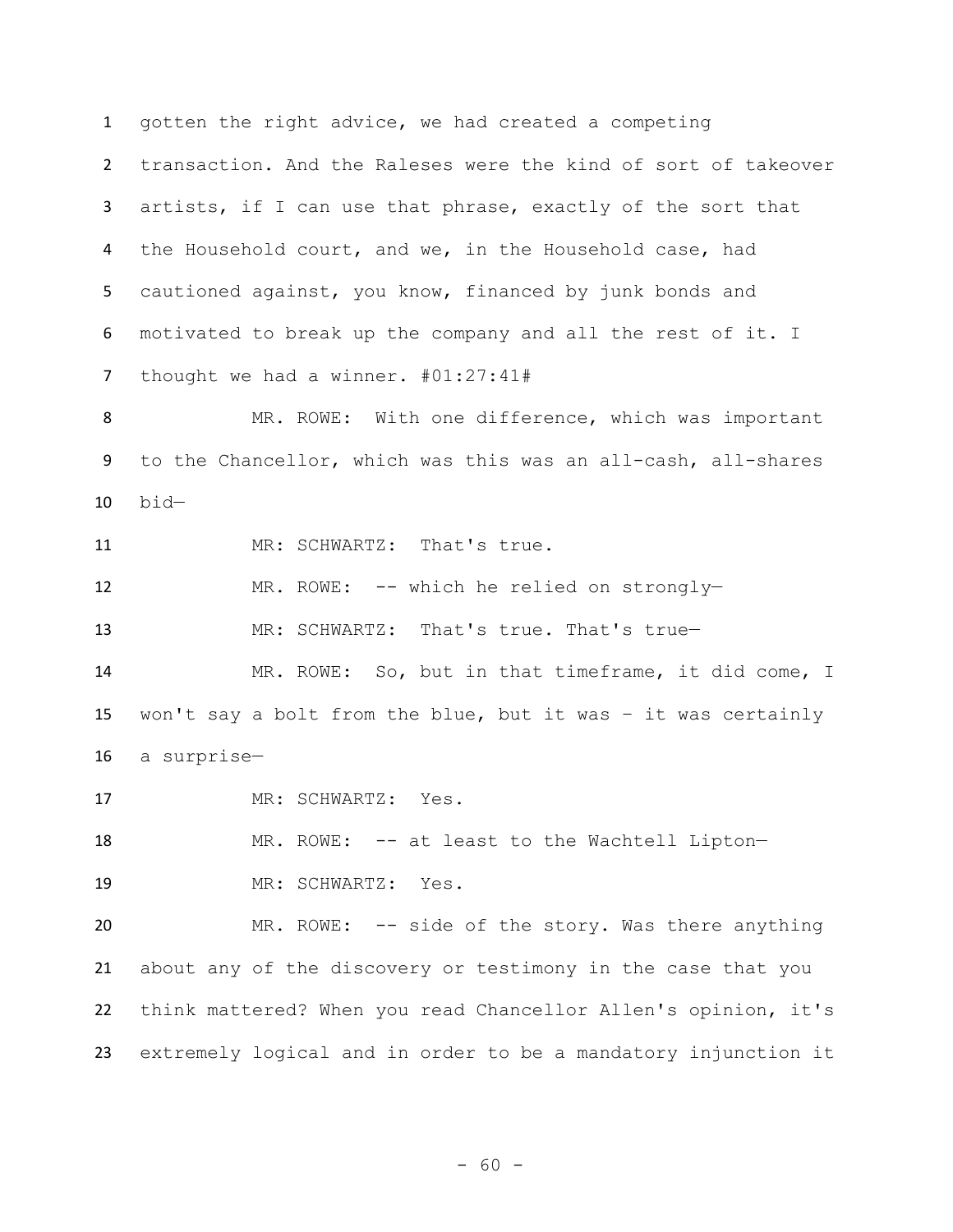has to rely, at least in theory, on facts that can't be in dispute—

MR: SCHWARTZ: Right.

 MR. ROWE: -- and so forth. But there's always color in any case, and there's always, as you put it before, a story. Was there anything in particular about the facts of Interco? You don't really get it from the opinion; I don't think. #01:28:51#

 MR: SCHWARTZ: No. I guess I – first of all, the honest answer is I don't remember it that clearly, so... I mean, as I say, it didn't really stand out until he ruled. But it was another takeover case, you know, and I was familiar with – I had done a lot of them, and this one didn't seem to stick out in any particular way. His opinion relies very heavily upon a law review article by Gilson and Kraakman about takeover defense. And there again, a little bit as in the Household case itself was a point that we made in our Interco brief, you had the sort of academic philosophic concept competing with a sort of a real-world situation. And, indeed, as your listeners may not be aware, although this case never got decided, in a later case, the Delaware Supreme Court in a case involving Paramount and Time Inc., the Delaware Supreme Court went out of its way in a very abrupt and unceremonious

- 61 -